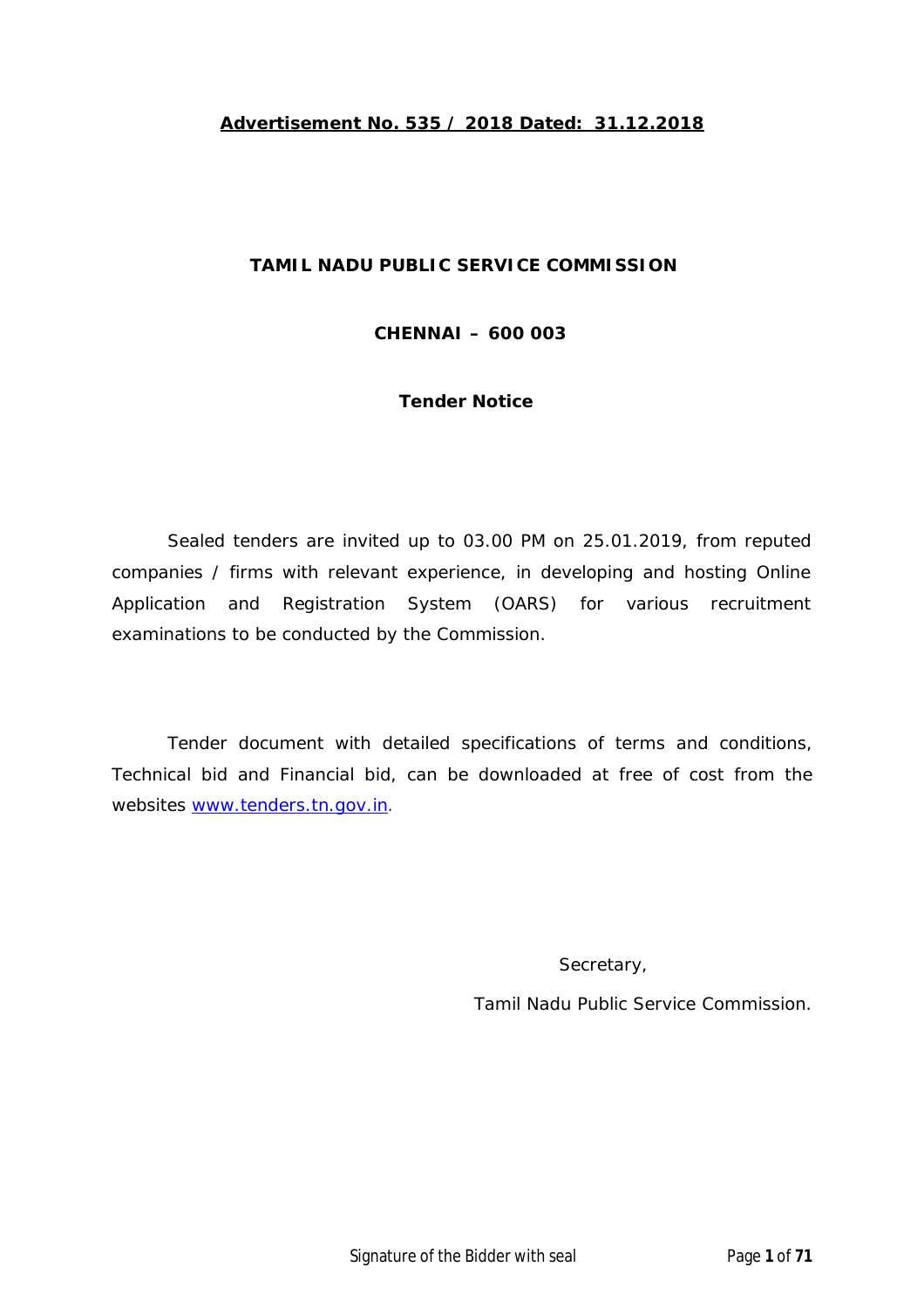#### **TNPSC Tender Document**

**Online Application and Registration System Designing, hosting of online application and Data Processing of Various Recruitment Examinations of Tamil Nadu Public Service Commission (TNPSC), Chennai**



#### **TENDER NO. 535/2018**

**Tamil Nadu Public Service Commission TNPSC Road, Park Town, Chennai, Tamil Nadu 600003** http://www.tnpsc.gov.in/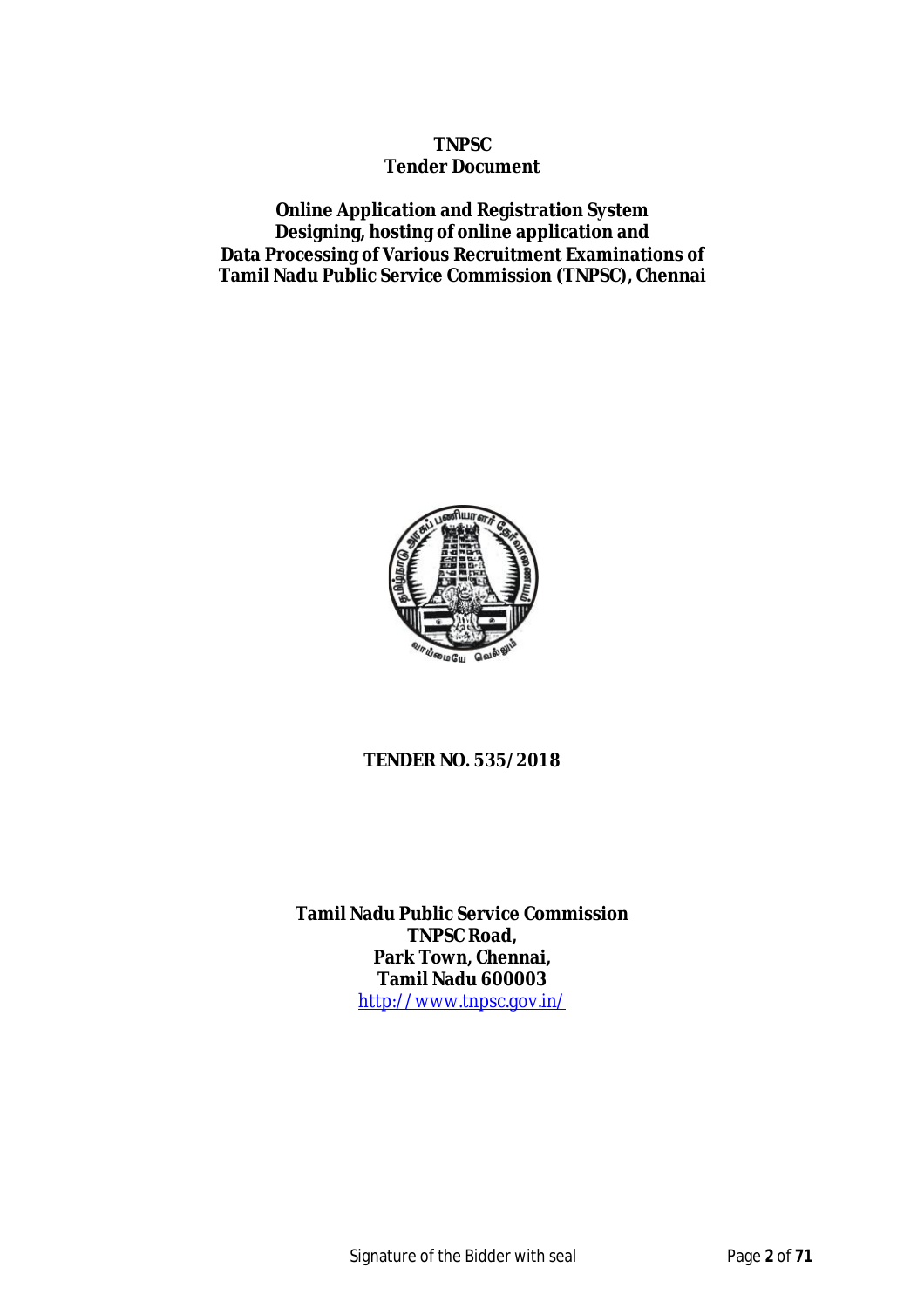|--|

| SI.No          | <b>Description</b>                           | Page No.  |
|----------------|----------------------------------------------|-----------|
| 1.             | <b>Fact Sheet</b>                            | 6         |
| 2.             | Introduction                                 | 7         |
| 3.             | Objectives                                   | $7 - 8$   |
| 4.             | Definitions                                  | $9 - 10$  |
| 5.             | Interpretation                               | $10 - 11$ |
| 6.             | <b>Basic Information</b>                     | 11        |
| 7 <sub>1</sub> | Scope of work                                | $12 - 14$ |
|                | Migration and data building<br>$\mathsf{L}$  |           |
|                | $\prod$<br>One Time Registration & dashboard |           |
|                | III.<br><b>Online Application</b>            |           |
|                | IV.<br><b>Departmental Test Application</b>  |           |
|                | Payment Gateway<br>V.                        |           |
|                | VI.<br>Certificate Upload                    |           |
| 8.             | Deliverables by the Service Provider         | 14-25     |
| 9.             | <b>Eligibility Conditions</b>                | $26 - 27$ |
| 10.            | <b>Other Conditions</b>                      | 28-33     |
| 11.            | <b>Cost of Tender Document</b>               | 30        |
| 12.            | <b>Rejection of Bid</b>                      | 30        |
| 13.            | Language of bid                              | 30        |
| 14.            | <b>Bid Currency</b>                          | 30        |
| 15.            | Earnest Money Deposit (EMD)                  | $30 - 31$ |
| 16.            | <b>System Requirements</b>                   | 34        |
| 17.            | Presentation of the solution                 | 34-38     |
| 18.            | <b>Security Features</b>                     | 38-39     |
| 19.            | <b>Access Rights Management</b>              | 39-40     |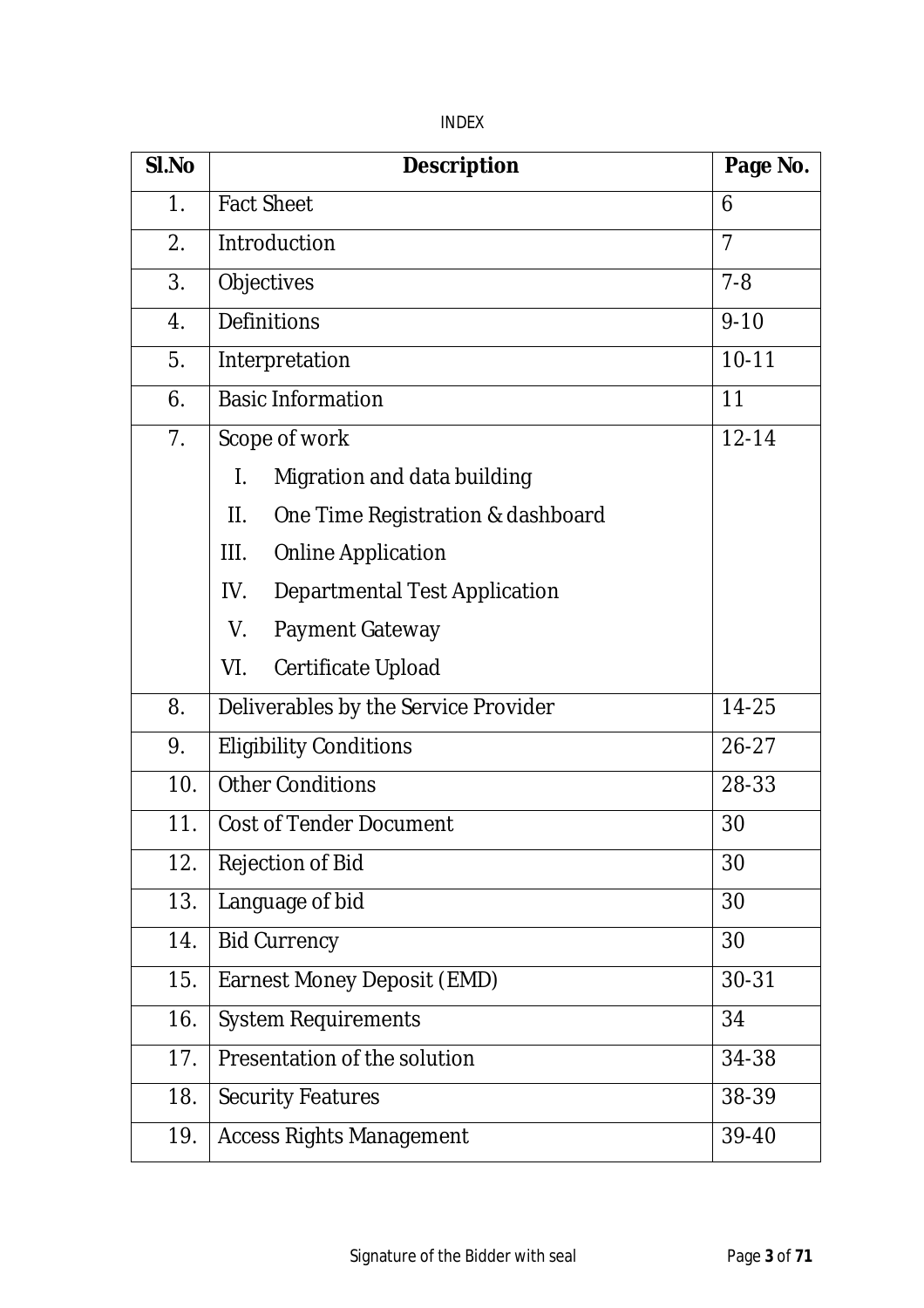| 20. | <b>Standards of Performance</b>                    | 40    |
|-----|----------------------------------------------------|-------|
| 21. | Responsibilities                                   | 40-41 |
|     | Responsibilities of the Service Provider           |       |
|     | Responsibilities of TNPSC                          |       |
| 22. | Software Requirement Specification (SRS)           | 42    |
| 23. | Open Source Platform                               | 43    |
| 24. | Testing                                            | 43    |
| 25. | Database Management                                | 43-45 |
| 26. | <b>Disaster Recovery</b>                           | 45    |
| 27. | <b>Technical and Commercial Bids</b>               | 45-47 |
|     | Presentation                                       |       |
|     | <b>Submission of Bids</b>                          | 45-46 |
|     | <b>Price Quotation</b>                             | 47    |
| 28. | <b>Evaluation of Bids</b>                          | 47-52 |
|     | <b>Technical Evaluation</b>                        | 47-48 |
|     | <b>Scoring Model</b>                               | 48-51 |
|     | <b>Financial Evaluation</b>                        | 51    |
|     | <b>Evaluation and Comparison of Bids</b>           | 51    |
|     | Final Evaluation Criteria - Quality and Cost based | 51-52 |
|     | selection (QCBS)                                   |       |
| 29. | <b>Award Criteria</b>                              | 52    |
| 30. | Right to Accept / Reject Any or All Proposal       | 52    |
| 31. | <b>Notification of Award</b>                       | 52-53 |
| 32. | <b>Binding Clause</b>                              | 53    |
| 33. | <b>Conditional Tenders</b>                         | 53    |
| 34. | Interpretation of the Clauses                      | 53    |
| 35. | <b>Commercial Terms</b>                            | 54-55 |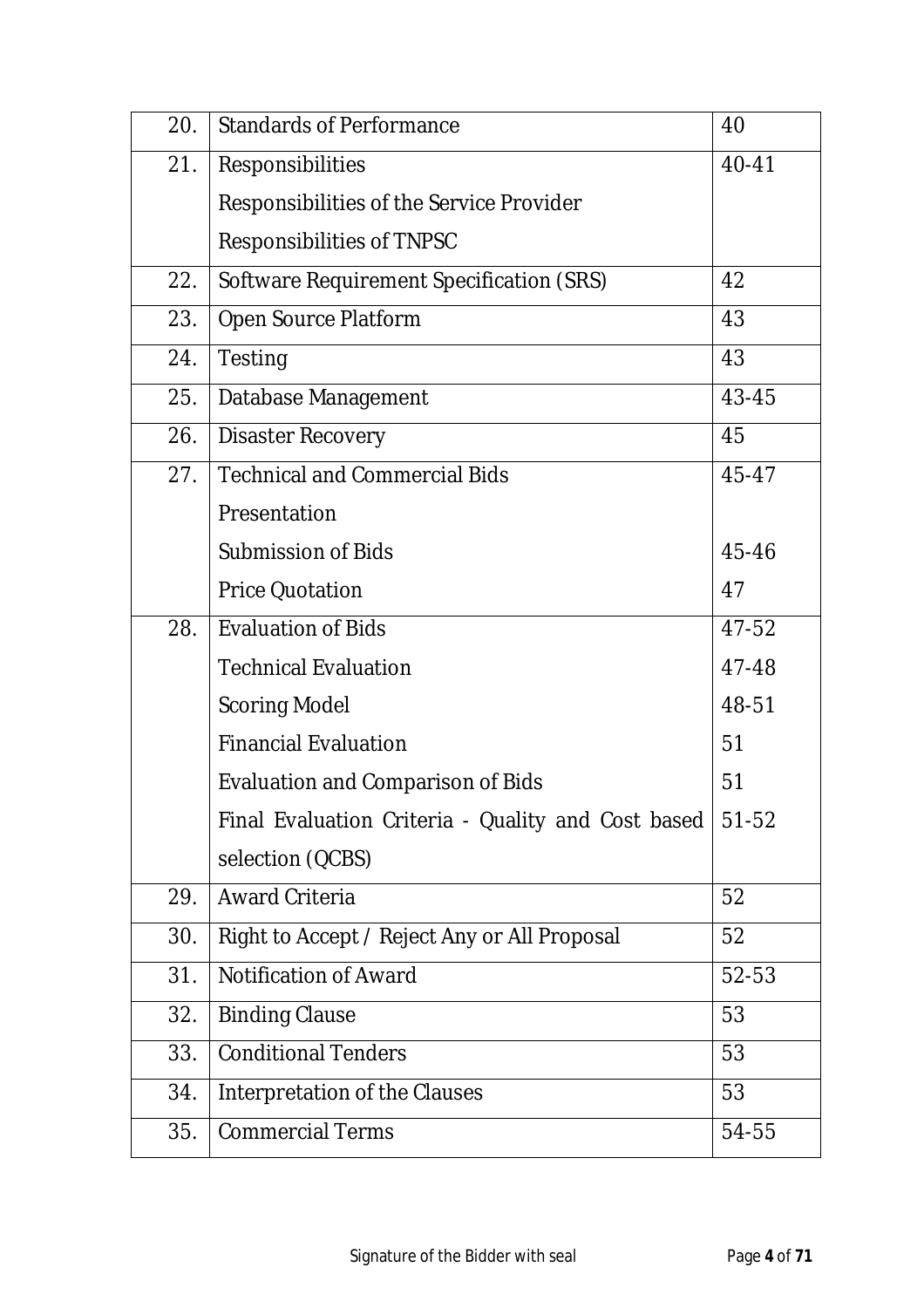| 36. | Penalty                                   | 55-56     |
|-----|-------------------------------------------|-----------|
| 37. | Legal Issues                              | $57 - 61$ |
|     | <b>Suspension of Work</b>                 | 57        |
|     | Termination for Insolvency                | 57        |
|     | <b>Termination</b>                        | 58-59     |
|     | <b>Force Majeure</b>                      | 59-60     |
|     | <b>Resolution of Disputes</b>             | 60        |
|     | <b>Indemnity Clause</b>                   | 61        |
| 38. | Annexure – I Delivery Schedule            | 62        |
| 39. | Annexure-II Service Level Agreement (SLA) | 63        |
| 40. | Annexure- III - Company Profile           | 64        |
| 41. | Annexure -IV Certificate                  | 65        |
| 42. | Annexure V Commercial Bid                 | 66-70     |
| 43. | Annexure - VI - Questioner cum Check List | 71        |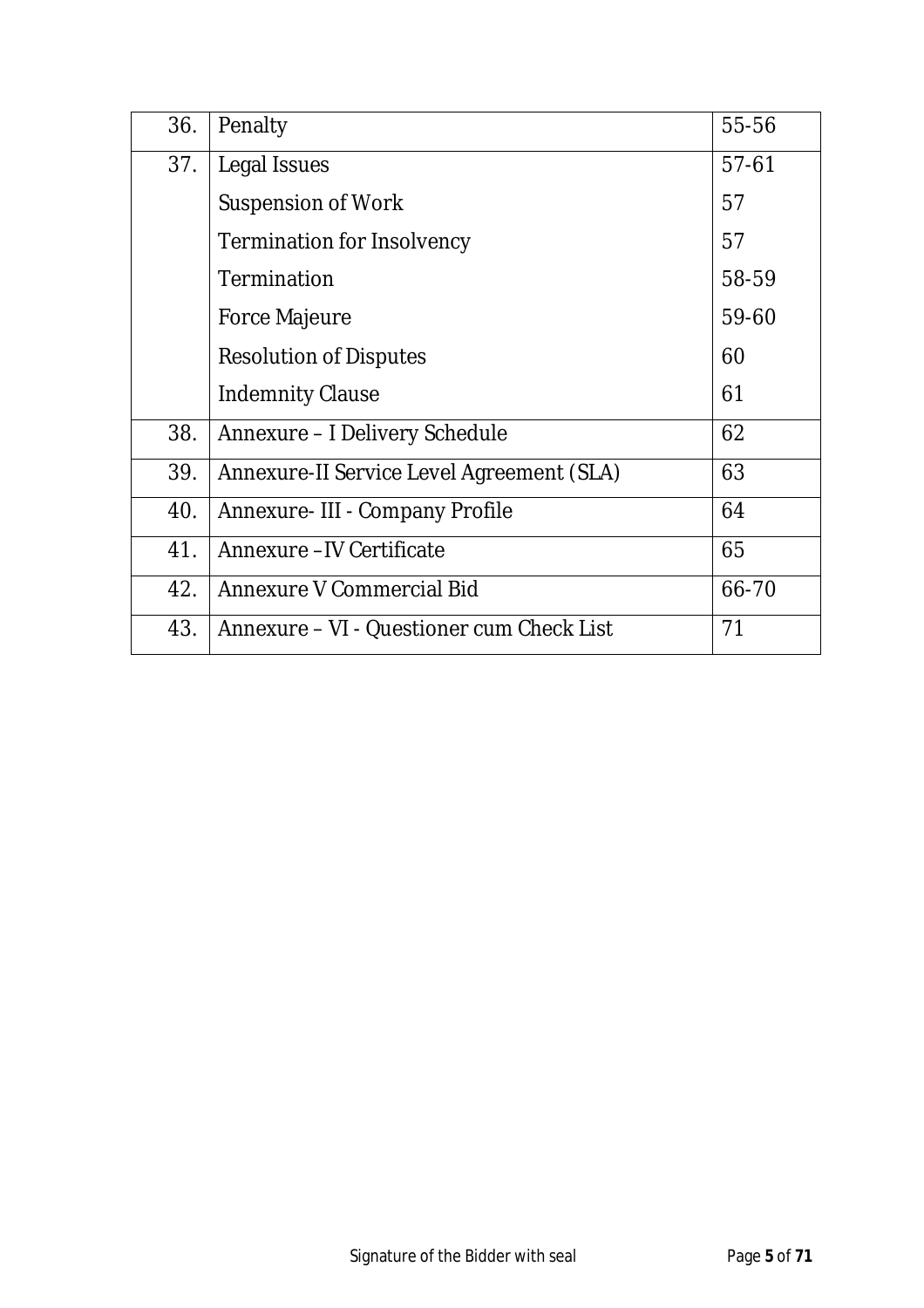#### **Fact Sheet**

| SI.No | <b>Particulars</b>                      | <b>Details</b>                                 |
|-------|-----------------------------------------|------------------------------------------------|
|       | <b>Tender No.</b>                       | 535 / 2018                                     |
|       | <b>Tender notification Date</b>         | 31-12-2018                                     |
|       | <b>Selection Method</b>                 | Tender will be awarded to the Bidder           |
|       |                                         | with the highest score based on the            |
|       |                                         | <b>QCBS Evaluation Method</b>                  |
|       | <b>RFP Issued by</b>                    | <b>Tamil Nadu Public Service Commission</b>    |
|       |                                         | (TNPSC)                                        |
|       | <b>EMD</b>                              | Earnest<br>Money<br>Deposit<br>$\overline{of}$ |
|       |                                         | Rs.4,00,000 /- (Rupees FOUR Lakh only).        |
|       |                                         | Demand Draft in favour of details to be        |
|       |                                         | filled by TNPSC payable at Chennai from        |
|       |                                         | any of the nationalized bank                   |
|       | <b>Nodal Officer for</b>                | <b>Secretary, TNPSC</b>                        |
|       | <b>Correspondence and</b>               | 044-25300451; 044-25300306                     |
|       | <b>Clarifications</b>                   | tnpsc.mcd@gmail.com                            |
|       | Last date for receiving Pre-bid         | 07.01.2019 @ 5.45 PM                           |
|       | <b>Queries</b>                          |                                                |
|       | Pre-bid Meeting date and Time           | 11.01.2019 @ 11.00 AM                          |
|       | Issue if addendum / clarification       | 18.01.2019                                     |
|       | if any and required                     |                                                |
|       | Last date for bid submission            | 25.01.2019 @ 3.00 PM                           |
|       | <b>Opening of Technical bid cover I</b> | 28.01.2019 @ 10.30 AM                          |
|       | <b>Declaration of qualified bidders</b> |                                                |
|       | as per the details furnished in         | 28.01.2019 @ 4.00 PM                           |
|       | <b>Questionnaire and Annexure</b>       |                                                |
|       | <b>Presentation &amp; demonstration</b> | 29.01.2019 @ 11.00 AM                          |
|       | by Qualified bidders                    |                                                |
|       | <b>Opening of Financial Bid of</b>      | 29.01.2019 @ 04.00 PM                          |
|       | technically eligible bidders.           |                                                |
|       | <b>Bid validity Period</b>              | 180 days                                       |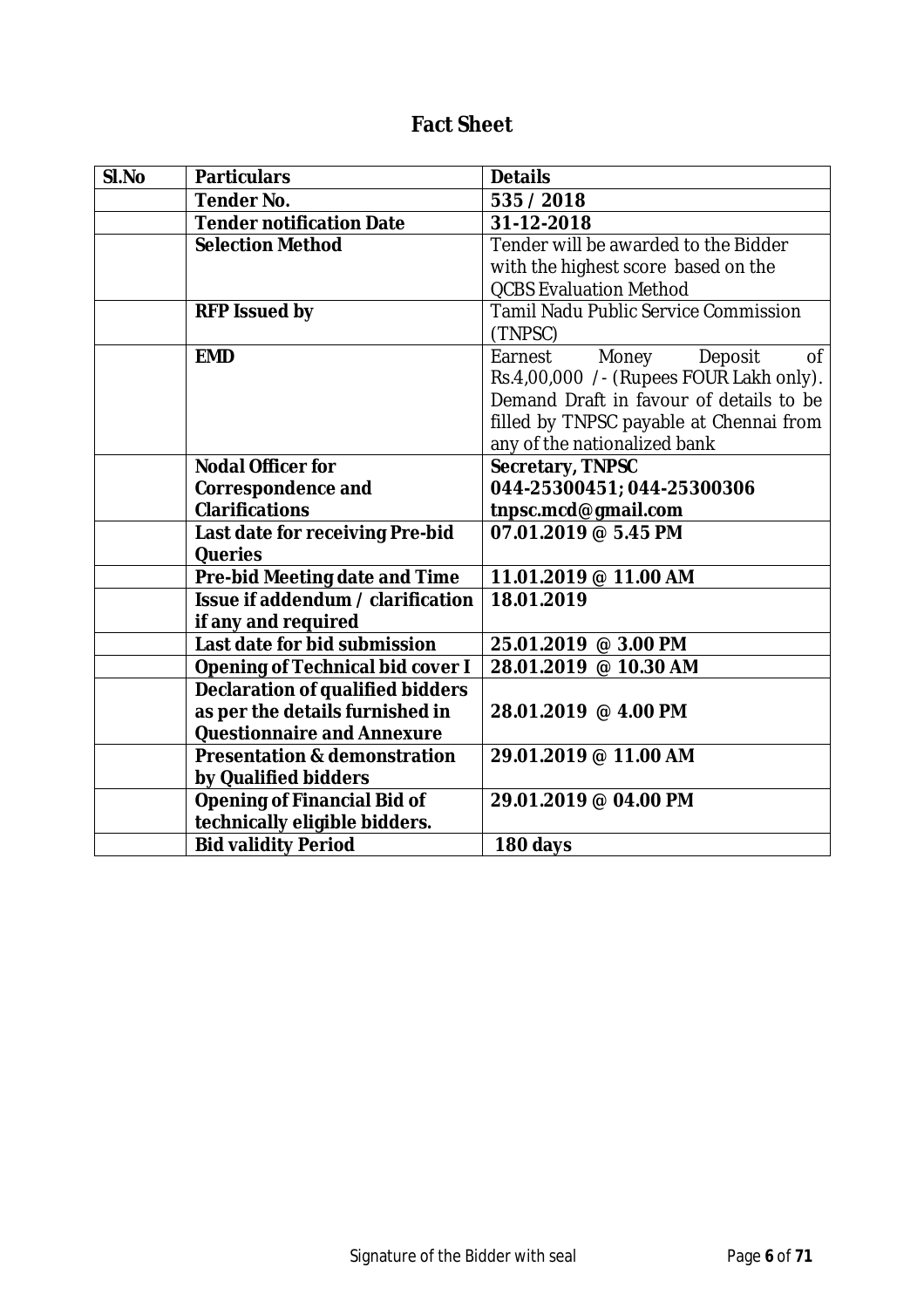# **Tamil Nadu Public Service Commission**

## **Tender for OARS**

#### 1. **About TNPSC**

Tamil Nadu Public Service Commission is a Constitutional body which recruits Civil Servants for the State and Subordinate Services. In addition to the recruitment examination, TNPSC also conducts the Departmental Test examination both in Descriptive and Objective mode by inviting applications through online.

#### 2. **Objectives:**

The overall objective of the **Online Application and Registration System** (OARS) is to develop and continue the automated Registration Process and provide user friendly access to the candidates for registration. The broad objectives of the Project are as follows:-

- a) *Increase Operational Efficiency:* By leveraging the available Information Technology solutions, TNPSC aims to continue the completely automated recruitment process in an integrated platform and reduce the repetitive paper work /records through computerization of the entire back-office functions.
- b) **User-Friendly and Secured Data Submission**: **Online Application and Registration System** provides not only user friendly but also secured data submission through electronic modes, in computers, Tabs and Mobile Phones. Mobile App shall also be developed to link the dashboard of the candidate and intimate every examination activity of the TNPSC to the candidate.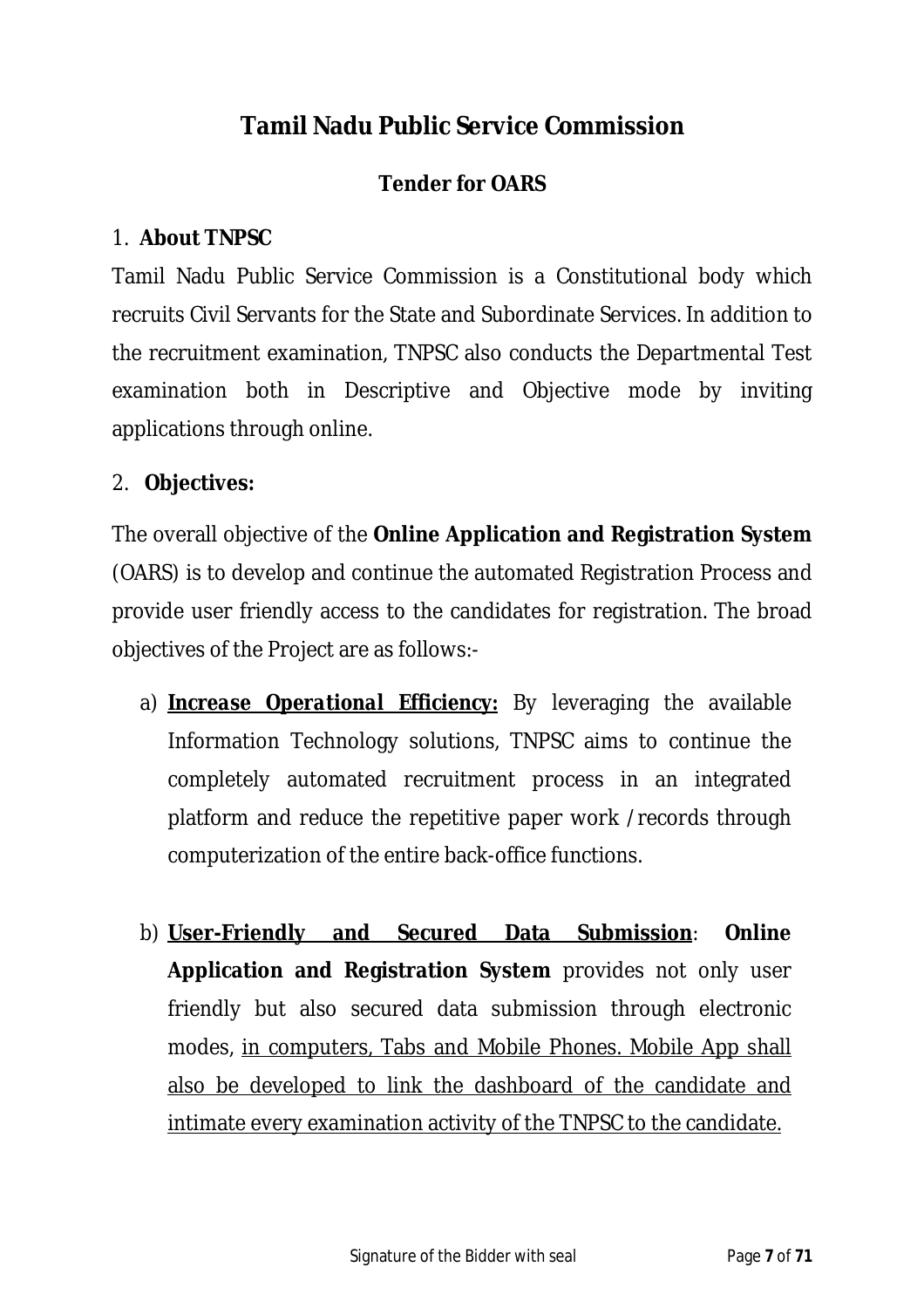- c) **Permanent Database:** The Registered particulars of the candidates on One Time Registration (OTR) mode shall remain permanent in the form of Dashboard and any new notifications/results or any other relevant events will be notified to all those registered with TNPSC.
- d) **Dashboard:** Individual dashboard has to be provided to each candidate who registers online and their particulars have to be maintained permanently. The dashboard shall be user friendly so that the candidates can easily understand and update their data / particulars / images.
- e) The Dashboard shall be designed so that the Aadhaar Number of the candidates is obtained and stored in secured mode as per the existing norms of the Government of India.

# f) **Provide better Monitoring tools for Recruitment and Policy Making:**

**OARS** aims to provide better Monitoring Tools with Real Time Data on the recruitment process and also enable the Commission to conduct the examinations at a reduced cycle and cost.

- g) *Improve Service Delivery to Public*: **OARS** is expected to bring significant improvement in service delivery to Public through all possible modes in conformity with the provisions of Right to Information Act.
- h) *Easy upgradation to new technology*: **OARS** will not only contain the best available IT solutions but will also enable TNPSC to easily migrate to advanced technological platform in future.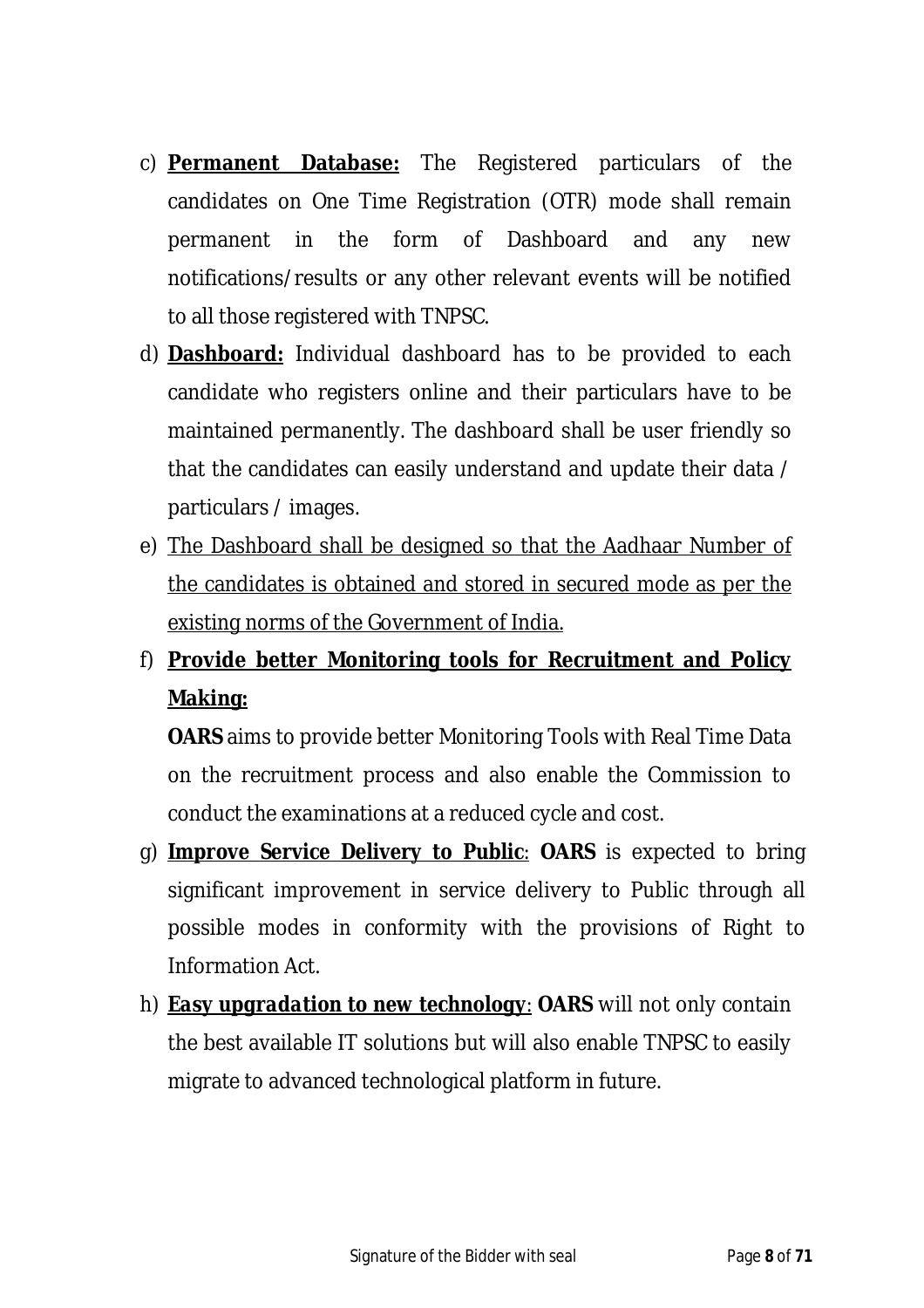#### 3. **Definitions:**

In this Contract, the following terms shall be interpreted as indicated below:-

- a) **"Contract"** means the agreement entered into between the Tendering Authority and the Service Provider, as recorded in the document signed by the parties, including all the attachments and appendices thereto, and all documents incorporated by reference therein;
- b) **"Data Processing**" includes any kind of Data Extraction from database, Data Verification and Data Validation and generation of Reports
- c) **"Bidder"** means any firm(s) having proper legal Agreement between the parties with the lead firm taking the full responsibility of managing the project as required in the tender. The word "Bidder" when used in the pre award period shall be synonymous with "Service Provider" which shall be used after award of the contract.
- d) **"The Contract Rate"** means the rate offered by the Service provider and accepted by the Tendering Authority under the Contract for the full and proper performance of its contractual obligations;
- e) "**OARS**" as per this tender document means user friendly **Online Application and Registration System** with payment gateway with reputed Banks and other having wider reach across the State and other agencies identified by the Commission from time to time.
- f) **"OTR"** means One Time Registration and Dashboard of the candidates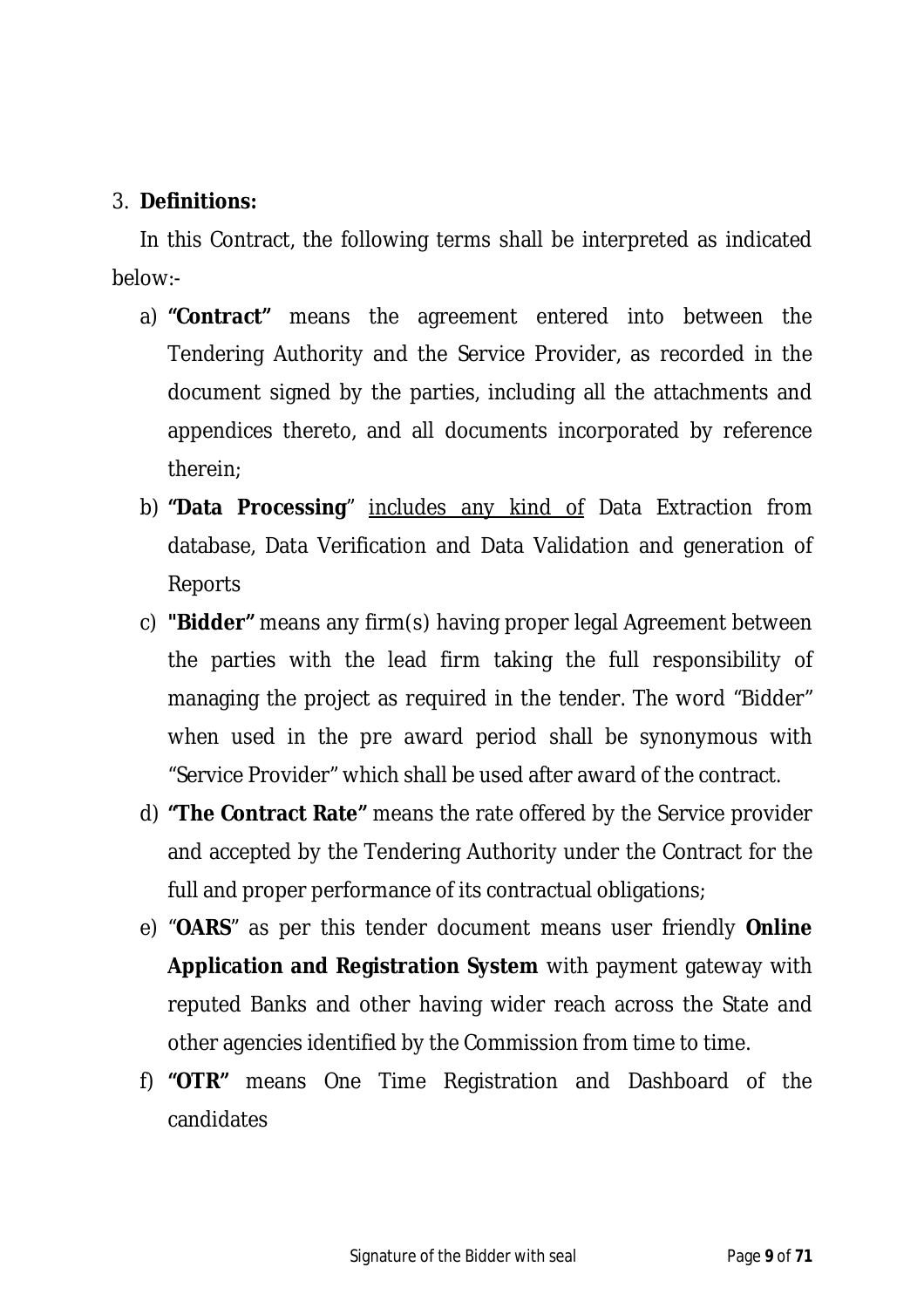- g) **"Services"** means services ancillary to the Scope of Work hereinabove, transportation, any other incidental services and other obligations of the Service provider covered under the Contract;
- h) **"Service Provider"** means the firm / company which provides the IT/ITES enabled services as per the conditions of this contract.
- i) "**Day"** means all days including holidays.
- j) **"Tender Inviting Authority"** means the Secretary, Tamil Nadu Public Service Commission or any Officer of the Tamil Nadu Public Service Commission who has been authorized to issue a work order under this contract.
- k) **"Commission"** means Tamil Nadu Public Service Commission
- l) **"TNPSC"** means Tamil Nadu Public Service Commission

## 4. **Interpretation**

- a) References to laws shall mean the applicable laws of India and references in the singular shall include references in the plural and vice versa
- b) References to a particular article, paragraph, sub-paragraph or schedule shall, except where the context otherwise requires, be a reference to that article, paragraph, sub-paragraph or schedule in or to this tender
- c) The headings are inserted for convenience and are to be ignored for the purposes of construction
- d) Whenever provision is made for the giving of notice, approval or consent by any Party, unless otherwise specified such notice, approval or consent shall be in writing and the words 'notify', 'approve', and 'consent' shall be construed accordingly.
- e) In case of any inconsistency between this tender and the Bid made to TNPSC, the terms of this Tender shall prevail. In case the tender is silent on the items contained in the bid, and/or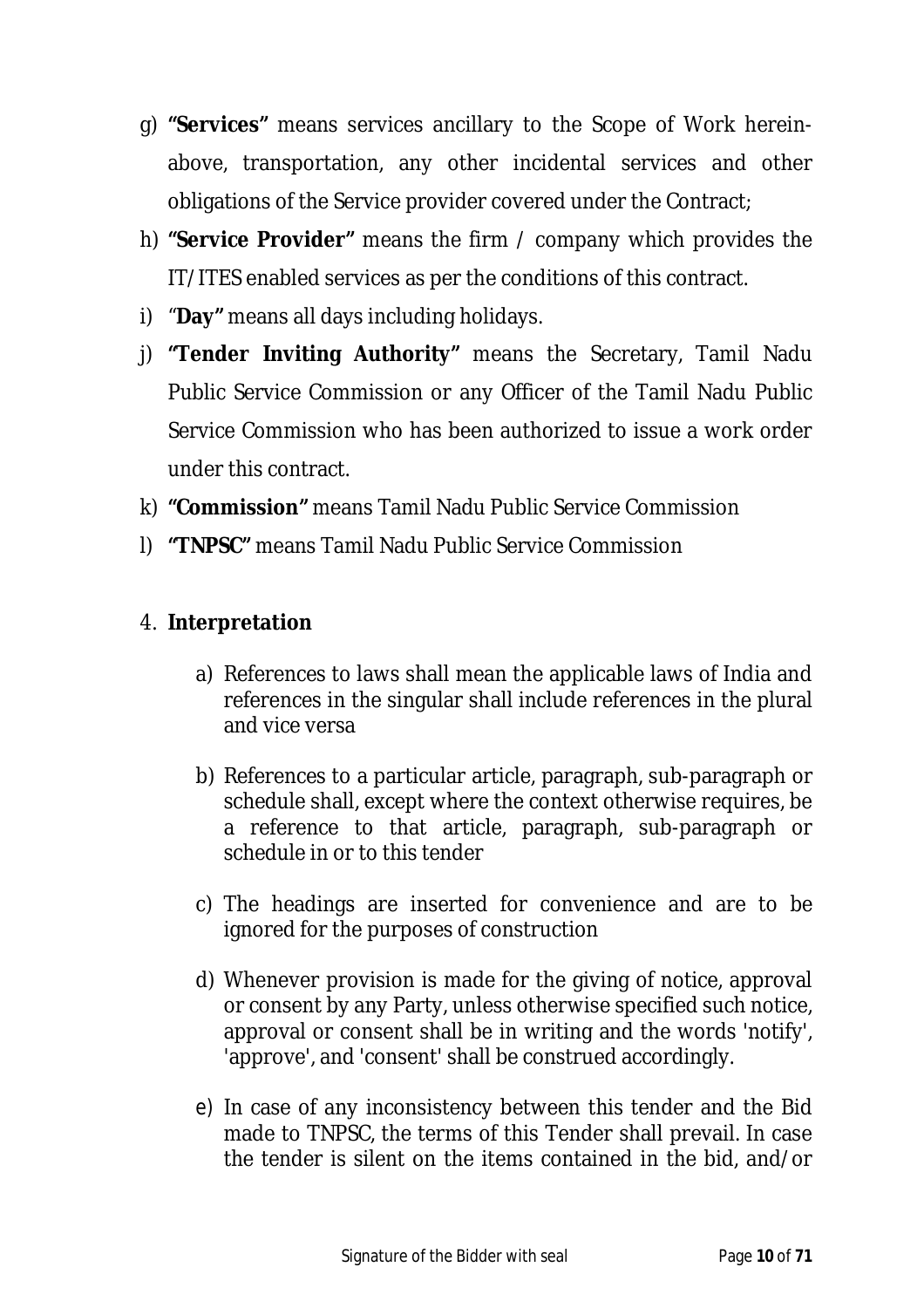any ambiguity in the tender document or in the agreement to be signed, the decision of TNPSC shall be final & binding on the Bidder.

#### 5. **Basic Information**

a) TNPSC, Chennai invites responses ("Proposals") to this Request for Proposals ("RFP") from Companies / Agencies ("Bidders") for selection of "Service Provider".

b) Proposals must be received not later than the time, date at the venue mentioned in the Fact Sheet. Proposals received after the deadline **WILL NOT BE CONSIDERED** in this service procurement process.

c) Interested bidders are advised to study the RFP document carefully. Submission of response shall be deemed to have been done after careful study and examination of the RFP document with full understanding of its implications and in case of any ambiguity the TNPSC's clarification will be final.

#### 6. **Scope of work**

Broadly speaking the scope of work shall be Design, Development and hosting of web-based user friendly Online Application and Registration System with the enabling provision for Payment Gateway services along with generation of various reports that may be required by TNPSC from time to time. The Web-Page (Online Application) shall be compatible to the computers, mobile and tabs.

The Service provider has to design and upload the web based application forms in the portal of the Service Provider. The activities relating to online application shall be in following categories viz.

#### I. Migration and data building:

Nearly 1 crore records, which are available in ONE TIME REGISTRATION, have to be migrated to the new server of the service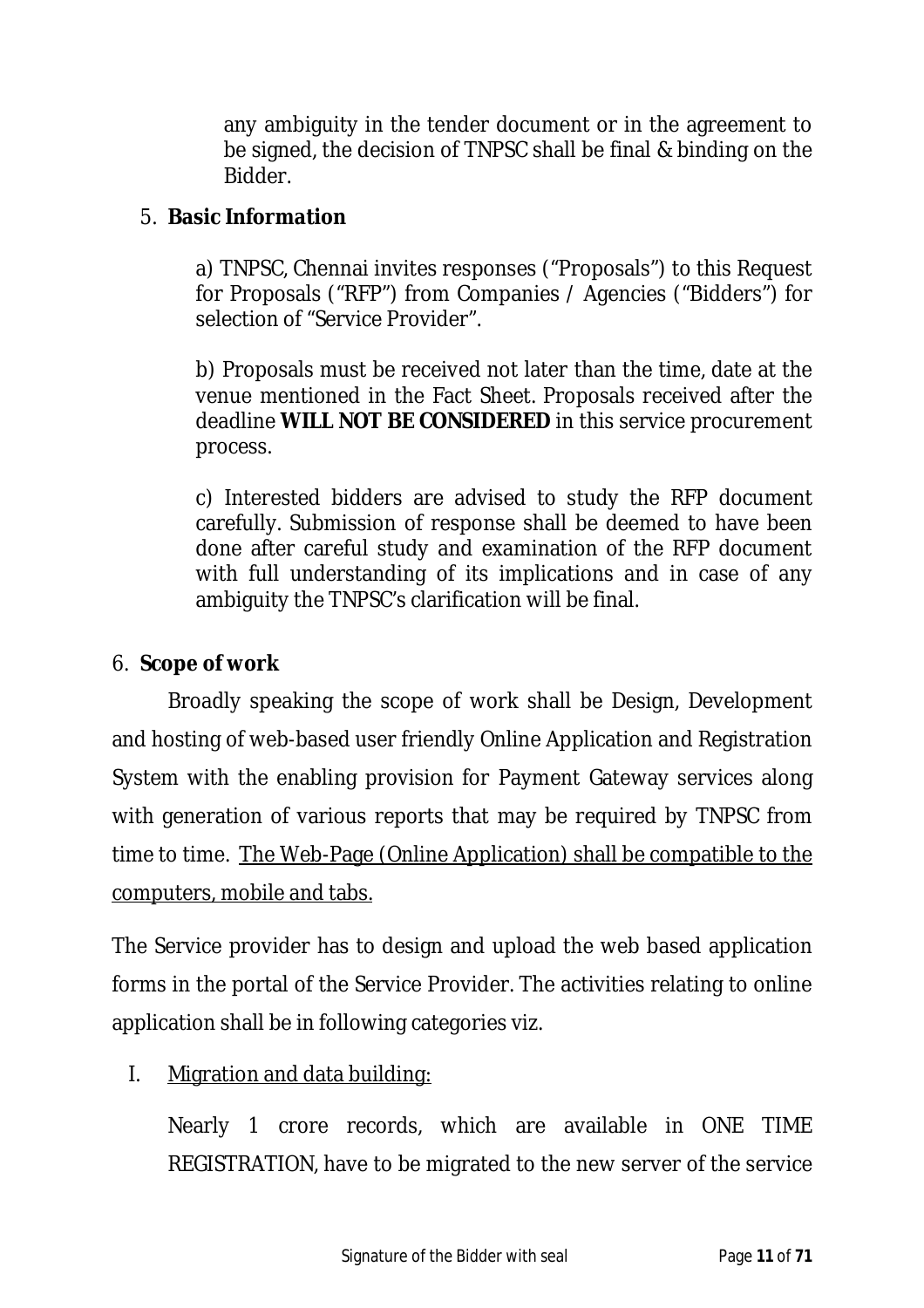provider and database has to be built-up for continuous access by the candidate(s) without any interruption within a week's time.

### II. **One Time Registration in the form of Candidate's dashboard:**

This is to facilitate the candidates to register their profile and upload their photograph, signature and certificates in the portal permanently so that they can apply for any examination / recruitment if they are otherwise qualified. Candidate shall be provided with a unique user ID and password to access the database with permission to edit and update their profile, the user ID and password should have customization provision to change as they wish and retrieval facility. This OTR is mandatory to all candidates who wish to apply for any recruitment.

Candidate dashboard shall contain complete details of the candidates and history of his/her applications. Fields / details required in dashboard will be decided by the Commission from time to time.

- III. Aadhaar Number of the candidates to be obtained and stored in secured mode as per the existing norms of the Government of India, to eliminate the duplicate records of the candidates.
- IV. One time registration fee of Rs. 150/- shall be collected for the new registration or renewal of OTR. The Fee is valid for 5 years.

## V. **On-Line Application for specific recruitment:**

Online applications for specific post have to be designed by the service provider based on the details required for each notification. When a candidate clicks "Apply" against the new notification for submitting his application, he has to furnish his OTR ID and Password. The particulars available in the OTR have to be populated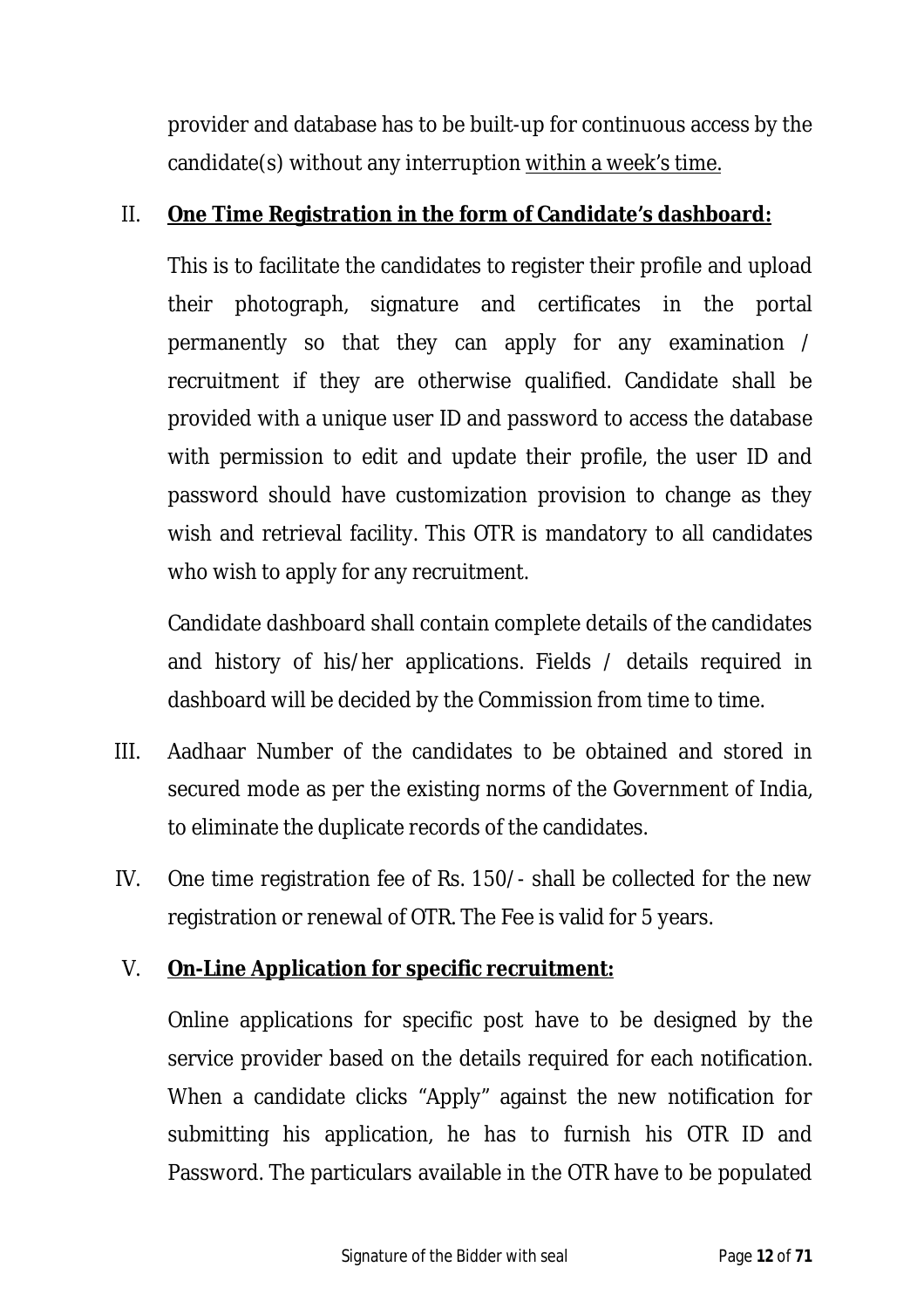in the post specific application and he has to furnish additional details required for the notification. If OTR ID is not available, he has to register first in the OTR. Using OTR ID alone the candidates shall be permitted to apply for the post specific application. Candidates can edit certain fields in the post specific application till the last date for submission of application. Any modification in the OTR and / or post specific application, candidates should be alerted through SMS and email. One Time Password shall be sent to the candidate's mobile number for authenticity whenever required.

### **VI. Online Application for Departmental Test Examinations:**

Service provider has to design and host Online Application for the Departmental Test Examination conducted by the Commission twice in a year. One Time Registration and Dashboard facilities shall also be given to these candidates.

#### VII. **Payment Gateway**

The OARS would have facilities for all modes of Payment ie., Net Banking, Credit/Debit card payment and payment by automatically generated Bank challan at the branches of major Banks with wider presence across the State, Postal Department and others agencies as decided by the Commission from Time to Time.

VIII. Mail server has to be set up by the service provider exclusively for the Commission using its registered website address www.tnpscexams.net. All the email Communication to the candidates or to the Commission shall be done only through this email ID.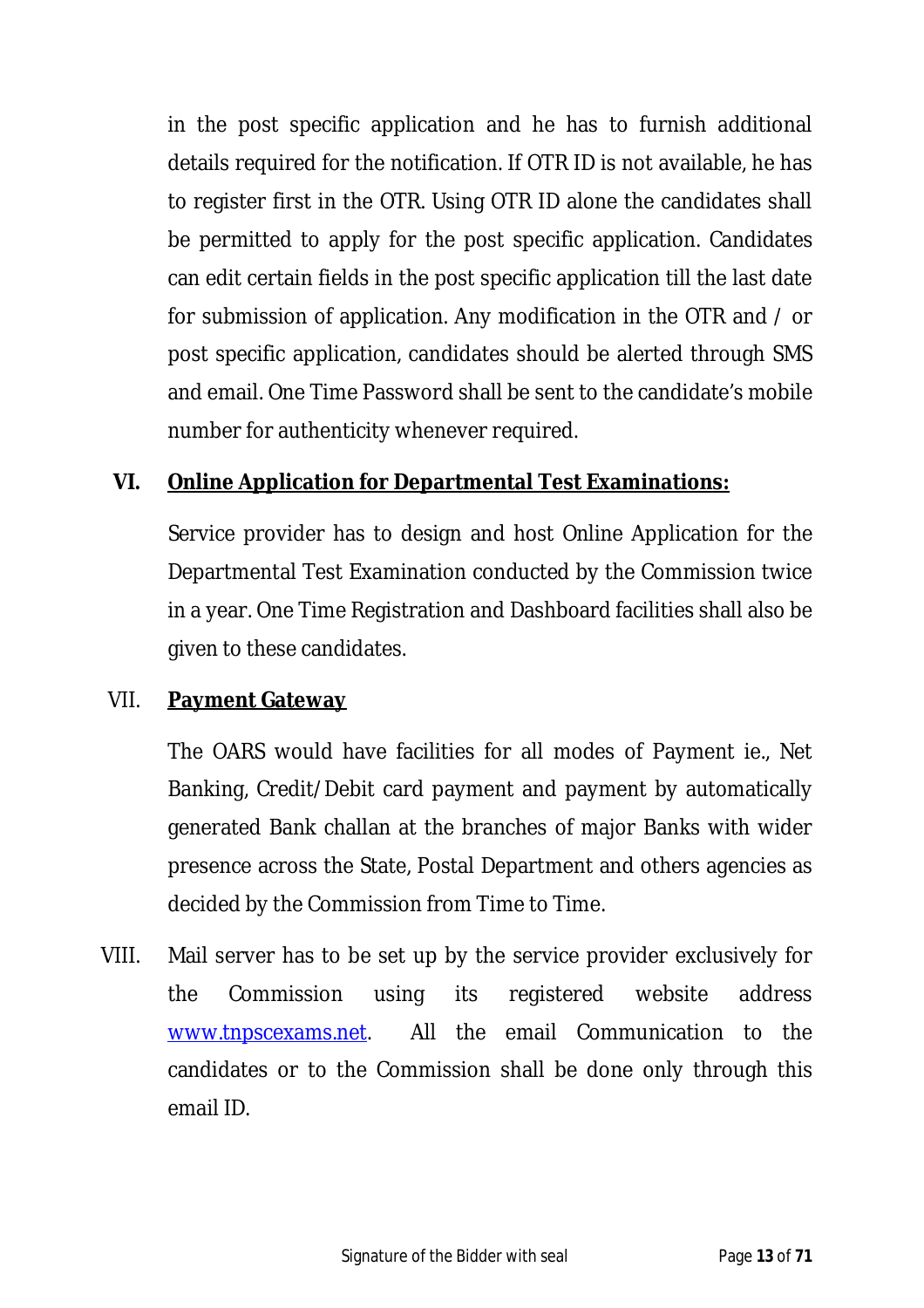- IX. Certain facilities to be integrated with the e-seva centers of the Government of Tamil Nadu.
- X. **Certificate upload by the shortlisted candidates**: The Service Provider has to give provision to upload the certificate(s) and store permanently in OTR for the shortlisted candidates. Shortlisted candidates mean the number of candidates identified by TNPSC for certificate verification without any limit.
- XI. After successful upload of Certificates, SMS and email have to be sent to the candidates to acknowledge the receipt of certificates.
- XII. There shall be a provision to the candidates to view the certificates uploaded in his / her dashboard.

#### 7. **Deliverables by the Service Provider:**

- i. The Service Provider has to design computer and mobile compatible dashboard, online application based on the requirements of the Commission, from time to time. The SRS document (Software Requirement Specification) has to be submitted to the Commission for approval as per the delivery schedule of this document.
- ii. The online application has to be designed by the service provider within 7 days from the date of supply of Gist of the Notification. Demo Link shall be given on 8th day. Any modification and alteration shall be done in two days.
- iii. The service provider should comply multiple Notifications (10 in live) at a time.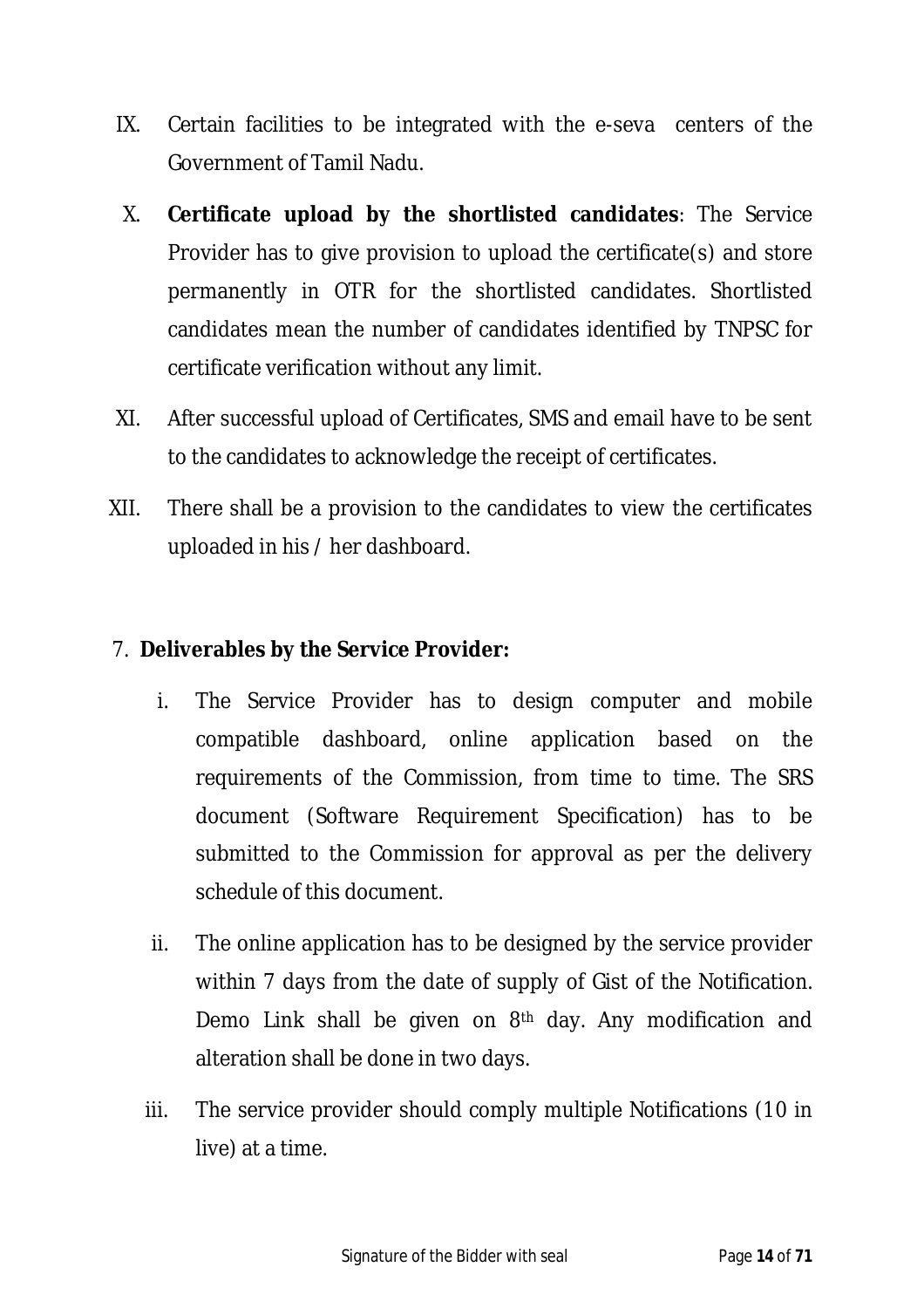- iv. All the conditional checking has to be incorporated in the online application, as per the requirements specified in the notification for each and every recruitment, communicated through check document, without any lapse. It is the duty of the service provider to ensure that the application does not contain any coding error.
- v. The particulars of the candidates who wish to apply for the examination notified by the Commission shall be extracted from the One Time Registration database / dashboard and processed further.
- vi. Generation of periodical and mandatory reports required by the Commission from time to time.
- vii. Shall have provision for tip-tags or instruction display panel, while filling up the relevant inputs by the candidates.
- viii. Call Centers / Help desks to be set up to offer clarifications for the queries raised by the candidates while registering viz., fee dispute or any other problems. All the queries raised by the applicants should be answered by the service provider (Through Help Desk), unless the clarification if any is essential from TNPSC. In such case, the email, seeking clarification has to be forwarded to the TNPSC. After getting clarifications, necessary reply has to be sent to the candidate by the service provider.
	- ix. The system shall have provision for automatic updating of particulars of the candidates applied / participated in the recruitment process as well as particulars of selected candidates in the database of one time Registration.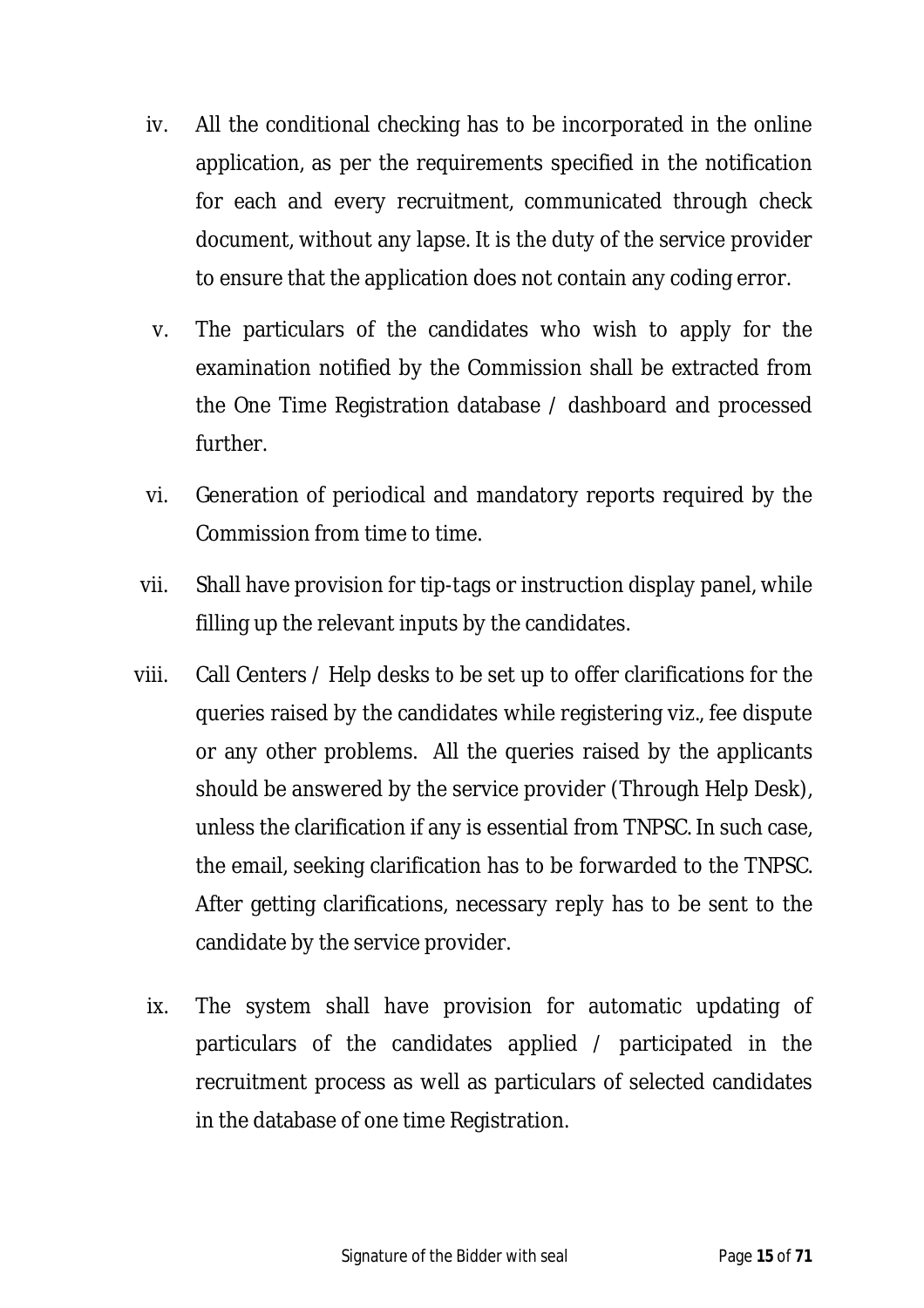- x. The service provider shall open an bank account with Rs.10,000/ balance. This account shall be used for making refund to the candidates in case of payment failure. This is an abnormal case, where the excess payment is made by the candidate or the amount automatically reversed to the candidates in case of transaction failure. The amount so refunded shall be claimed from TNPSC while submitting the bill for that particular recruitment.
- xi. The Dashboard shall contain the details of the fee concession / fee exemption so far availed. Number of free chances availed by the candidates shall be taken into account while the candidates applying for any recruitment, and it shall be restricted to the limited number of applications.
- xii. The Service Provider has to generate downloadable Hall tickets for the final list of candidates given to them in their portal for each examination with alert notification through SMS / e-mail. List of rejected candidates are also to be hosted with the reason for rejection.
- xiii. The system shall have provision to report and communicate the Unique ID through SMS and e-mail to the candidates on request, in case of necessity.
- xiv. There shall be the provision to change / reset the Password by candidates with Mobile / Email OTP authentication.
- xv. There shall be a provision to recover the user ID and reset the password in the webpage.
- xvi. The Service Provider shall provide the hardware infrastructure with 1+1 redundancy in Load Sharing Mode so as to cater to the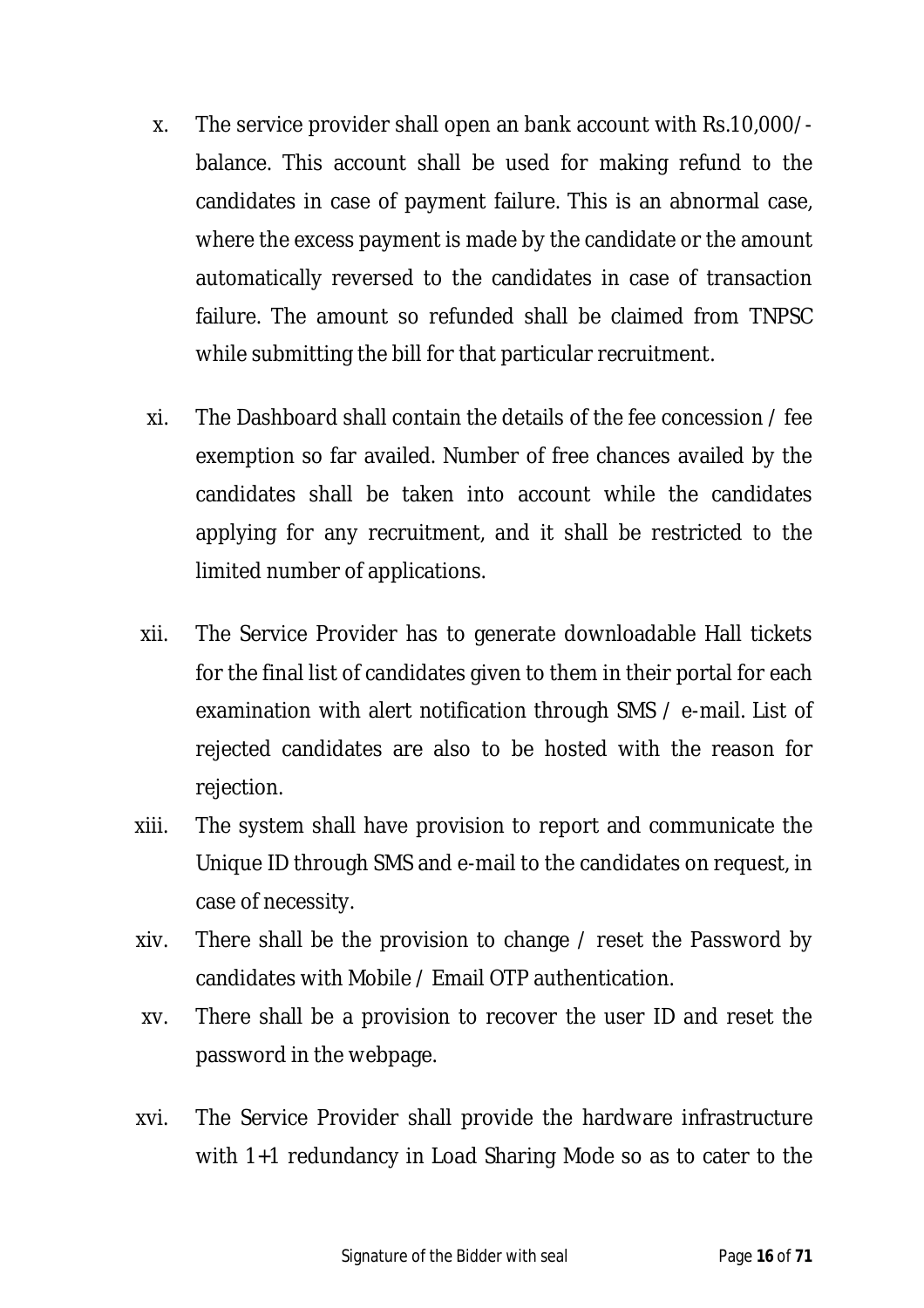load of 5 lakhs applications per day and 25,000 simultaneous accesses with sufficient Data Storage on the crucial dates of closing of the specific notification.

- xvii. The required hardware infrastructure shall be housed within Service Provider's data center with adequate arrangements of security like firewalls, Intrusion Prevention Systems etc and with required internet Bandwidth.
- xviii. Firewall and Bandwidth shall be able to handle 5 lakh candidates per day and 25,000 candidates' simultaneous access. The bandwidth shall be given without any capping; it shall be increased gradually based on the requirement every day / every minute. Then Bandwidth and Firewall shall in no way become an obstacle for the candidate to apply for any recruitment.
	- xix. One Site Engineer shall be deployed by the service provider in the office of TNPSC permanently to handle the one time registration, online application designing and data processing .
	- xx. Periodical Backup and mirror database shall be sent to the server maintained by the Commission. The Site Engineer has to ensure the data transfer from the centralized server to Commission's Server.
	- xxi. The data uploaded by the candidates shall be encrypted and transferred in DBF / CSV / MS SQL / MS Access format or as per the requirement of the Commission from time to time.
- xxii. Service Provider shall provide the complete backup of all the data (Complete data with successful / failed payment history) related to a specific exam in two sets in CD/ DVD / External Hard Disk or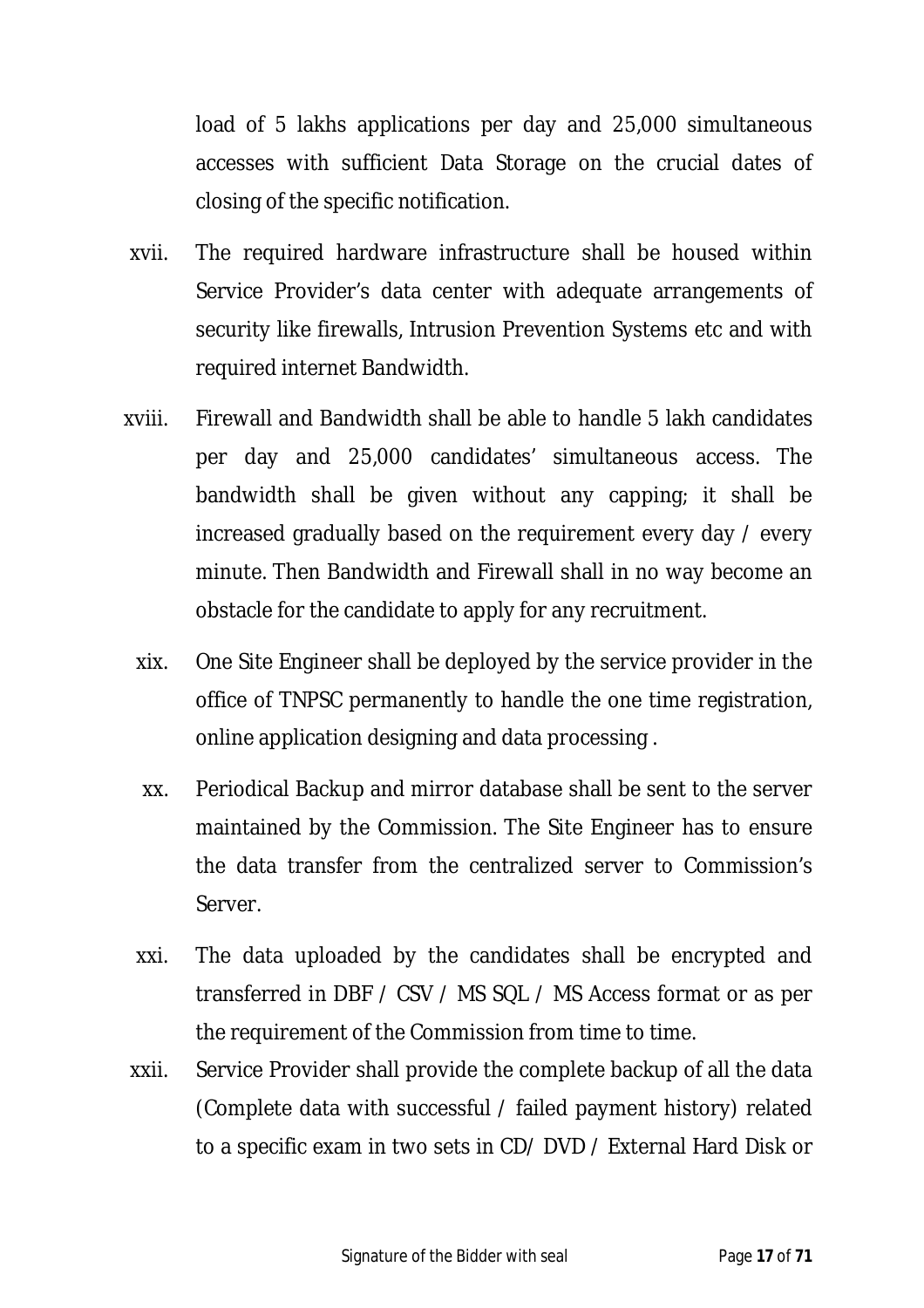through FTP to the Commission, depending on the size of the data, within two days from the closure of online applications for each exam.

- xxiii. The system shall have provision for reconciliation of the payment data provided by banks / Post Offices with the received applications and reports regarding discrepancy, if any, found during such reconciliation.
- xxiv. The service provider has to collect the fee paid details from the Banks / Post Offices and update the fee reconciliation status on day to day basis.
- xxv. The Service Provider has to provide fee reconciliation tool to the candidates so that they can check the online / offline payment status and know the status of the online application and OTR as well.
- xxvi. The online application / OTR system shall not accept the excess payment from the candidates. If such excess payments are received by mistake, it shall be refunded to the candidate within 3 working days. It is the responsibility of the service provider to coordinate with the Banks / Post Office / other fee collecting agencies authorized by the TNPSC from time to time.
- xxvii. Fee reconciliation process with the Banks and Post Offices has to be completed within 3 days from the last date for payment of fee and the success data to be forwarded to the Commission on 7th day without fail.
- xxviii. The system developed by the service provider will be subjected to trial testing by designated officials of the Commission.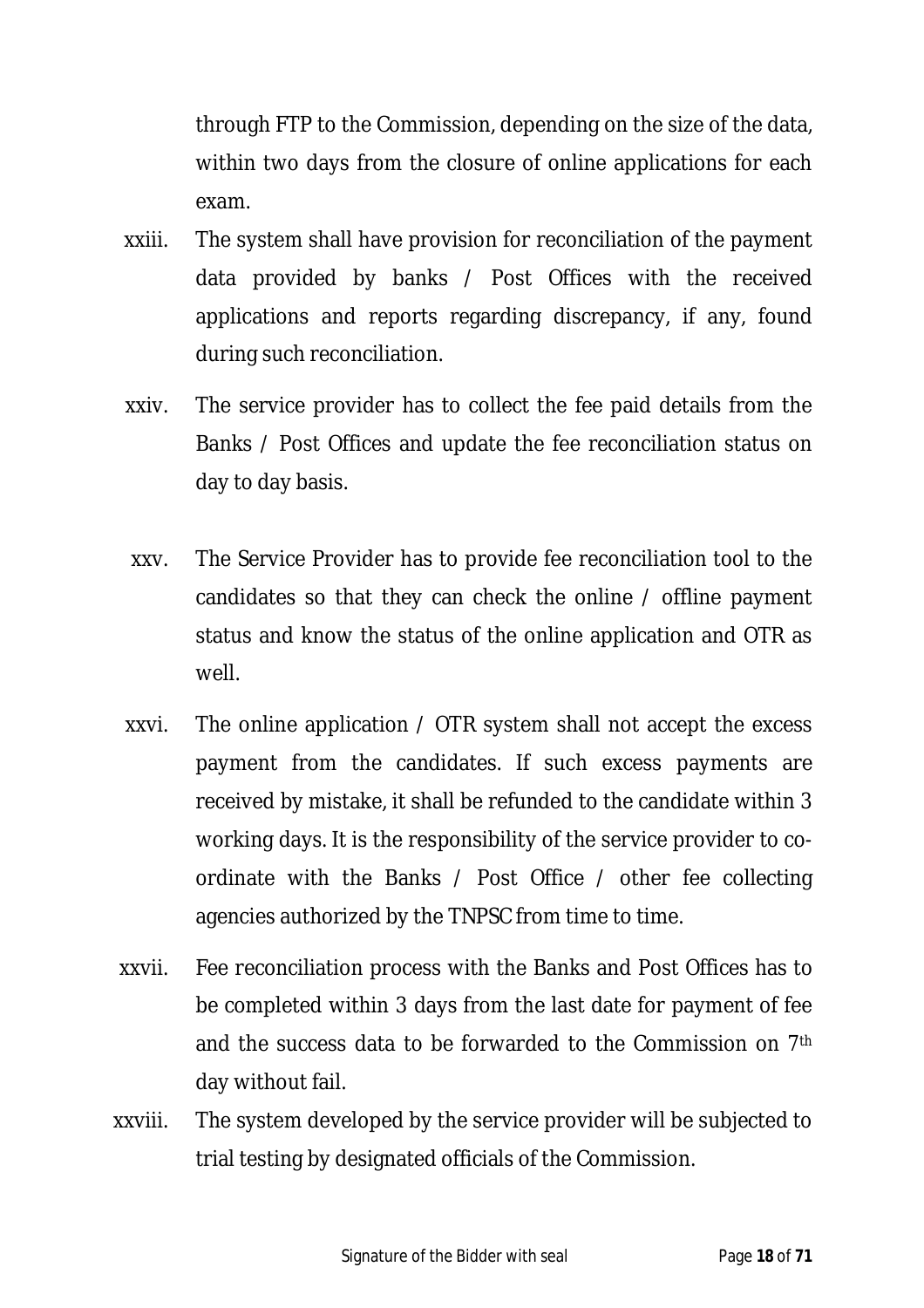- xxix. After successful trial testing, the setup will also be required to undergo the requisite security audits specified by bank as well as load testing by a third party audit mutually agreed by the parties. The cost towards such audits has to be borne by the bidder.
- xxx. Software developed for this purpose shall be placed for Security Audit within 30 days from the date of completion of first online application. Any delay by the third party appointed for security audit will be taken into consideration and unavoidable delay may be avoided. However, there shall not be any delay on the part of Service Provider. All Information and documents required by the Audit party shall immediately be submitted by the Service Provider.
- xxxi. The Service Provider shall submit audit certificate in lieu of security audit performed by 3<sup>rd</sup> party at pre-installation stage as well as periodically as prescribed by the TNPSC pertaining to database application software, network connectivity and website such as website security, application security, network security, Database security and physical security.
- xxxii. Time schedule for Designing, Testing and hosting of specific Notification:

| Supply of information by the<br>Commission for designing and $\vert$ 15 days before the publication<br>finalisation of fields for $a \mid$ of Notification.<br>specific recruitment to be<br>notified. |                                                |  |
|--------------------------------------------------------------------------------------------------------------------------------------------------------------------------------------------------------|------------------------------------------------|--|
| Test URL for new notifications                                                                                                                                                                         | 7 days prior to publication of<br>Notification |  |
| Modification                                                                                                                                                                                           | Within 2 days                                  |  |
| Opening / hosting of Online 10.00 AM of the day                                                                                                                                                        | Of                                             |  |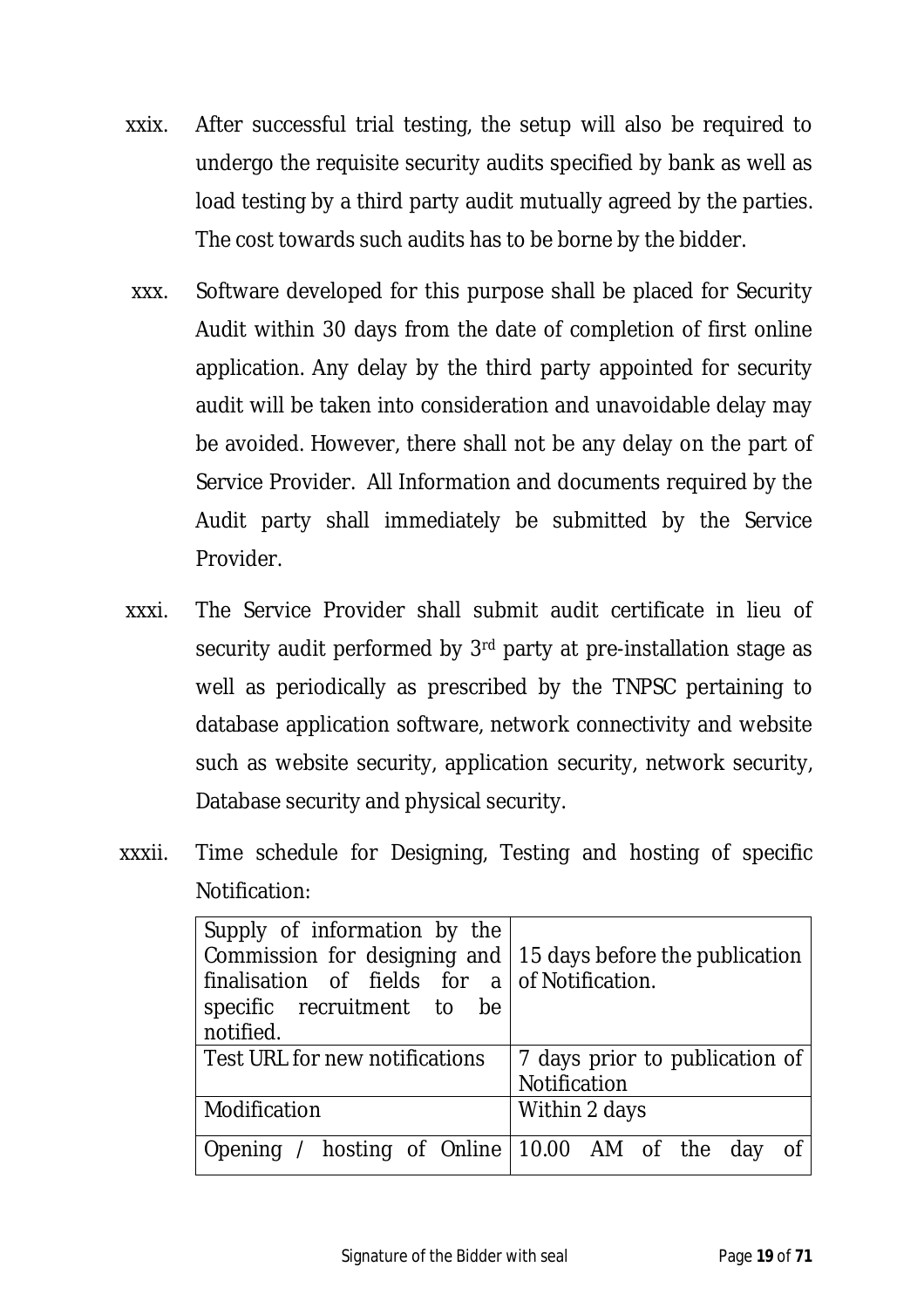| application for recruitment | notification                |
|-----------------------------|-----------------------------|
| Closing of application      | 5.30 PM on the Closing date |

Note: Multiple Notifications (upto 10 applications) are to be designed and hosted at a time based on the requirement of the Commission.

- xxxiii. The system shall provide real time monitoring tools with **Dashboard** facility for higher level supervision at the Commission.
- xxxiv. The TNPSC dashboard shall contain provision to filter the database based on the following criteria or as per requirements.
	- a. District / Taluk wise candidates
	- b. Gender based filter
	- c. Differently abled status / Scribe required
	- d. Destitute Widows
	- e. Ex-Servicemen
	- f. Examination Centerwise and Subjectwise
	- g. Payment mode
	- h. Examination Fee / Application Fee collected
	- i. Other details desired by the Commission from time to Time
- xxxv. There shall be a common and post specific feedback form to get suggestions from the candidates. Details to be obtained from the candidate will be supplied to the service provider from time to time.
- xxxvi. The system shall have provision for generating reports of any kind from the Database by the designated officials of the Commission.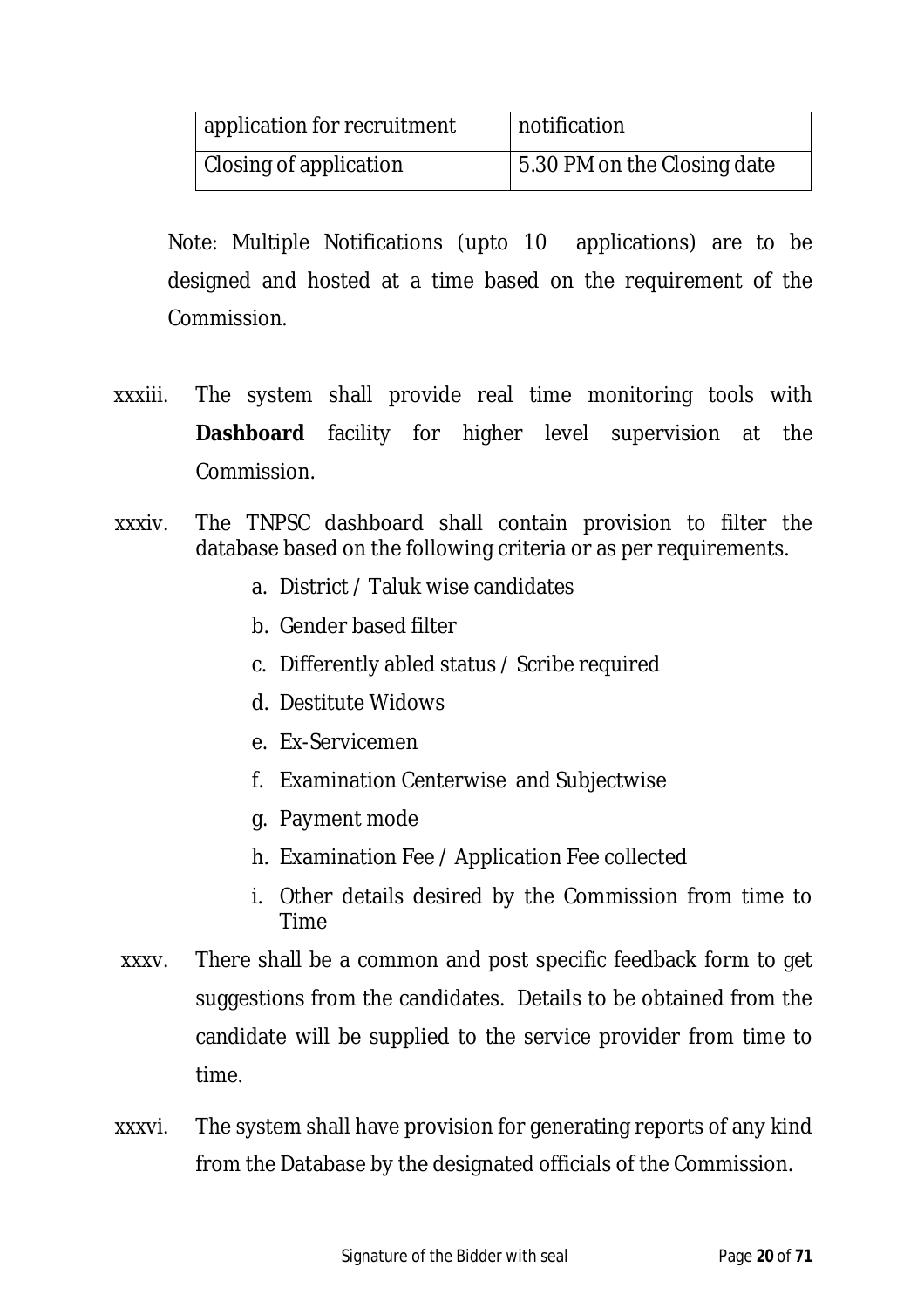- xxxvii. Payment success has to be informed to the candidates through SMS. If the candidate has not paid the fee within the stipulated time, a message to alert the candidate that he had not paid the fee, may be sent
- xxxviii. There shall be a provision in the dashboard that the candidate can send any request / queries through an window; The reply / clarification sent to the candidate shall also made available in their dashboard.
	- xxxix. Before award of work, the Service provider has to enter into a Non Disclosure Agreement with the Commission. The data collected in respect of the online applications shall neither be shared with any third party nor used for any analysis/ research purpose by the Service Provider, unless the Commission warrants.
		- xl. Maintenance and modifications of the software from the date of deployment of the system will be a part of the contract. Any Modification in the software shall be informed to the TNPSC by email.
		- xli. At least one representative of the Service Provider, who shall be accessible on 24 x 7 basis, be designated to liaise with the Commission for trouble shooting, etc. He may be the site engineer deployed in the office of TNPSC.
		- xlii. The service provider shall give the contact details and hierarchy of the persons with whom the unsolved problems to be escalated.
		- xliii. The system shall have suitable interface with the portal of the Payment Gateway Service Provider / Bank providing payment of fee through Net Banking / challan / Credit and Debit cards and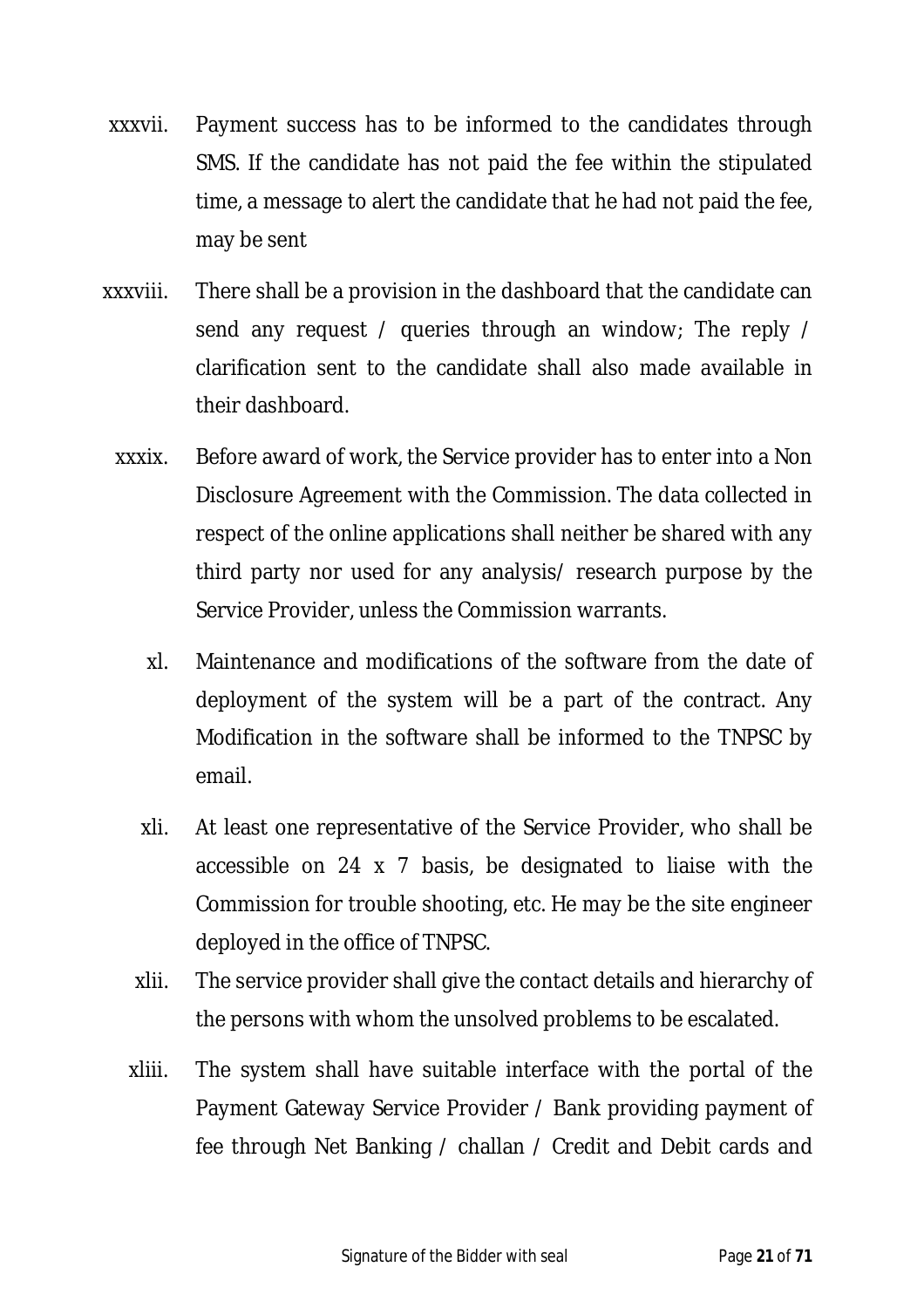should satisfy necessary security specifications of the Bank / Reserve Bank of India.

- xliv. The system shall provide for submission of the application in the following manner which is only indicative and may undergo changes/ improvements based on experience and user feedback
	- a. Candidate has to furnish all required particulars in the dashboard and get user ID and Password.
	- b. For new registration, Aadhaar is compulsory; For the existing user, the Aadhaar has to be obtained when the candidate comes to one time registration or online application.
	- c. Aadhaar has to be verified with the UIDAI and new reference number has to be stored in the database.
	- d. Aadhaar number should not be shown / displayed anywhere either in the database or in the hard copy of the application.
	- e. Aadhaar details are highly confidential and it should not be shared with any one including the officials of TNPSC unless TNPSC specifically warrants such details.
	- f. When the candidate clicks a new notification's application, he should be prompted to enter his user ID and Password.
	- g. After verification and confirmation of user ID and Password, required fields have to be populated from the particulars available in his dashboard.
	- h. The photograph shall be of Passport size ( 4.5 x 3.5cms) between 200 to 230 pixels or better quality, with the facility to resize the photo to 20 to 50 kbs and to crop the signature from the scanned image (size 10 to 20 kbs).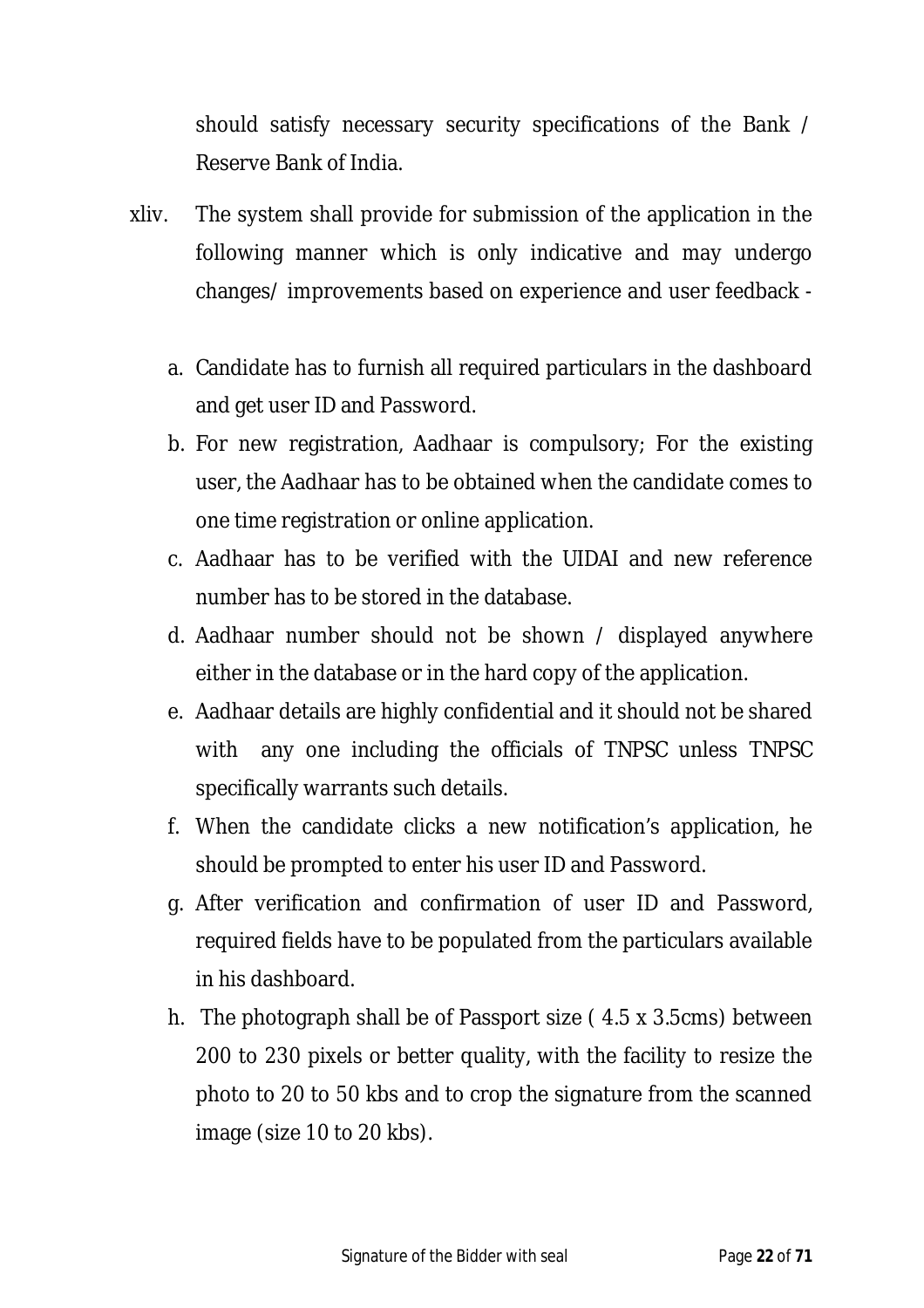- i. The service provider has to perform quality check in respect of the photo and signature. No application shall be accepted without photo and sign in specified size and quality.
- j. If photo and signature of any candidates is missing in the existing OTR details, the candidate shall be prompted to upload recent photo and sign.
- k. **Fee Submission**  After submitting the basic information, applicant shall be asked to submit the fee by online payment through
	- (i) Net-banking
	- (ii) Credit or Debit Cards
	- (iii) Bank / Post office Challan has to be generated in duplicate with the details such as Name of the candidate, Name of the Recruitment with Notification No., Date of Registration, Fee to be paid, Challan Number etc. as decided by the Commission / Bank /Post Office from time to time. The candidate shall take a printout of the Challan and remit the fee in the Bank / Post Office. Once the fee is paid and acknowledged by the Bank or other agencies mentioned by the Commission, the data furnished by the candidate shall be considered as a valid application.
- xlv. The system should be user friendly and bi-lingual (Tamil & English) in format considering the socio-economic and rural background of the candidates.
- xlvi. The application used should be compatible with major popular web browsers.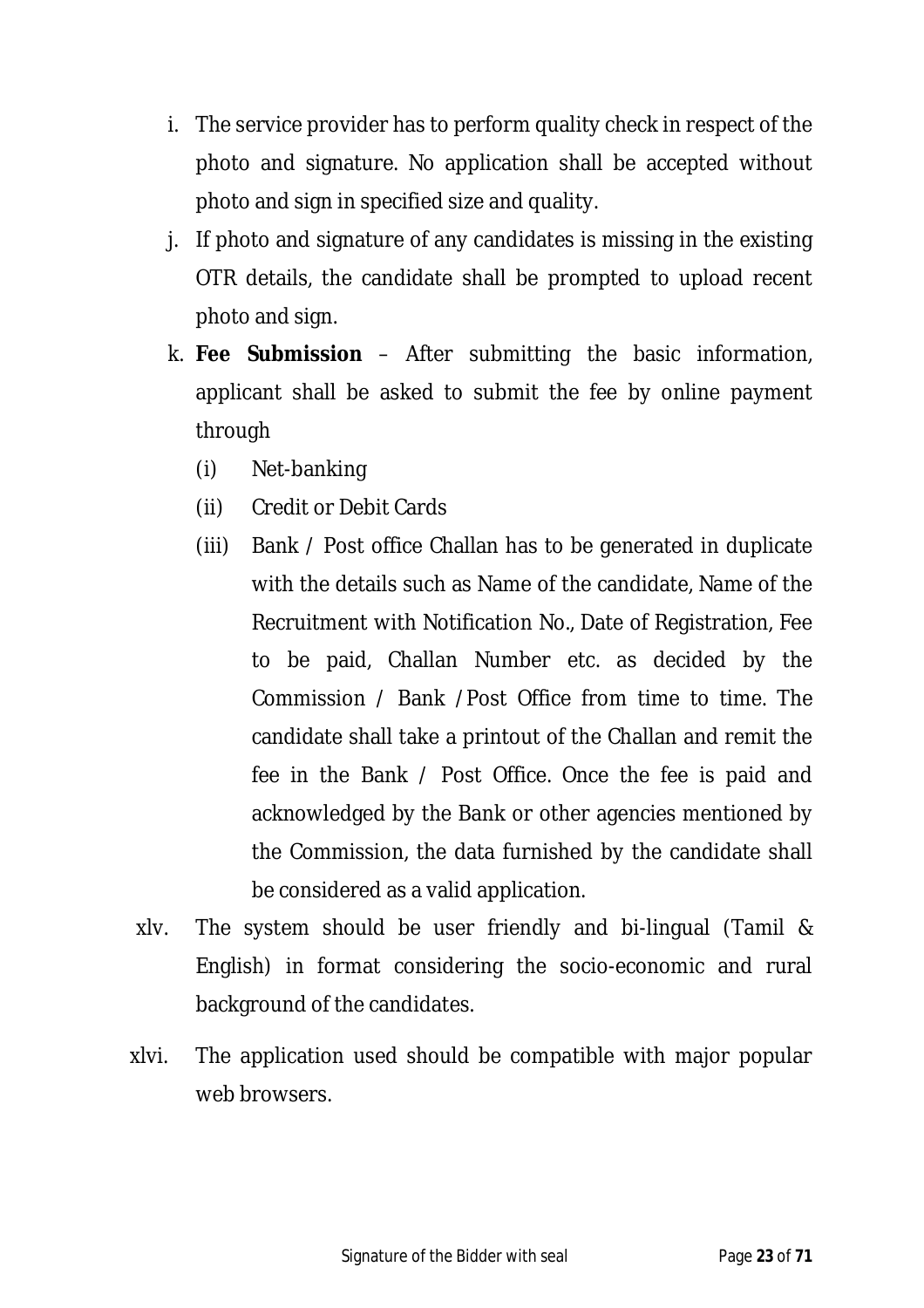- xlvii. The Service provider shall establish 12 x 7 Help desk with necessary manpower to assist the candidates in case of any doubt.
- xlviii. Application edit option shall be given to the candidate during the period of submission of online application is allowed. Application edit option shall be given from the day 1 of the online application is taken live.
	- xlix. For application edit, OTP shall be sent to the registered mobile number of the candidates and the same may be verified before permitting the candidates to edit the application.
		- l. Application edit shall be restricted to 3 times.
		- li. Payment verification / Application status facility shall be given to the candidates.
		- lii. In case of payment failure, SMS and email shall be sent to the candidates immediately.
		- liii. Additional two days shall be allowed for payment from the last date for submission of online application. During this period, candidates may be allowed to make payment even they have availed fee concession.
		- liv. For certain notifications / recruitment, supporting documents have to be uploaded by the candidates at the time of submission of online application itself. The Service Provider shall give document upload provision for such recruitment applications.
		- lv. For each and every activity, done by the candidates, necessary log file has to be created and stored in the database. Whenever the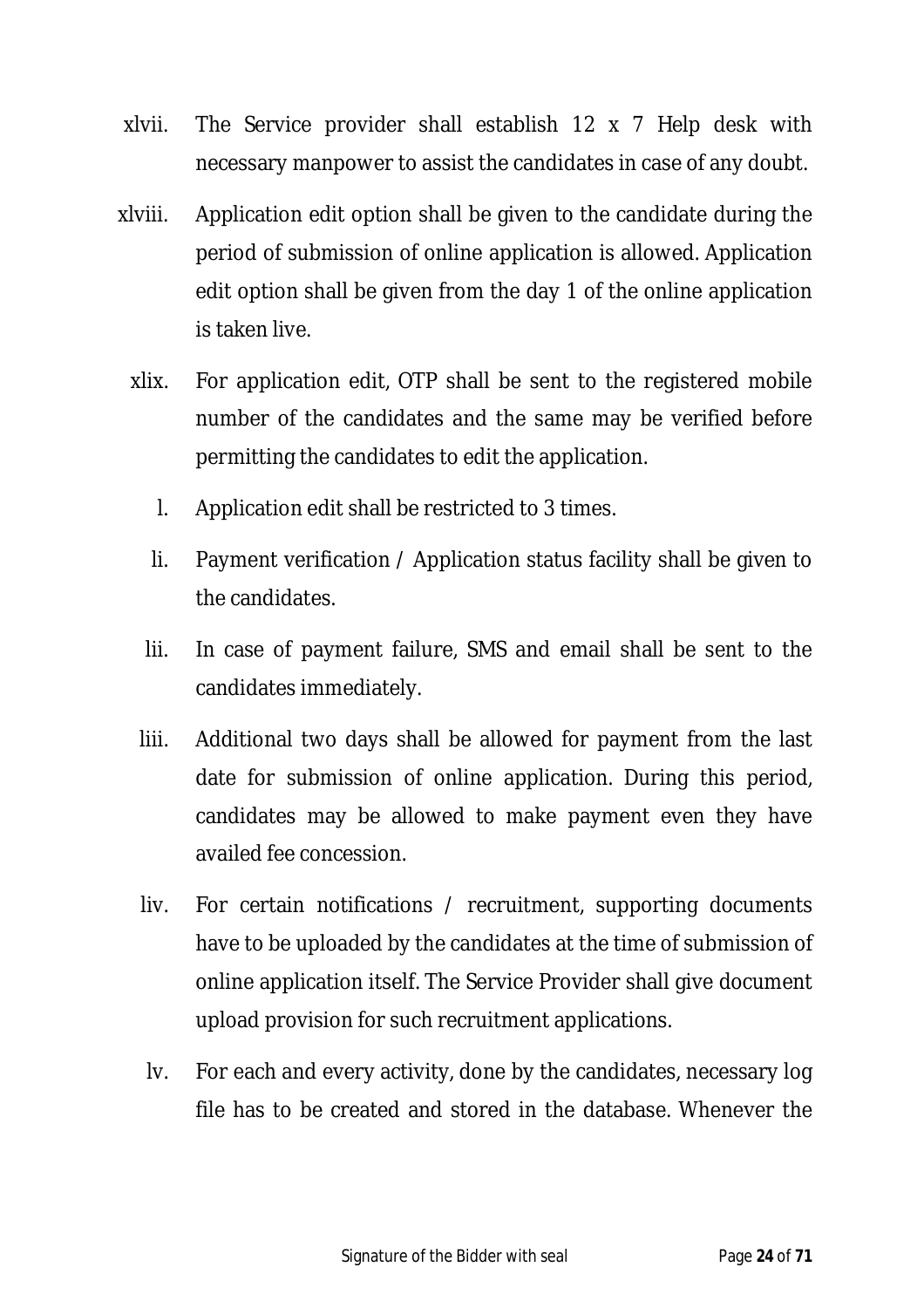necessity arises, the service provider has to supply these details to TNPSC without fail.

- lvi. Whenever the candidates change his details in application, changes shall be allowed only after the confirmation of OTP.
- lvii. Necessary provision shall be given to TNPSC to download any number of applications from the server for verification.
- lviii. The URL shall be secured (https://) with SSL certificate.
	- lix. Online application / One Time Registration should not be affected for any reason.
	- lx. The Server has to be made available online 27 x 7. If for any unavoidable or inevitable reasons, the service provider may shutdown the server with prior intimation TNPSC well in advance atleast before 10 days without affecting any live notifications.
	- lxi. The service provider shall not delay the work entrusted to them or reluctant to accept the work due to manpower shortage or public holidays.
- lxii. There shall be a provision to count the number of fee concession chances availed by a candidate even he / she has multiple OTR accounts.
- lxiii. There shall be a provision to the candidates to download their application and Hall ticket from their dashboard at any time. This shall be a permanent one.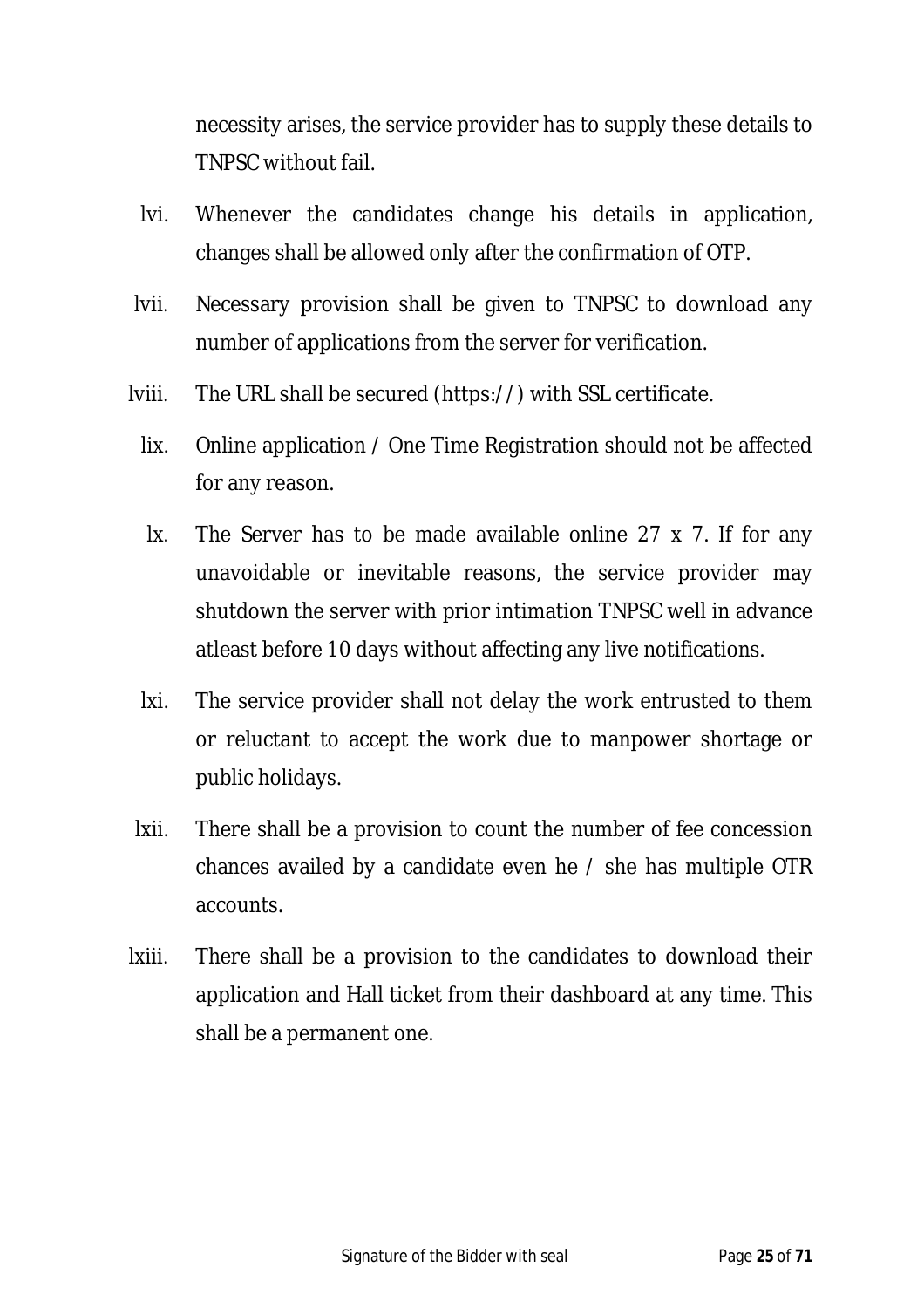#### 8. **Eligibility Conditions**

- i. The bidder should be an Indian Registered Firm with an average minimum annual turnover of Rs. 15 crores from IT and ITES business for last three accounting years between 2015-2016, 2016-2017 and 2017-2018.
- ii. The bidder should have experience atleast 5 years in similar projects.
- iii. Bidder should have executed similar projects at least for 3 Govt Depts / PSU / Public Service Commission / Staff Selection Commission / Union Public Service Commission in the last three years.
- iv. Only those firms that have valid GST and PF registration Certificate and Valid TIN Number should apply.
- v. The bidder should have registered office / Operating Branch at Chennai, Tamil Nadu.
- vi. Bidder shall be the direct agent to deal with TNPSC and shall be solely responsible for the execution and delivery of the work Consortium is not allowed;
- vii. The bidder should have a well-established data center where the hardware infrastructure for the proposed online application system will be housed. It is not mandatory to possess their own data center. Firms having tie-up with third party data center may also participate. But due weightage will be given to the Firms having the Data center on their own, during technical evaluation as per the tender documents filed.
- viii. The bidder should have experience of providing a similar registration/applications portal for Reputed Recruiting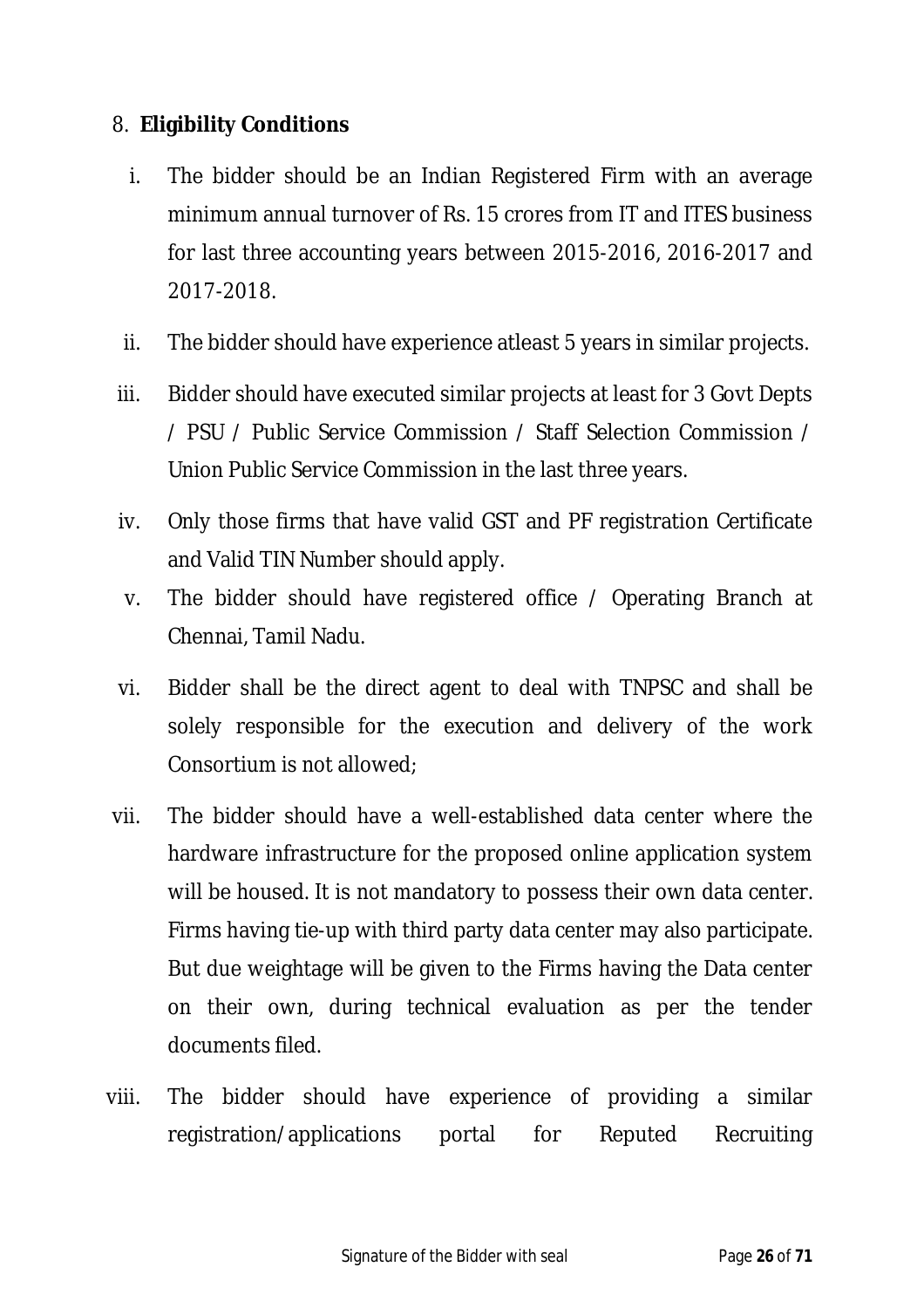Organizations or Academic Institutes/ Government organization / PSU.

- ix. The bidder should have at least regular 100 or more technical employees employed in-house in India for Conduct of exam, development of software, maintenance of software, networking and data security. The proof of ESI/PF registration or self-declaration shall be submitted.
- x. The bidder must have authorized and globally accepted software certifications i.e. ISO-27001 / ISO 20000 / ISO 9001 and / or CMMi Level.
- xi. The bidder should have experience in handling atleast 30 Lakh applications for a single examination or similar purpose within a period of one month.
- xii. All the above eligibility conditions are mandatory and the firms not fulfilling even any one of the above conditions shall not be considered and bids received from such bidder shall be summarily rejected. For the evaluation of the technical bids and awarding of marks, the Technical Evaluation Committee shall evaluate the bids based on the criteria specified in this tender document.
- xiii. Organizations/firms registered with the Indian Computer Emergency Response Team (CERT-in) empanelled as on the date of closing of this tender are eligible for submitting the tender and no other firm will be entertained in this tender process
- xiv. The bidder should not have been Black Listed by any Government or PSU on the day of bidding. The affidavit in this respect that their firm is not blacklisted as cited above shall be provided by the bidder along with the bid document.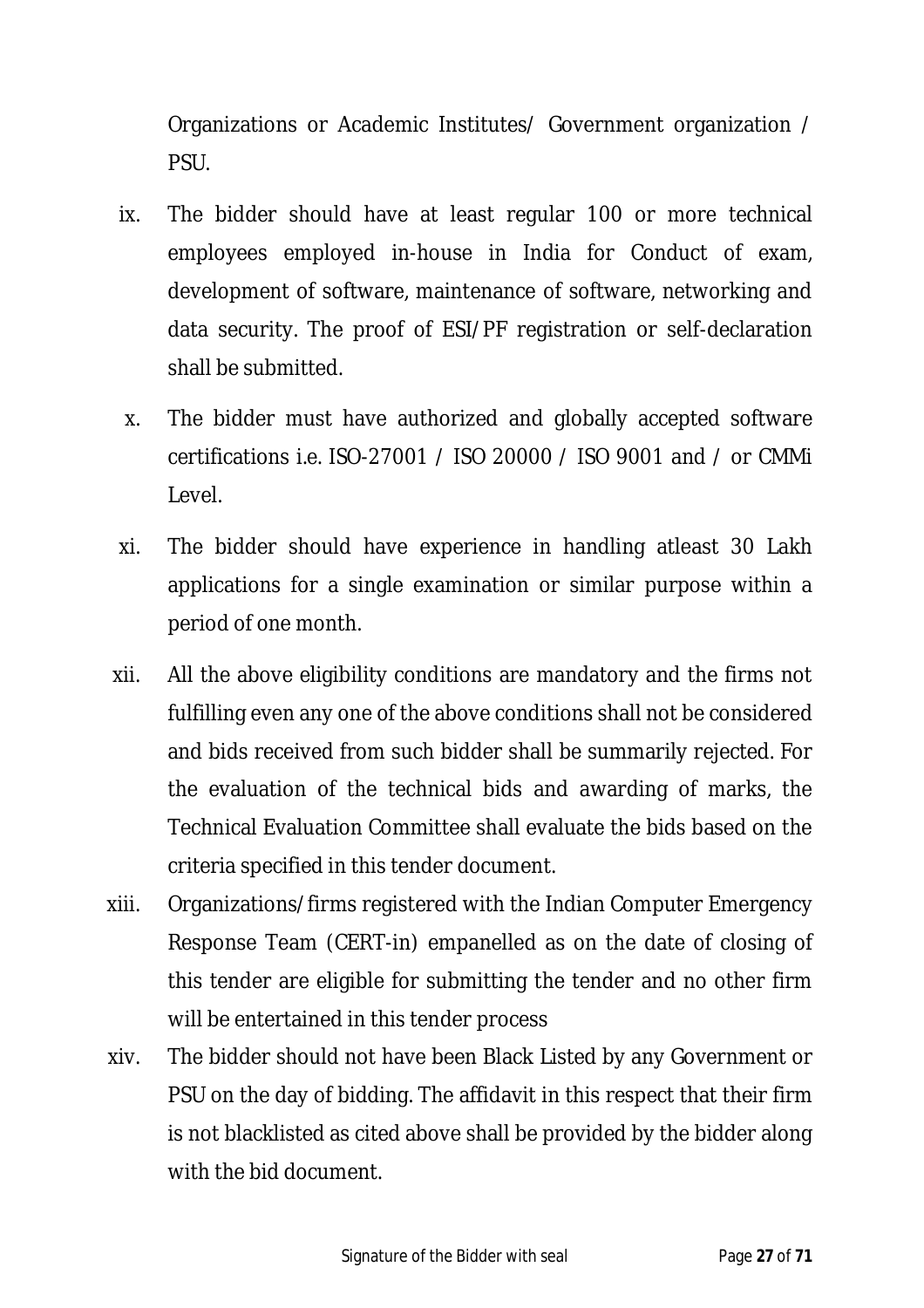#### 9. **Other Conditions:**

- i. **Period of Contract:** The contract shall be initially for a period of 3 years from the date of execution of the agreement with the Tendering Authority. However, the contract may be renewed for a further period of 2 years on the basis of the performance of work of the Service Provider subject to mutual consent on terms and conditions as specified in the contract.
- ii. The service provider has to extend their support for a period of 3 months after expiration of contract for smooth transition of work to another company, in case of fresh tender called for and new company is engaged. The rate agreed shall be paid to the agency during that period.
- iii. The Selected Bidder shall not subcontract the awarded contract or part thereof without written consent of the TNPSC.
- iv. The bidder shall be single point of contact with TNPSC and shall be solely responsible for the execution and delivery of the work.
- v. The Bidder must employ multiple backup systems including offline backups to securely maintain the software, Data and its corresponding source code.
- vi. The Bidder should have an in-house quality assurance and product testing team with a robust quality management processes that are followed to test and certify the system. TNPSC would seek specific exam-wise feedback session with quality assurance and product testing teams of the selected bidder.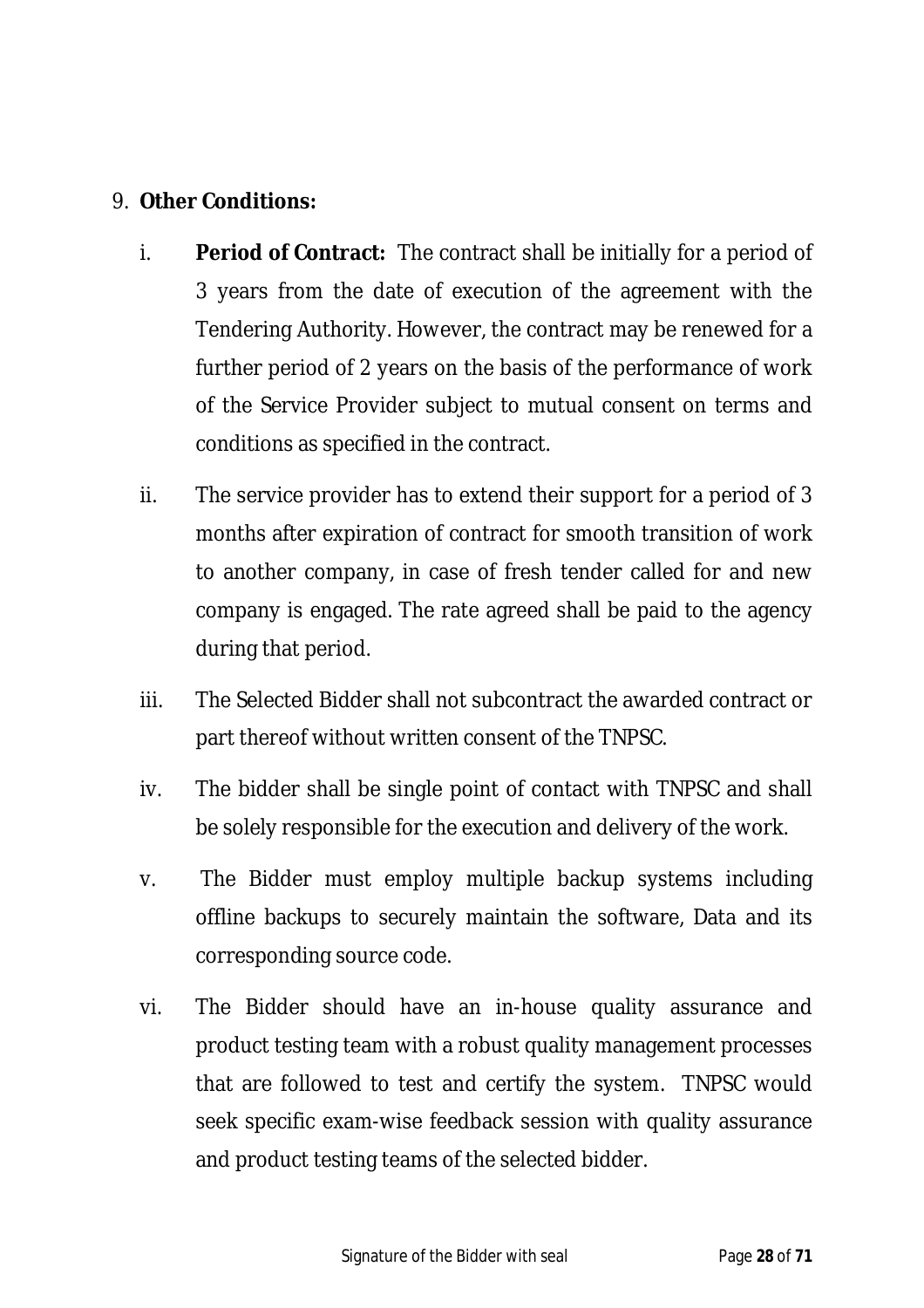- vii. Testing should not be limited to system features and functionality. The system used to design and hosting of online application must be tested for Performance, Security, Usability, High-Availability, Business Continuity, and Disaster-Recovery.
- viii. All documents submitted in the Bid shall be in English. In case the certificate viz experience, registration etc. is issued in any other language other than English, the Bidder shall attach an English translation of the same duly attested by the Bidder & the translator to be true copy in addition to the relevant certificate. All documents should be duly attested/ signed by the Bidder.
- ix. The Selected Bidder should design a highly secured system and conduct VAPT security tests to verify that there are no vulnerabilities and penetrations that can make the system susceptible to attacks. Comprehensive testing of source code, software binaries and the infrastructure must be carried out.
- x. The contract shall be on "End to End outsource basis" and the Selected Bidder should have all relevant facilities and logistics available to execute the work
- xi. The bidder must show and submit suitable emergency management plan during any crisis situations/ redundancy of servers, switches, Candidates' data.
- xii. At any time before the submission of bids, TNPSC may amend the tender by issuing an addendum in writing or through standard electronic means. If the amendment is substantial, Bidder(s) shall be given reasonable time to make amendment or to submit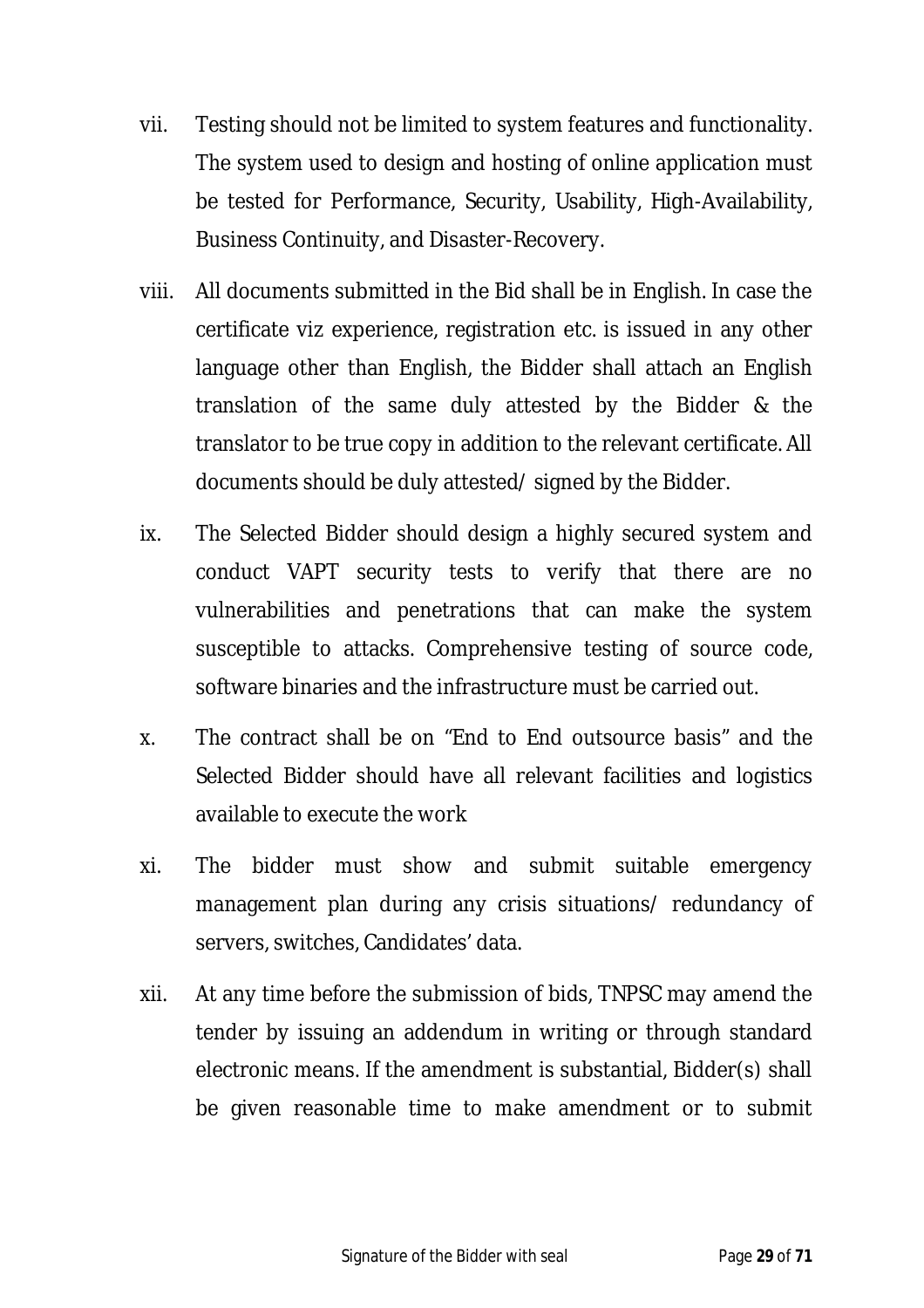revised bid and the deadline for submission of bids will be extended if required by the TNPSC.

- xiii. The service provider shall host the instructions to the candidates in PDF, PPT and Video formats regarding the registration in OTR and online application.
- xiv. **Cost of Tender Document:** The tender document may be downloaded from www.tenders.tn.gov.in or www.tnpsc.gov.in at free of cost. Any Amendment, Corrigendum / Addendum, Minutes of the pre-bid Meeting or clarifications will be hosted in the website www.tnpsc.gov.in. If necessary, the same will be communicated to the bidders through email, if email ids are available.
- xv. **Rejection of Bid:** The tender inviting authority reserves the right to accept / reject / release or relax any or all or part of the bids received on the due date without assigning any reason whatsoever for its administrative reason for any other reason.
- xvi. **Language of bid:** The bid prepared by the Bidder, as well as all correspondence and documents relating to the bid exchanged by the Bidder and The Tendering Authority shall be in English language.
- xvii. **Bid Currency:** Prices shall be quoted in Indian Rupees only. The bidders are advised not to indicate any separate discount. Discount, if any, should be merged with the quoted prices.
- xviii. **Earnest Money Deposit (EMD):** Bidders are required to enclose a Demand Draft / Pay Order Drawn from any of the Nationalized Banks in India in favour of The Secretary, Tamil Nadu Public Service Commission payable at Chennai for Rs.4,00,000/- (Rupees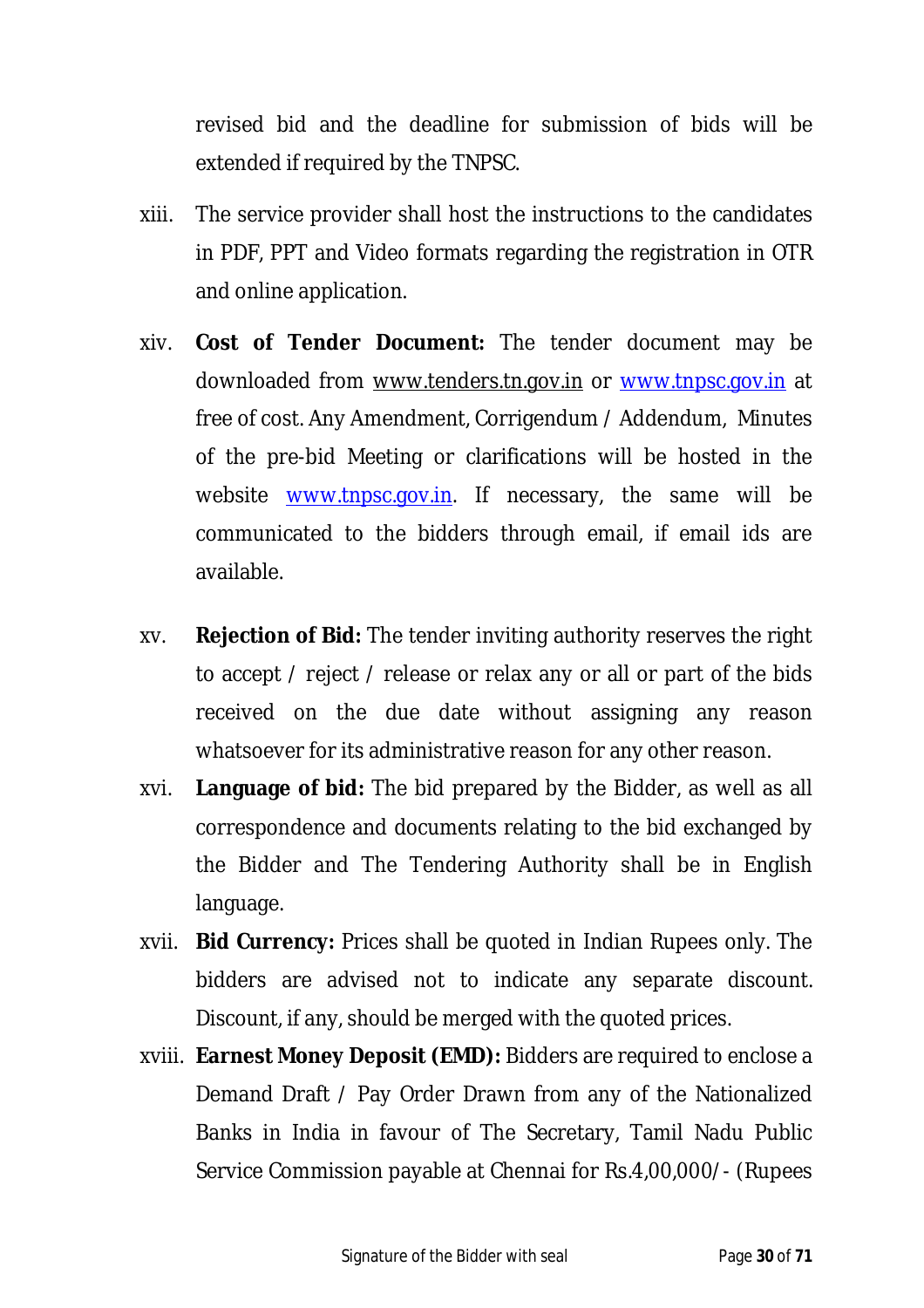FOUR lakhs Only) towards Earnest Money Deposit. MSME units registered anywhere in Tamil Nadu alone are eligible for claiming exemption from the payment of EMD and such firms desiring to claim such exemption should enclose the permanent registration certificate issued by any of the District Industries Centre in Tamil Nadu. However such firms claiming exemption from the payment of EMD shall remit an interest free security deposit of Rs.4,00,000/- (Rupees FOUR lakh only) within 7 days from the date of issue of award of the contract by the Tendering Authority.

- xix. Offers received without Earnest Money Deposit or without enclosing the proof for claiming exemption shall be rejected. Payment of EMD by cash will not be accepted.
- xx. The EMD of Service Providers will be retained as interest free performance security deposit and will be refunded only after the satisfactory completion of the contract.
- xxi. Unsuccessful bidders' Earnest Money Deposit shall be discharged / returned within 30 days after the finalization of the Tender Offer validity prescribed in this tender.
- xxii. The software / module proposed in this tender should be developed in-house by the bidder. And the bidder shall be the owner of the source code.
- xxiii. The Software developed should be VAPT certified.
- xxiv. Required number of employees shall be deputed for this project. The bidder should have in-house quality assurance group and a strong quality management system to do quality check of the software.
- xxv. Bidder should have primary data center with DR sites, located in different seismic zones of India.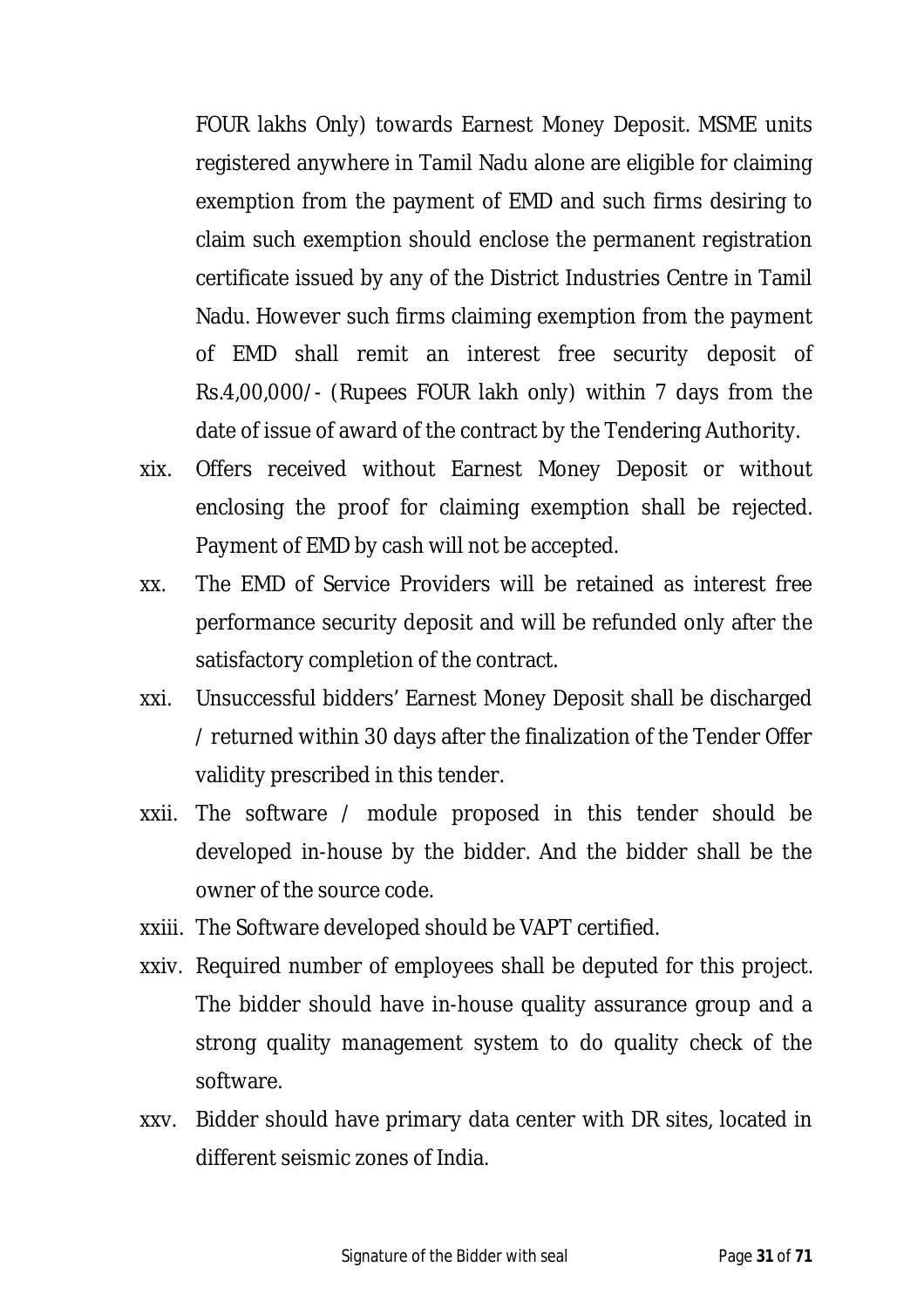- xxvi. The bidder shall be ready to make major / minor changes in the software as per the TNPSC's customization requirement from time to time.
- xxvii. Bidder shall be the direct agent to deal with TNPSC and shall be solely responsible for the execution and delivery of the work Consortium is not allowed;

xxviii.Incomplete or conditional tender will not be entertained.

- xxix. The bidders or their authorized representative may be at the time of opening of tender. Only authorized representative will be allowed to attend the meeting of the Tender opening Committee. They should also bring an undertaking on the letter head of their firm/organization that any decision/negotiation taken by their representative shall be acceptable to the firm.
- xxx. All the firms/organization participating in the Tender must submit
	- (i) a list of their owners/partners etc. along with their contact numbers
	- (ii) a Certificate to the effect that the firm/organization is not blacklisted by any Govt. Department / PSU
	- (iii) a certificate to the effect no Criminal Case / FIR is registered against the firm or its owner or partners or the employees of the firm or any other third party deployed.

Any firm/organization blacklisted by a Govt./PSU or any other department will not be considered for this tender and tender will be rejected straightway.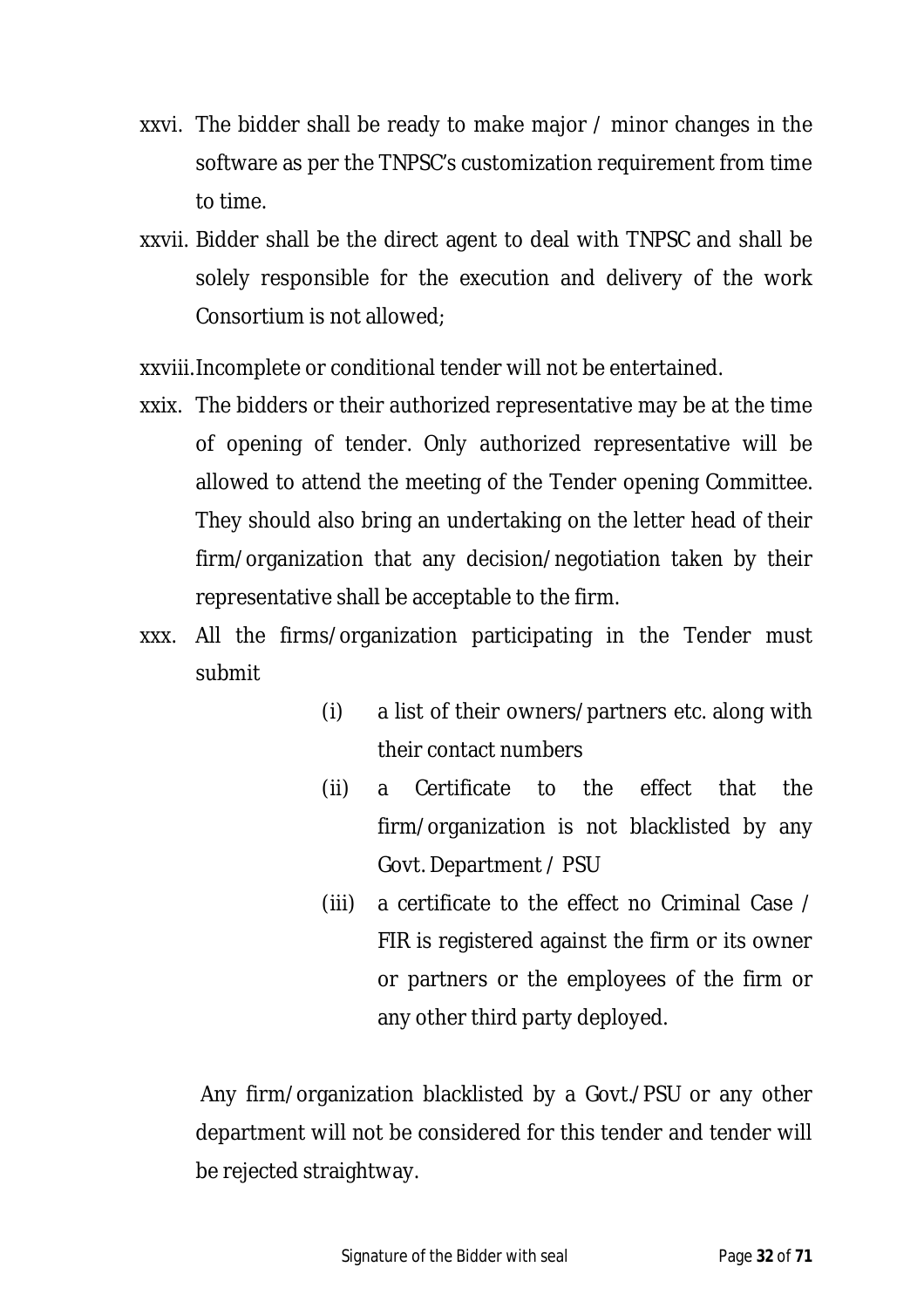- xxxi. TNPSC reserves its right to call any further records / documents from the bidders or from the departments where the bidder has executed projects. TNPSC has the right to verify the credentials of the bidder either by confidential enquiry or by calling documents from any departments.
- xxxii. Even though bidders may satisfy the above requirements, they may be disqualified if they have:
	- a) Made misleading or false representation or facts or deliberately suppressed the information to be provided in the forms, statements and enclosures of this document. Record of poor performance such as abandoning work, not properly completing the contract or financial failures/weaknesses.
	- b) If confidential inquiry reveals facts contrary to the information provided by the bidder.
	- c) If confidential inquiry reveals unsatisfactory performance in any of the selection criteria.
	- d) If bidder is engaged in any activity such as conducting of coaching classes etc. which can influence conduct of professional exam.
- xxxiii.The Earnest Money Deposit shall be forfeited and Bid shall be rejected:
	- a) If a Bidder withdraws its Bid during the period of bid validity specified by the Bidder on the Bid form or
	- o In case of the Bidder fails to sign the contract form in accordance with the terms and conditions within seven days from the date of awarding the contract
	- o If the service provider to perform the contract as per the tender terms & conditions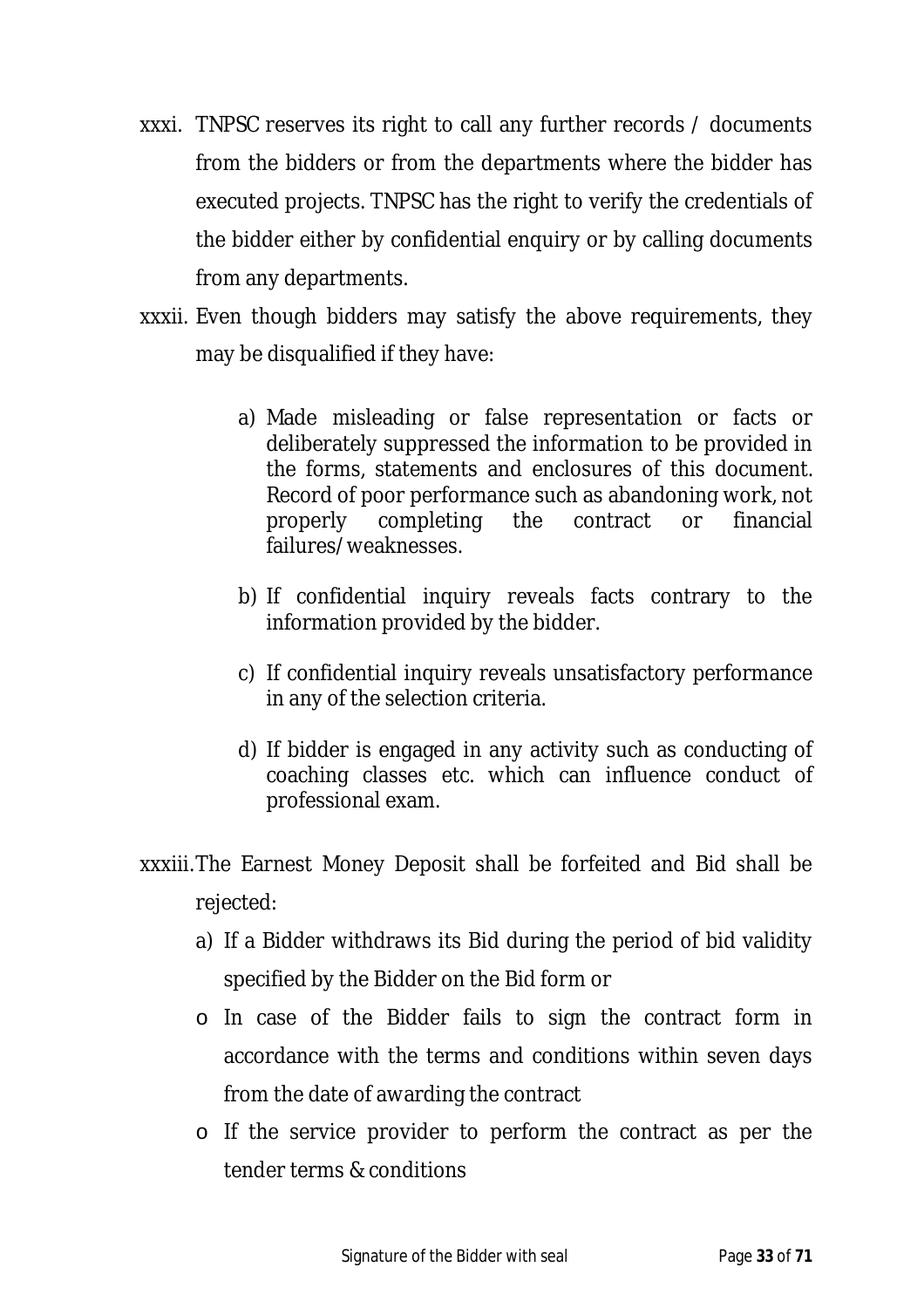#### 10. **System Requirements**

The Online Application Registration System shall have the following minimum features:-

- a) It should be implemented using a hardware infrastructure with redundancy and with disaster recovery provisions.
- b) It shall be available for applicants starting from the 10.00 AM of the day of examination notification till 05.30 PM on the closing day or any other time defined by the Commission without any service break.
- c) The Hardware and software shall be designed to handle a maximum load of atleast 5 lakhs applications in a day with simultaneous user access of 25000 users. These numbers are indicative one not exhaustive. The system should accept any number of applications without any hindrance.
- d) It shall be able to cater to applications of multiple  $(10 +)$ examinations simultaneously.

#### 11. **Presentation of the solution**

a) As a part of the technical bid, all the eligible bidders shall be asked to give a presentation on the proposed technology and solutions to the Technical Evaluation Committee appointed for this purpose by the Tendering Authority on the date, venue and time to be communicated to them at a later date.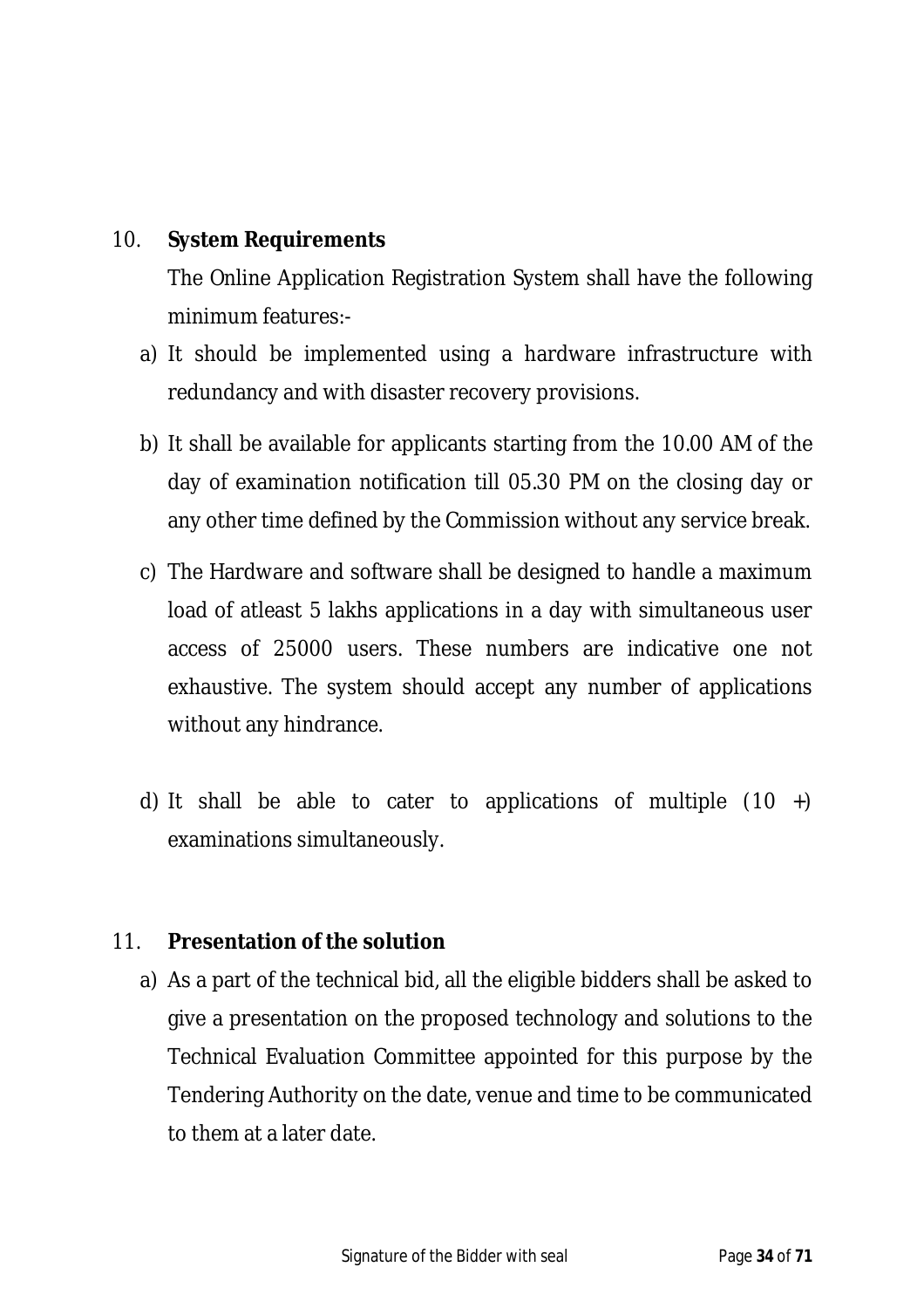- b) This is an opportunity given to all the eligible bidders to show as to how their proposal shall be best suited to meet the requirements of the Tendering Authority in respect of effective and efficient execution of the scope of the work as defined in this tender document.
- c) Failure to make such a presentation on the date and time shall lead to the rejection of their bids without assigning any further reason.
- d) The technical Presentation shall cover the following items
	- i. Understanding the RFP
	- ii. How long it will take to move the data to your server?
	- iii. How long it will take to design OTR?
	- iv. How the dashboard would look like?
	- v. How informative, the Dashboard, to the candidates?
	- vi. What are the additional features suggested in OTR?
	- vii. How to avoid duplicate registration?
	- viii. How to check the Photo and Signature quality?
		- ix. How it has been planned to reconcile the fee payment?
		- x. How will you inform the candidates about non-payment of fee?
		- xi. What is your idea about the Query Window in Dashboard?
	- xii. How to reduce the email queries from the candidates?
	- xiii. Your suggestions about the call center (help line) timing?
	- xiv. How many help lines could you provide to assist the candidates
	- xv. What are the candidate's queries will be forwarded to TNPSC?
	- xvi. Have you ever handled Aadhaar details for any application?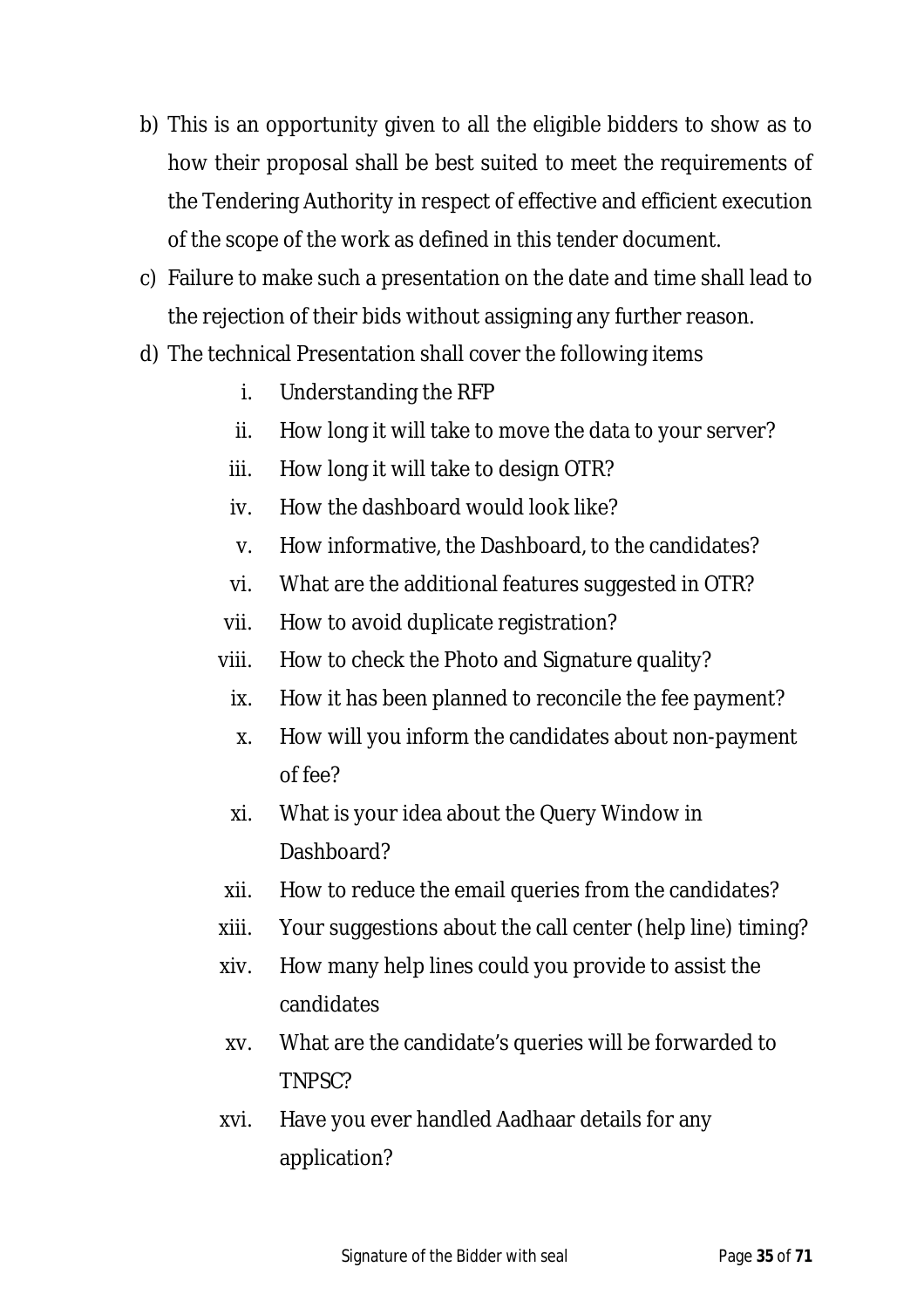- xvii. How to handle the aadhaar details?
- xviii. How you have proposed to get the socio economic details of the candidates in OTR?
- xix. Feedback Form for pre and Post Examination
- xx. How to merge the duplicate data in OTR?
- xxi. About the Mobile app to integrate Dashboard
- xxii. How many SMS that you could send to the candidate from OTR registration to Final Result Publication?
- xxiii. Facility to send unlimited emails to the candidates
- xxiv. Your Infrastructure
- xxv. Your capacity to handle the number of candidates (Server, data Center, Firewall, Bandwidth etc)
- xxvi. Security Measures to preserve the data? website security, application security, network security, Database security and physical security
- xxvii. Security measures to avoid hacking, penetration etc.,
- xxviii. Alternative plan in case of Hardware failure / Bandwidth failure?
	- xxix. What are the security threats expected?
	- xxx. Ability to designed and hosted 10 or more number of applications at a time
- xxxi. Application edit Option- Authentication and confirmation
- xxxii. About the mobile compatible OTR and online application
- xxxiii. Certificate upload provision?
- xxxiv. Application History in OTR
- xxxv. Setting up of Mail Server exclusively for TNPSC
- xxxvi. Integration of payment gateway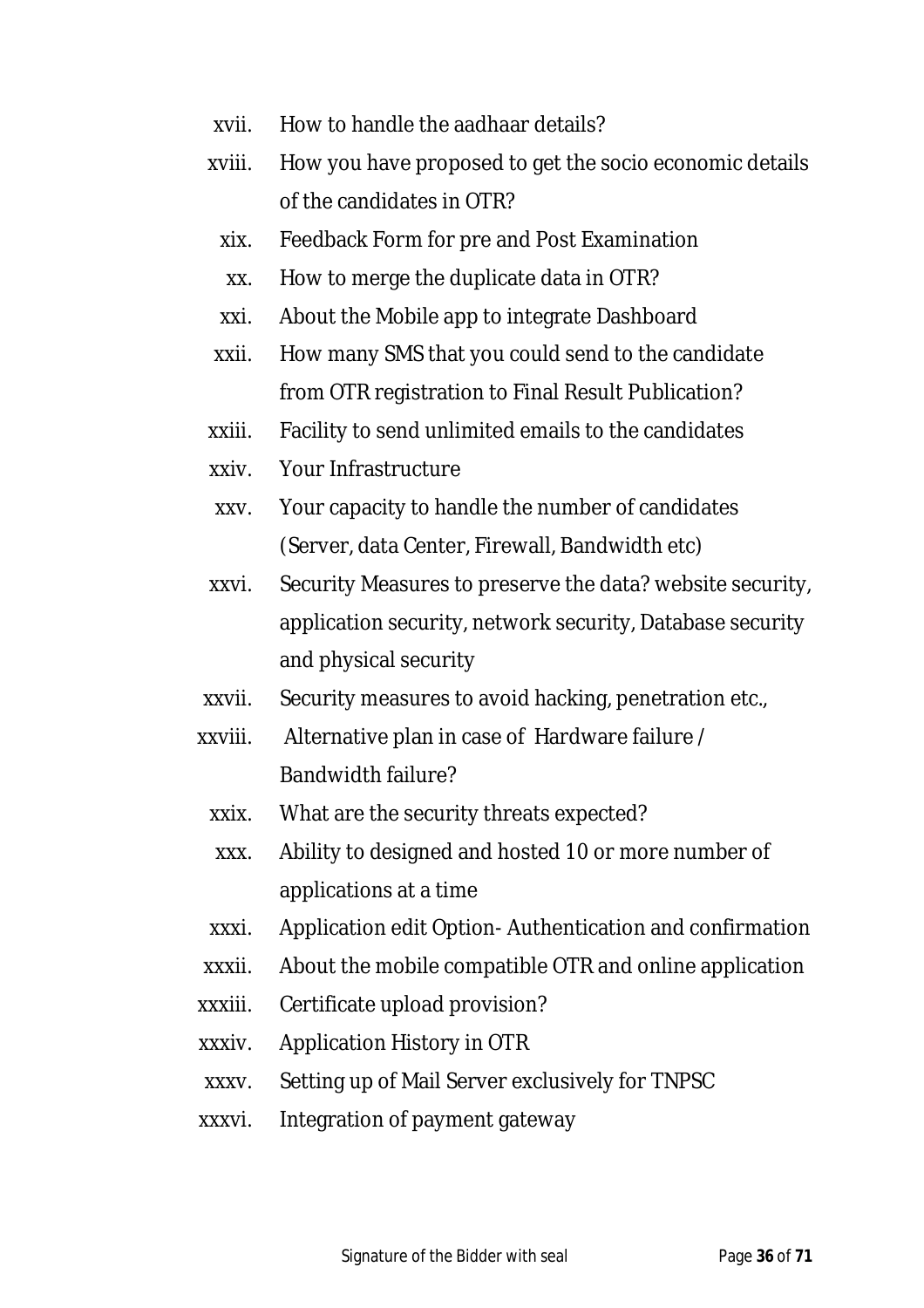- xxxvii. Time / days required for designing of an online application
- xxxviii. Instructions to the candidates in PDF, PPT and Video formats
	- xxxix. Methodology for refund, incase of payment failure / excess payment
		- xl. Forgot Password / Reset Password; User ID recovery
		- xli. Number of applications could be handled in a day
		- xlii. Managing concurrence hits
		- xliii. Onsite engineer and problem escalating process
		- xliv. Periodical Back up of data
		- xlv. Naming the fields in accordance with the requirement of TNPSC
		- xlvi. Fee reconciliation tool to the candidate
		- xlvii. Application status check by candidate
	- xlviii. No. of Days required for fee reconciliation
		- xlix. Security Certifications / security audit
			- l. Time Schedule for designing and hosting of online application
			- li. Dashboard Administrators right and data extraction / report generation
			- lii. Photo and signature cropping and resizing tool
			- liii. How to prevent the inputs in other than English
			- liv. Creation of log file for each and every activity
			- lv. SSL certification
			- lvi. Server downtime
		- lvii. Application Down time
		- lviii. Years of Experience and Names of the clients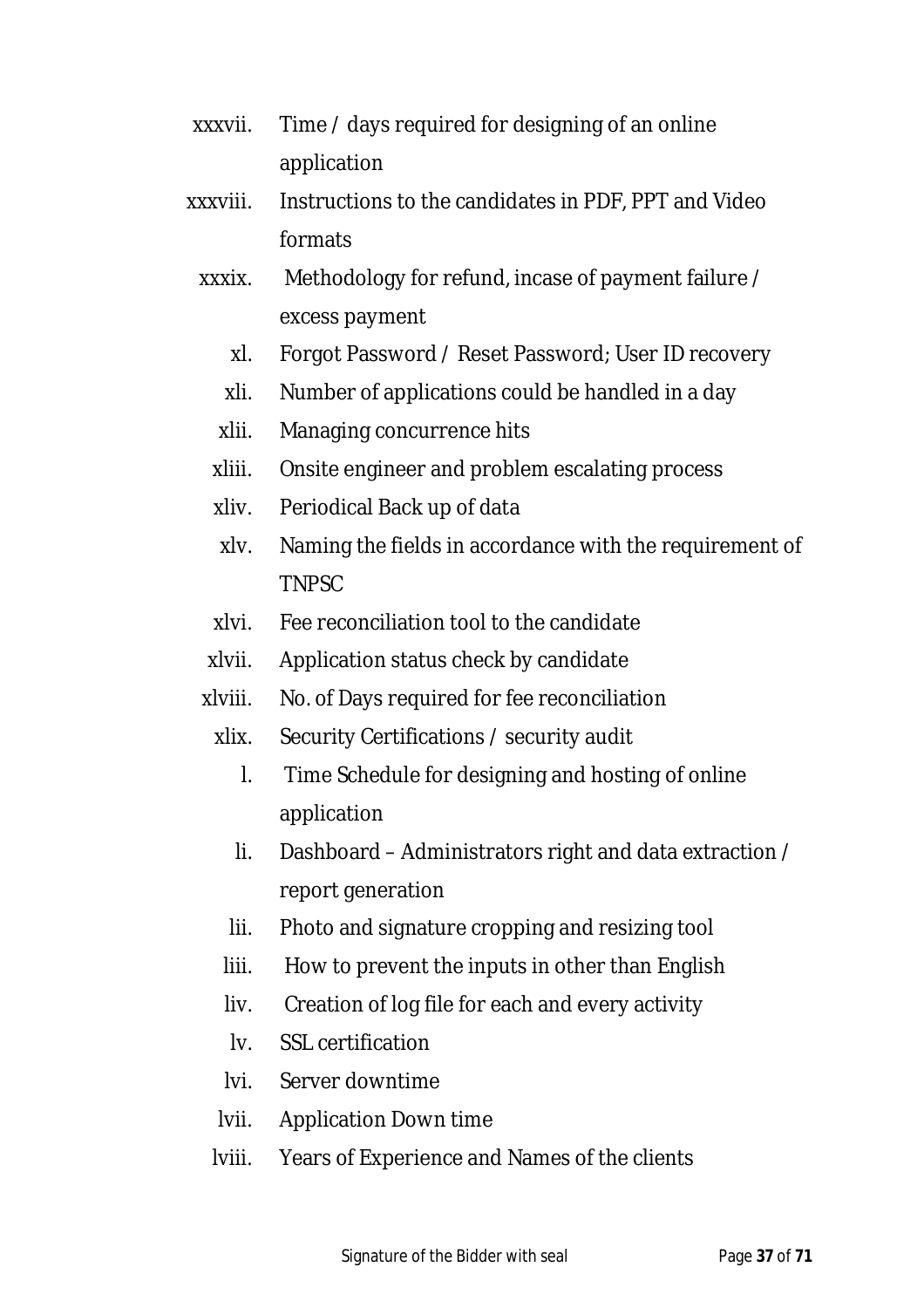- lix. Number of applications handled in a single recruitment
- lx. Experience in Govt / PSU / PSC / SSC / RRB / etc
- lxi. Data Center
- lxii. Employee's Strength
- lxiii. ISO . CMMi level
- lxiv. Testing Team
- lxv. Emergency management plan during any crisis situations/ redundancy of servers, switches, Candidates' data.
- lxvi. Special Features to improve the OARS
- lxvii. Access Right Management
- lxviii. Software requirement specification SRS
	- lxix. Software platform front-end and back-end platforms Open source
	- lxx. Disaster recovery
	- lxxi. Delivery Schedule
- lxxii. Service Level Agreement (SLA)
- lxxiii. Other relevant topics

### 12. **Security Features**

a) The bidder should provide a write up on the security approach adopted in their proposed solutions like incorporation of stringent security procedures and measures including encryption and various levels of passwords during the execution of the project to eliminate the possibility of errors, frauds and misuse.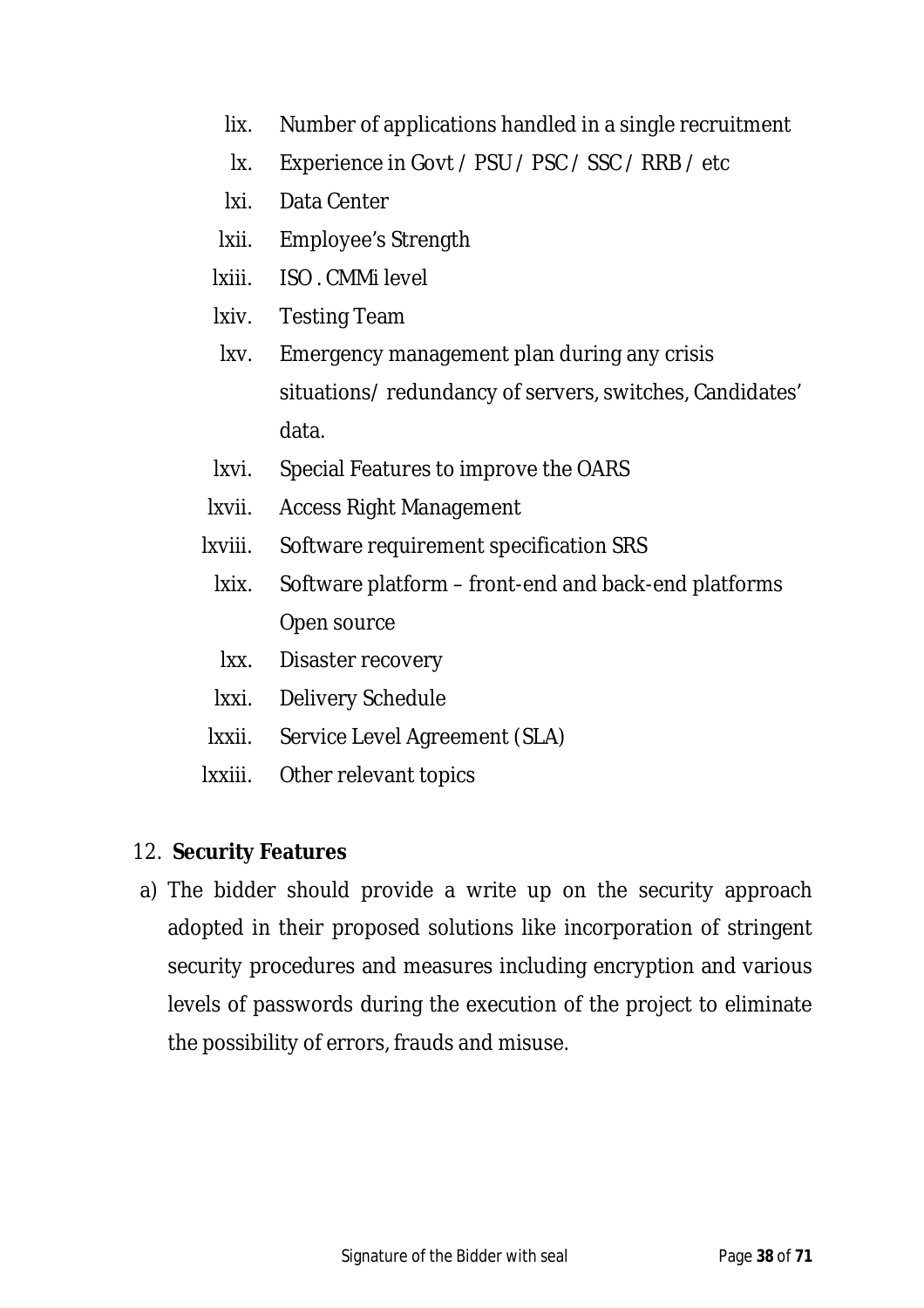- b) The bidder should provide the details of encryption technique used to protect unauthorized access to the system and methods used for authentication and validation of the data.
- c) The bidder shall also clearly state the Do's and Dont's along with the list of potential threats and the bidders proposed ways and means of preventing them.
- d) The system will be subjected to Hardness test and other security tests by a third party to be appointed by the TNPSC at the cost of the Service provider.

### 13. **I. Access Rights Management**:

- **a.** System shall provide with login screen to specific users of the system. Only authenticated users should be provided access to the application.
- **b.** As an enhanced security measure, **Online Application and Registration System** should provide role based access
- **c.** User types will be-
	- (i) Administrator to handle the application having all the Read/ Write access
	- (ii) User to generate reports from the data

#### **II. Administration**

- **a) Role Master**: This feature is used to add the roles to the internal users for the purpose of system authorization. It is also used to search / modify / delete existing roles.
- **b) Permission Master**: This feature is used to add the permission types for the roles in Role Master for system authorization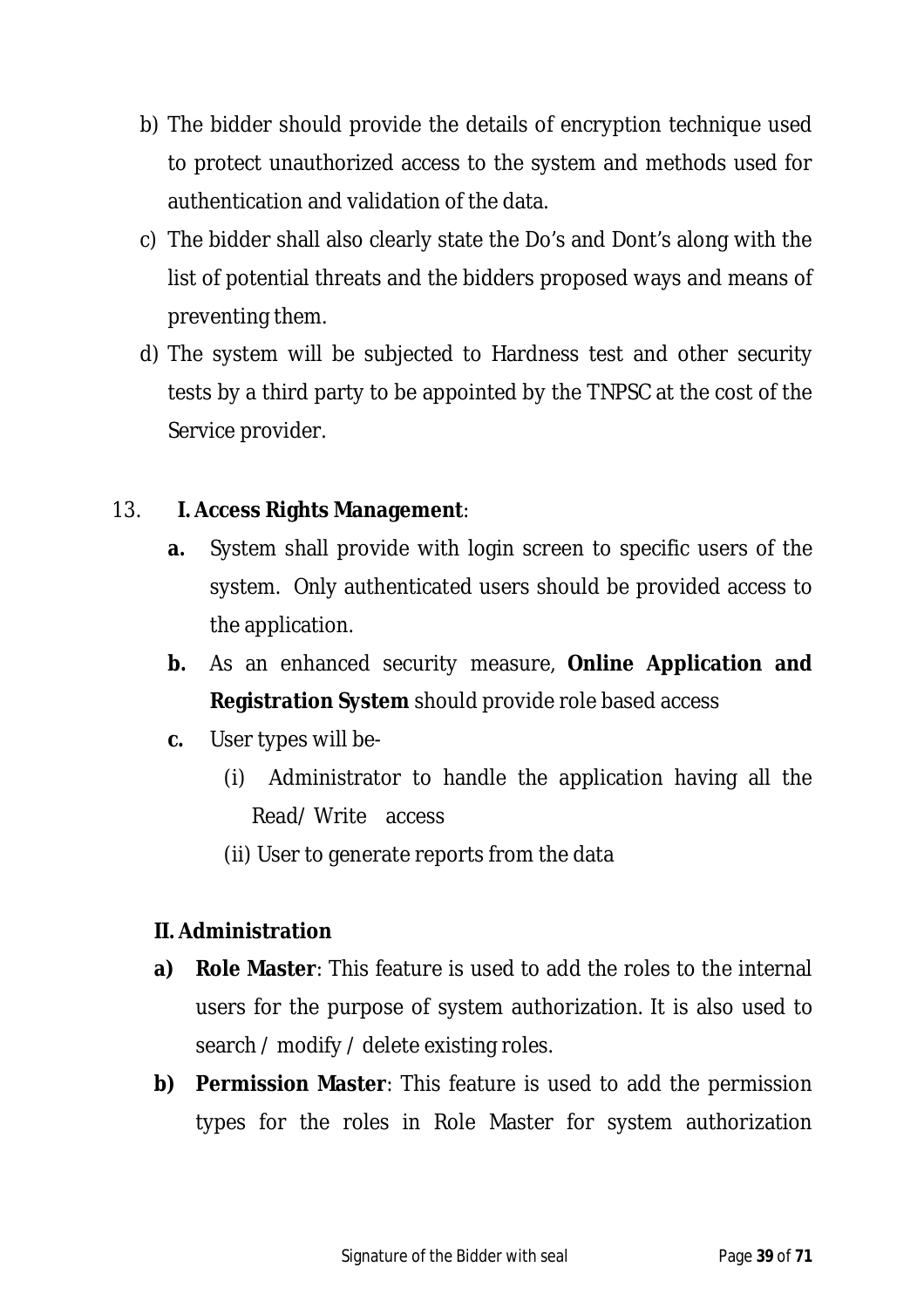purpose. It is also used to search/modify/delete existing permission types.

**c) Role Permission Mapping**: This feature is used to add the mapping of what permission is associated with which role. It is also used to search/modify/delete existing permission role map.

#### 14. **Standards of Performance**

The Service Provider shall complete the **Online Application and Registration System** project in accordance with the specification given by TNPSC from time to time and in conformity with the international standards on Information Security and Audit and as per various relevant laws such as Information Technology Act 2000 and other related Laws, Rules and Regulations.

#### 15. **Responsibilities**

#### **A. Responsibilities of the Service Provider:**

- i. Service Provider should use only the legal, authorized software for all purpose. Out dated software shall not be used.
- ii. Resource and Project Management as per Scope of the work
- iii. Completion of the work as mentioned in the Scope of the work
- iv. Shall arrange in all the required Hardware and Software including all kinds of consumables and manpower required for executing the contract awarded at their cost.
- v. Shall be responsible for any other thing that is required for executing the contract awarded to the Service Provider except those provided by TNPSC as stated in this tender document
- vi. Shall provide necessary training to the staff of TNPSC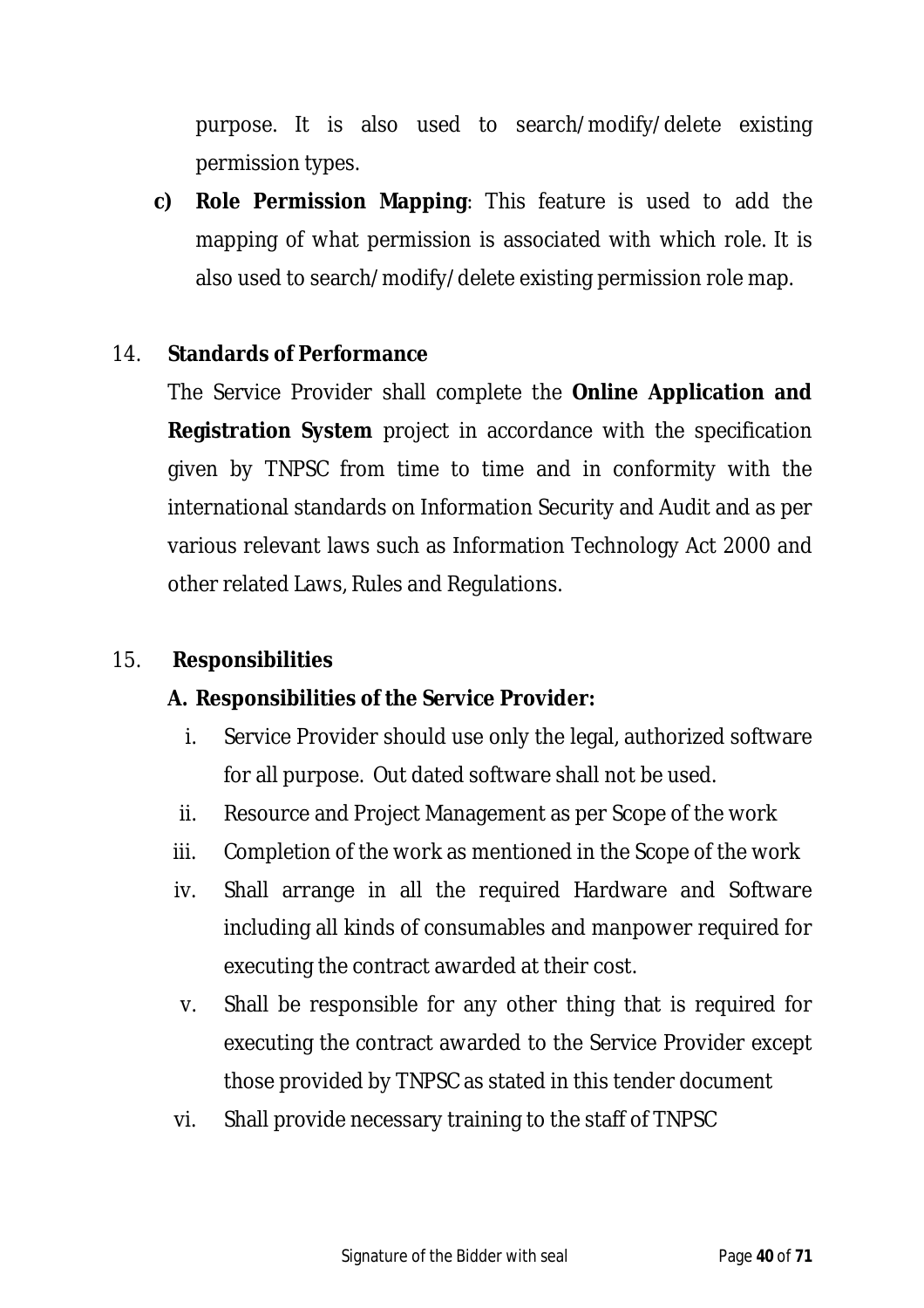- vii. Should store mirror images of the database in the server available in the Commission's Office.
- viii. Data can be transferred to the Commission's Server through FTP. However, the backup shall also be given in the CD/DVD/Hard Disc depending on the requirement of the Commission.

#### **B. Responsibilities of TNPSC:**

- a. Provide all necessary information for application designing and hosting for One time Registration / Dashboard.
- b. Provide information regarding publication of Notification with all features and conditions put-forth for designing the input screen accordingly for specific examinations.
- c. Provide data for hosting of Online hall tickets
- d. Settlement of bills on quarterly basis.
- e. Provide Master data for the following items
	- i. List of Districts
	- ii. List of Taluks
	- iii. List of State / Union Territories
	- iv. List of Religions
	- v. List of Communities
	- vi. List of Competent Authorities issuing Community **Certificate**
	- vii. List of Degree
	- viii. List of Subjects
		- ix. List of Recruitments
		- x. Forms (DW / DAP / Ex-Serviceman / NOC etc.,)
		- xi. Instructions to Candidates and
	- xii. Any other basic and relevant examination related information.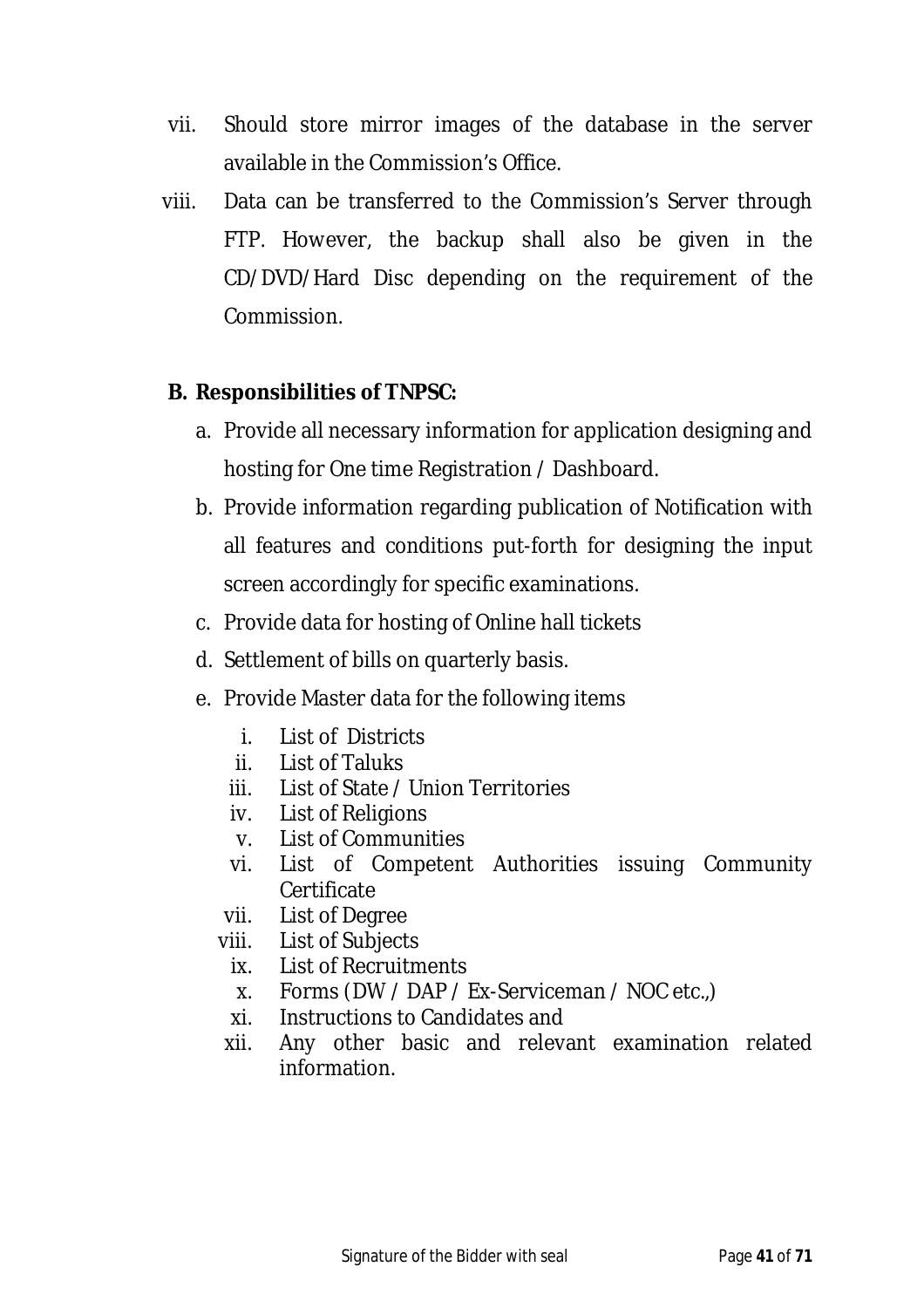### 16. **Software Requirement Specification (SRS)**

- a. The Service Provider has to design a Software Application based on the requirements mentioned in the document above to the satisfaction of the TNPSC. The SRS document (Software Requirement Specification) should be submitted to the Commission for approval as per the delivery schedule.
- b. The SRS document shall clearly define the inputs to the program, configurable parameters, result formats, reports etc. It shall have the flow charts describing the logic of data processing.
- c. Once the SRS is approved, Service Provider has to develop the software as per the delivery schedule.
- d. Service Provider has to provide training to required number of officials of TNPSC in operations and maintenance of the OARS at anytime during the contract.
- e. The Service Provider shall study the existing examination process of TNPSC. Based on the study, the Service Provider shall prepare Functional Specification Document ("FSD") for the proposed system and submit the same to TNPSC. On acceptance of the FSD by TNPSC, the Service Provider shall design and develop appropriate Software that is in line with the requirements of TNPSC.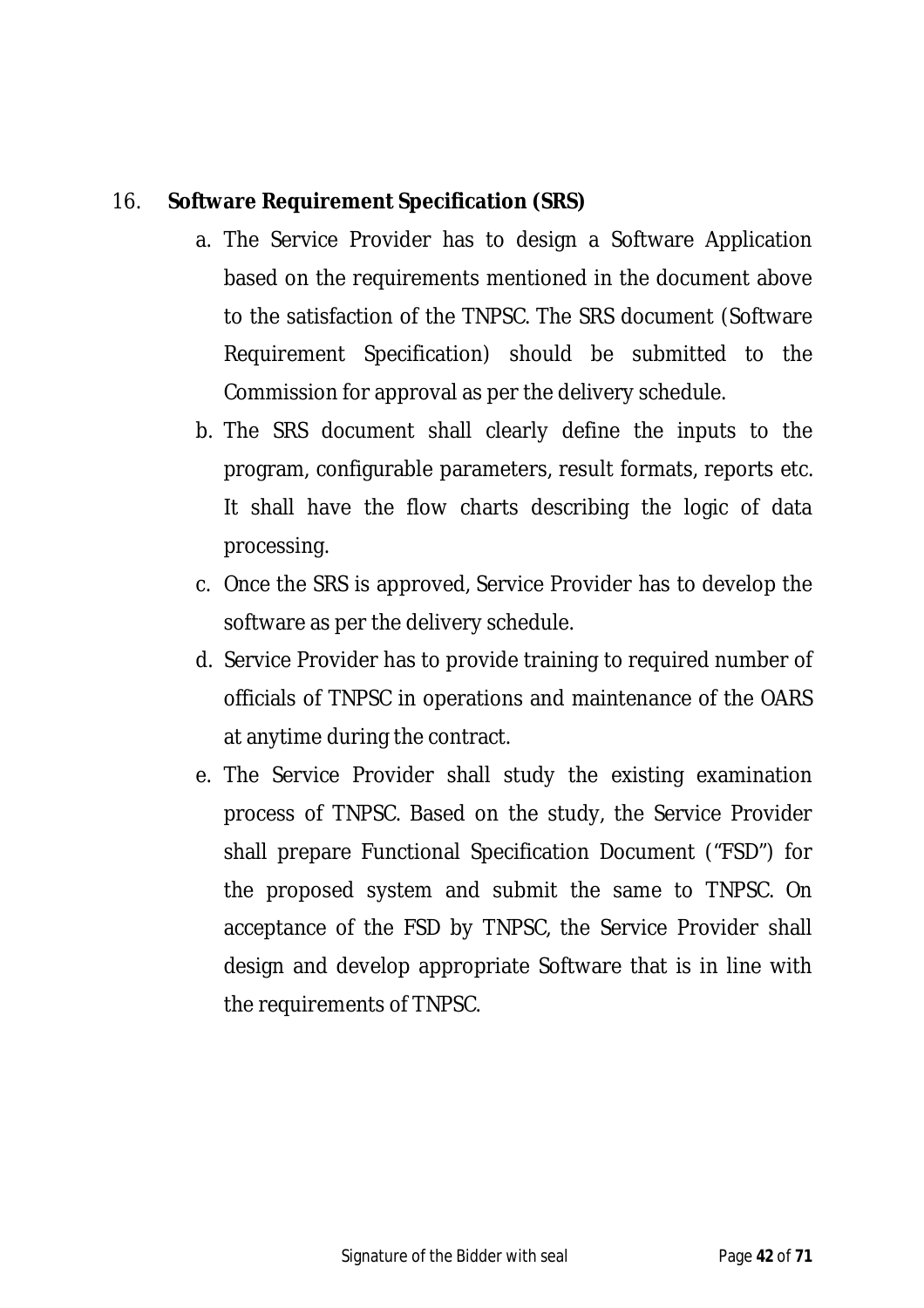### 17. **Open Source Platform:**

Though it shall be the prerogative of the Service Provider to choose any of the front-end and back-end platforms as per the expertise and resources available with the Service Provider, TNPSC would prefer open source platforms.

#### 18. **Testing**

- i. The Service Provider shall thoroughly test the software at his site before its deployment on Production site for proper functioning (data entry, processing, and printing). TNPSC shall provide necessary test data and sample reports for the same.
- ii. Technical Evaluation Committee / Team of experts shall scrutinize the software to certify the security, technicality and suitability of the developed software to meet the requirements of TNPSC. TNPSC shall give the Final approval/ User Acceptance of the software and system only after getting Satisfactory clearance certificate from the Technical Evaluation Committee.

#### 19. **Database Management**

- i. The Service Provider shall be responsible for end-to-end management of database on an ongoing basis to ensure smooth functioning of the same.
- ii. The Service Provider shall undertake management of changes to webpage design, Database Schema, Disk space, Storage, user roles.
- iii. Undertake performance monitoring and tuning of the databases on a regular basis including, preventive maintenance of the database as required.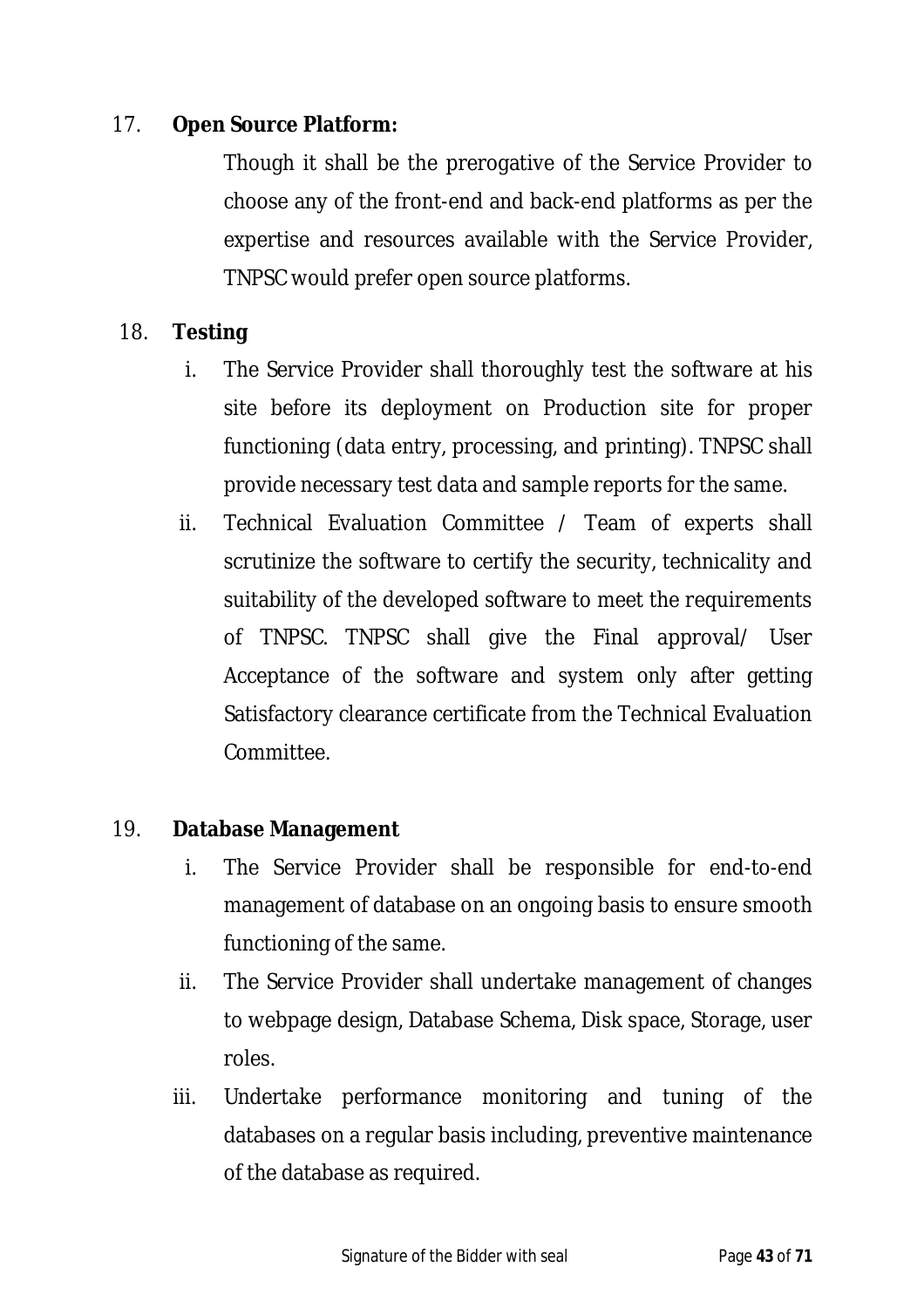- iv. The Service Provider shall provide management of database upgrade or patch upgrade as and when required with minimum Downtime.
- v. The Service Provider shall take regular backups for all databases in accordance with the backup and archive policies and conduct recovery whenever required with appropriate permissions.
- vi. The Service Provider shall provide and use DBA tools including Data Warehousing and Data Mining Tools related for performing database creation, maintenance, and database monitoring tasks.
- vii. After rectifying the mistakes, if any, and after all the processing is over, all the data be handed over to the Commission in the required database structure like latest version of MS Excel, MS Access, .dbf & MS SQL etc.
- viii. All the data relating to the One Time Registration shall be preserved permanently. Data to a specific recruitment shall be given to the TNPSC within two days after the last date for payment
	- ix. The Service Provider should ensure that the Data Processing is absolutely error free.
	- x. If any problem in understanding the requirement of processing arises, the matter to be discussed with the Officers of the Commission concerned before proceeding further.
	- xi. Administrator Login facility to search and view any of the applications in the PDF / Excel format with provision to take print outs for verification by the Commission. This feature to be made available throughout the contract period to view any of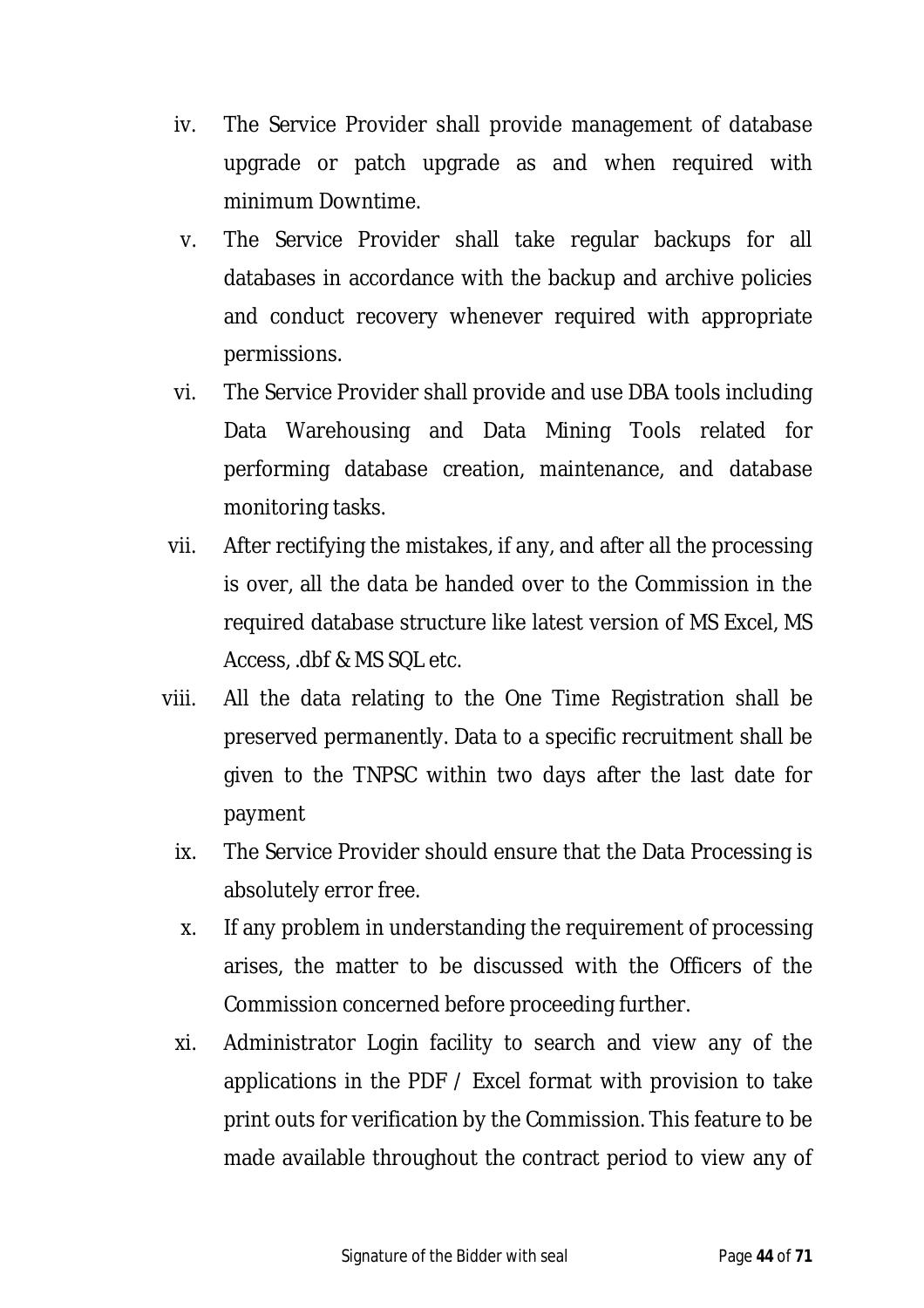the applications relating to any recruitment designed during the contract period.

xii. Administrator Login facility to search and view any of the certificates uploaded by the candidates either along with the application or uploaded subsequently by creating provision to upload certificate facility for any of the recruitment, whenever required by the Commission.

#### 20. **Disaster Recovery**

The regular backup of all the data shall be maintained as well as the Databases exported in different Database format shall be stored in a secured place in a different seismic zone as per the directive of TNPSC and back up shall also be given to TNPSC.

In case of any Disaster, such as Fire, Flood, Terrorist threat, Mishandling or other disruptive event, the Service Provider shall restore / recover the data for the System to function from backup and continue to operate in a reasonable period of time of 24 hrs. Proper documentation of the database backup is required to easily locate the physical data / data in the server/network.

### 21. **Technical and Commercial Bids**

### **1. Submission of Bids**

- I. The **Technical Bid** envelop shall contain **two covers**
	- a. **Cover – IA** Shall carry only the duly filled questionnaire and Annexure I to V and Demand Draft towards EMD. The prima facie eligibility of firms will be decided based on the contents filled in questionnaire and Annexure I to V Only based on eligibility, Cover IB of these firms will be opened and taken up for further scrutiny process if the bidder satisfy all prerequisite conditions of the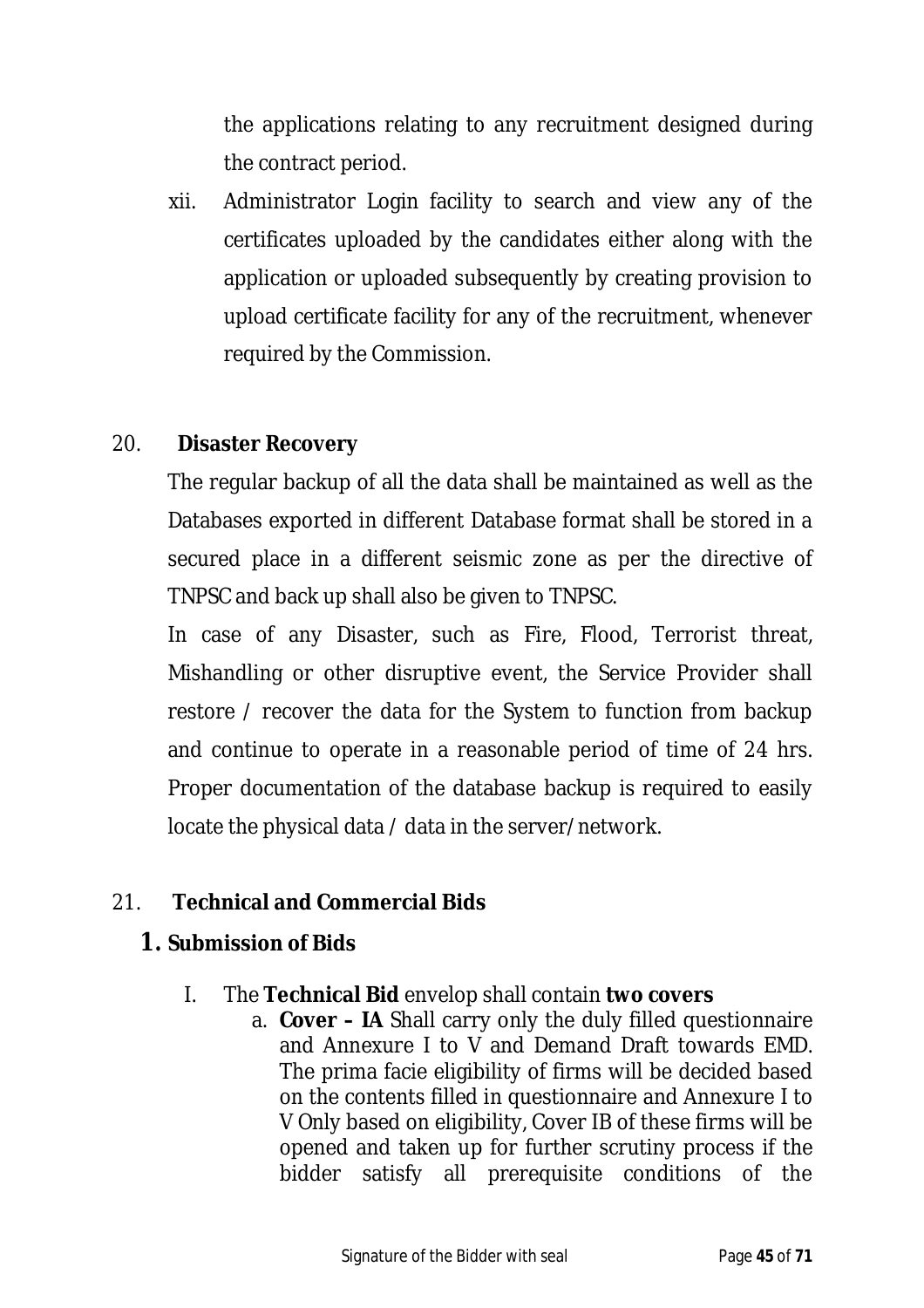questioner. Necessary Page references should be made in Questioner and documents available in Cover IB.

- b. **Cover – IB** shall contain necessary documentary evidences to substantiate the parameters indicated in
	- i. In Annexure I to V
	- ii. Scoring Model
- c. TNPSC reserves the right to reject the tender submitted without supporting documents or to call for any further records / documents.
- II. The **Financial Bid** should contain only Price Bid as in Annexure VI. In case, any bidder encloses the financial bid along with technical bid, the same shall be rejected summarily.
- III. All information required in the forms / Annexure enclosed should be furnished against the respective columns in the forms. If information is furnished in a separate document, reference to the same should be given against respective columns in such cases. If any particular query is not applicable, it should be stated as "Not Applicable".

However the bidders are cautioned that not furnishing complete information called for in the tender forms or not furnishing it in clear terms or making any change in the prescribed forms or deliberately suppressing the information, will lead to disqualification of the bid.

IV. The Tenders should be computer generated but there should not be any overwriting or cutting or interpolation. Correction, if any, shall be made by neatly crossing out, initialling, dating and rewriting. The name and signature of bidder's authorized person should be recorded on each page of the application including the tender document. For this purpose the authorised signatory should produce an authorization certificate duly signed by the Head of the Organization or a resolution adopted by the Board authorities to sign the documents on behalf of the organization. All pages of the tender document shall be numbered and submitted as a package along with forwarding letter on agency's letter head.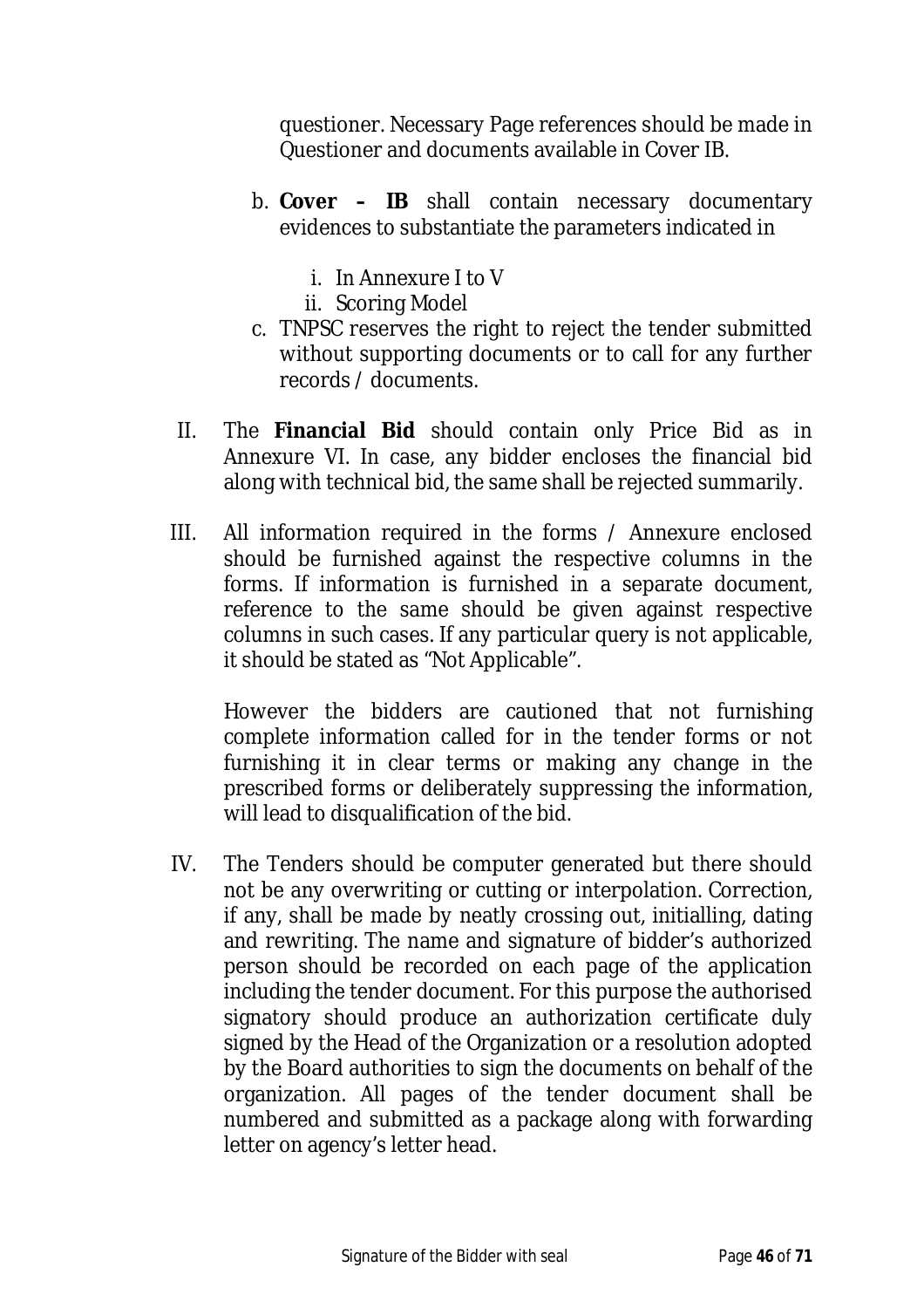## **V. Price Quotation**

- a) The bidder shall indicate the prices/rates in the Price bid format (Annexure-VI)
- b) The bidders should quote their most competitive prices/rates and it should be noted that their quotations would not ordinarily be subject to further negotiations. If the rate quoted is abnormally high negotiations may however, be carried out as per the tender transparency Act and Rules on the subject and at the discretion of the TNPSC.
- c) All prices/rates should be clearly written both in figures and in words. Failure to write prices/rates both in figures and in words shall render the tender, liable for rejection. Bidders should avoid alterations / corrections in the prices/rates submitted by them.
- d) In case of a discrepancy between the prices/rates in figures and words, the lesser price / rate will be considered.
- e) The prices/rates quoted shall be firm throughout the period of the validity of the Tender and subsequently during the currency of the contract and shall not be subject to any variation/revision.

### 22. **Evaluation of Bids**

### **Technical Evaluation**

- a) Tender Scrutiny Committee shall evaluate Cover-I to determine the substantial responsiveness.
- b) Detailed technical evaluation shall be carried out by a technical evaluation committee along with other conditions in the tender document to determine the substantial responsiveness of each tender. For this clause, the substantially responsive bid is one that conforms to all the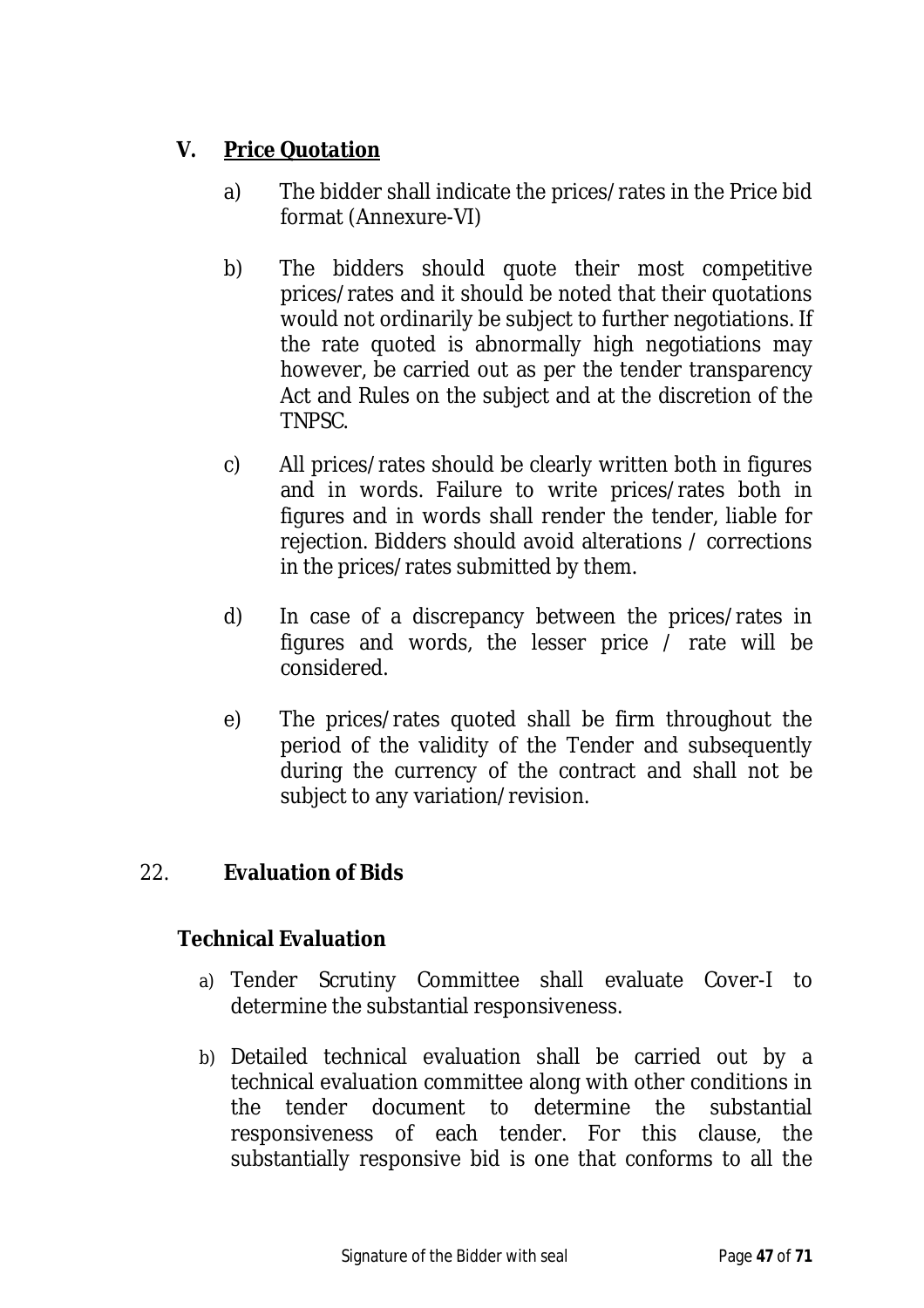eligibility and other conditions of this tender document without any material deviation.

- c) The Technical Evaluation Committee may call the responsive bidder(s) who comply with all the eligibility and other conditions of this tender document for discussion and presentation to facilitate and assess their understanding of the scope of work and its execution. The bidder should give a detailed presentation on how their technology is best suited for TNPSC. However, the committee shall have sole discretion to call for discussion/presentation.
- d) The substantial responsive bidder will be evaluated by giving scores out of maximum 100 points as per Scoring Model illustrated below, before opening of price bid, the same will be intimated to the bidders.
- **e)** Scoring **Model:**

It has been proposed to award marks as per the scoring model given below.

| Sr.<br>No.       | Criteria                                | <b>Max</b><br><b>Score</b> | <b>Score</b>   |
|------------------|-----------------------------------------|----------------------------|----------------|
| 1                | <b>Technical Capability</b>             |                            |                |
| 1.1              | <b>Legal Structure</b>                  | 3                          |                |
|                  | Partnership / Proprietary               |                            | 1              |
|                  | <b>Private Limited</b>                  |                            | $\overline{2}$ |
|                  | <b>Public Limited</b>                   |                            | 3              |
| 1.2 <sub>1</sub> | ISO / CMMi level                        | 5                          |                |
|                  | ISO 27001 / ISO 20000 / ISO 9001        |                            | $\overline{2}$ |
|                  | <b>CMMillevel 3</b>                     |                            | 3              |
|                  | <b>CMMillevel 5</b>                     |                            | 5              |
|                  | Overall IT staff<br>strength (Project   |                            |                |
|                  | Management/ Development/ Quality        |                            |                |
| 1.3              | Assurance / Implementation/ Operations) | 5                          |                |
|                  | $>=100 - 200$                           |                            | $\overline{2}$ |
|                  | $>201 - 500$                            |                            | 3              |
|                  | >500                                    |                            | 5              |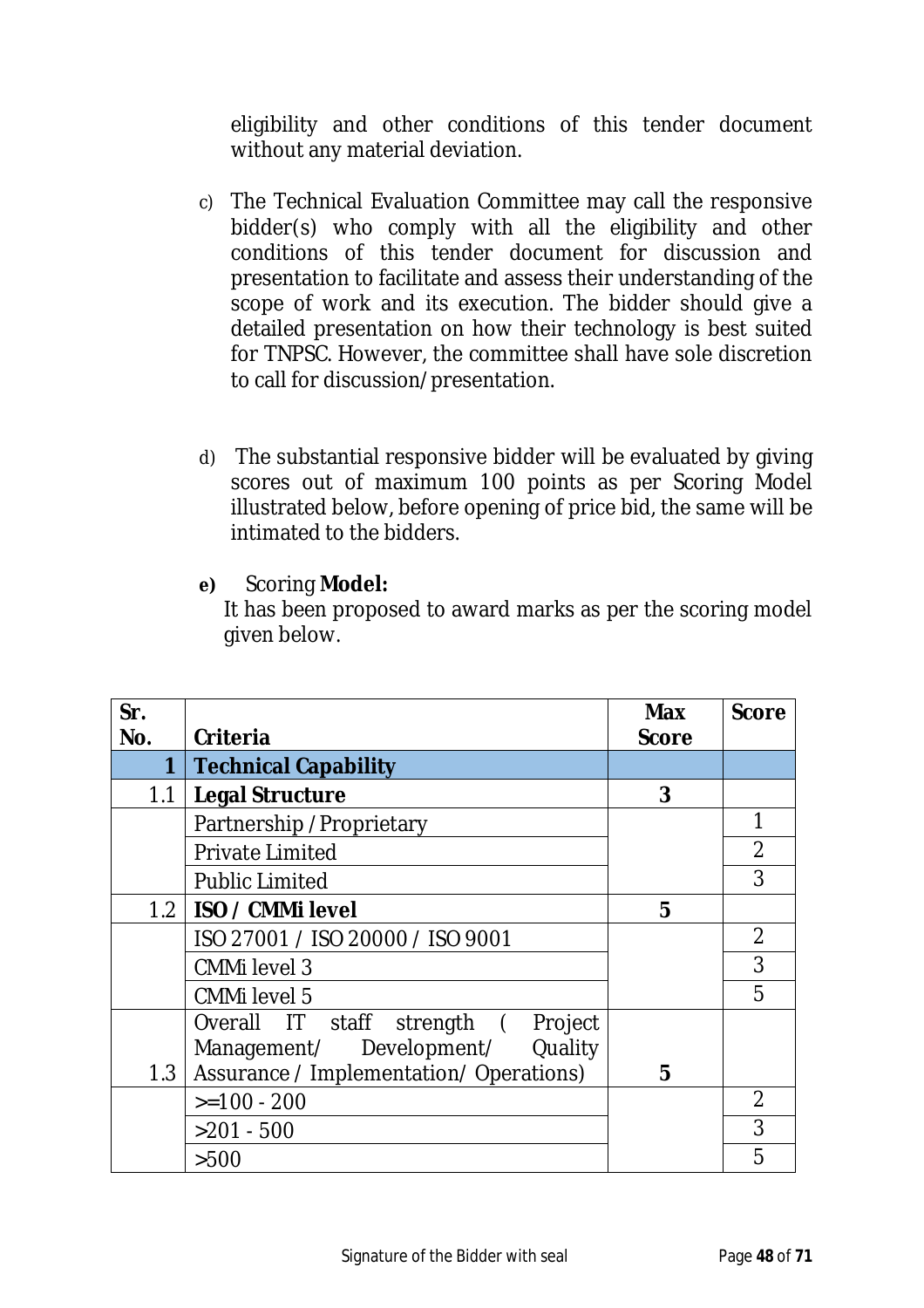| Sr.               |                                                  | <b>Max</b>   | <b>Score</b>   |
|-------------------|--------------------------------------------------|--------------|----------------|
| No.               | Criteria                                         | <b>Score</b> |                |
|                   | No. Of Technical Persons to be deputed           | 8            |                |
|                   | exclusively for this project                     |              |                |
|                   | Up to 3                                          |              | 0              |
|                   | 4 to 5                                           |              | 3              |
|                   | $5$ to $8$                                       |              | 5              |
|                   | 9 and above                                      |              | 8              |
| 2 <sup>1</sup>    | <b>Financial Capability (INR)</b>                |              |                |
|                   | Average annual turnover of the firm for the      | 5            |                |
|                   | period 2015-16, 2016-2017, 2017-2018             |              |                |
|                   | 15 Crore to 25 Crore                             |              | $\overline{2}$ |
|                   | More than 25 CR to 50 Crore                      |              | 4              |
| 2.1               | More than 50 Crore                               |              | 5              |
|                   | Average annual turnover of the firm from         | 8            |                |
|                   | Online Application Registration projects for     |              |                |
|                   | the period 2015-16, 2016-2017, 2017-2018         |              |                |
|                   | More than 50 Lakhs and Less than 1 Crore         |              | 3              |
|                   | More than 1CR and Less than 1.5 Crore            |              | 5              |
| $2.2\overline{ }$ | More than 1.5 Crore                              |              | 8              |
|                   | Specific Capability / Experience of the          |              |                |
| 3 <sup>1</sup>    | <b>Bidder relevant to the assignment</b>         |              |                |
|                   | Number of Online Application Registration        |              |                |
|                   | Project relating to Recruitment conducted        |              |                |
|                   | for PSU and PSC                                  |              |                |
| 3.1               |                                                  | 8            |                |
|                   | 1/2 Marks for each PSU and SSC (Max. 5<br>Marks) |              |                |
|                   | 1 mark for each State PSC and UPSC (Max. 8       |              |                |
|                   | Marks)                                           |              |                |
|                   |                                                  |              |                |
|                   | [If such projects undertaken only for PSU        |              |                |
|                   | and SSC, the maximum marks will be               |              |                |
|                   | restricted to 5; If such projects undertaken     |              |                |
|                   | for State PSCs, UPSC and PSU/SSC, the            |              |                |
|                   | maximum mark shall be 8.]                        |              |                |
|                   | (project executed for TNPSC will not be          |              |                |
|                   | taken into account for this)                     |              |                |
|                   |                                                  |              |                |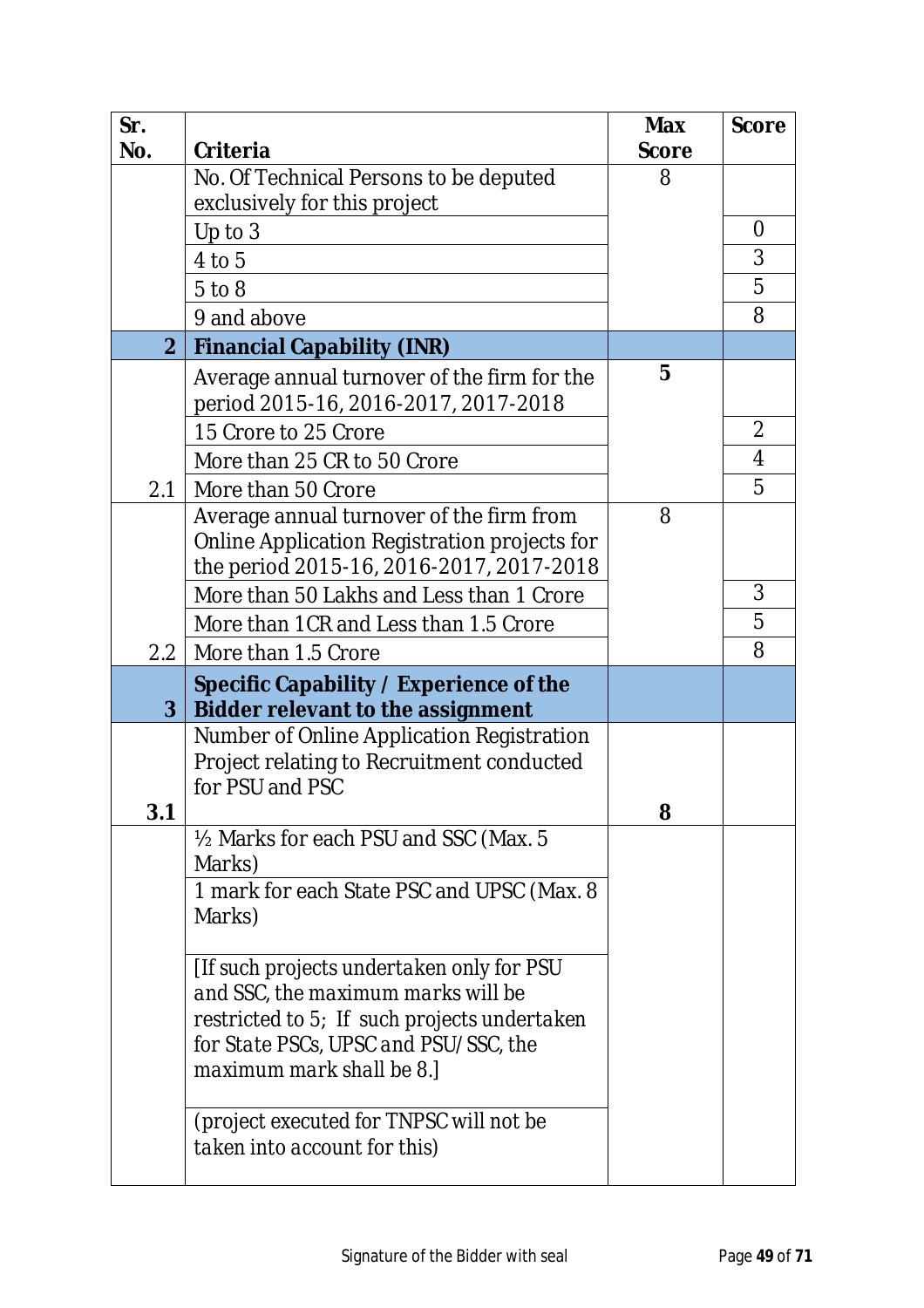| Sr.<br>No.     | <b>Criteria</b>                                                                                                                                                                                                                                                                                      | <b>Max</b><br><b>Score</b> | <b>Score</b> |
|----------------|------------------------------------------------------------------------------------------------------------------------------------------------------------------------------------------------------------------------------------------------------------------------------------------------------|----------------------------|--------------|
| 3.2            | <b>Experience in similar projects in TNPSC?</b>                                                                                                                                                                                                                                                      | 5                          |              |
| 3.3            | Maximum number registrations done in<br>last three year (as on date of bid<br>submission)                                                                                                                                                                                                            | 5                          |              |
|                | 5 lakhs - 10 lakhs registrations                                                                                                                                                                                                                                                                     |                            | 2            |
|                | 10 lakhs to 50 lakhs registrations                                                                                                                                                                                                                                                                   |                            | 3            |
|                | Above 50 lakhs registrations                                                                                                                                                                                                                                                                         |                            | 5            |
|                | Number of assignments (with more than 5<br>lakhs registrations) completed for various<br>recruitment agencies in India in last three<br>years (as on date of bid submission)                                                                                                                         | 5                          |              |
| 3.4            |                                                                                                                                                                                                                                                                                                      |                            | 2            |
|                | 5 to 10 assignments                                                                                                                                                                                                                                                                                  |                            | 3            |
|                | 11 to 15 assignments<br>$\bullet$<br>16 and above                                                                                                                                                                                                                                                    |                            | 5            |
|                | <b>Primary Data Center with Secondary DC</b>                                                                                                                                                                                                                                                         |                            |              |
|                | site to be managed by the bidder for                                                                                                                                                                                                                                                                 |                            |              |
| $\overline{4}$ | data Security                                                                                                                                                                                                                                                                                        | 8                          |              |
|                | 'Tier III DC infrastructure with Secondary<br>DC outsourced by the bidder (Both are<br>outsourced)                                                                                                                                                                                                   |                            | 3            |
|                | Own Tier III Primary DC infrastructure<br>with Secondary DC Outsourced by the<br>bidder                                                                                                                                                                                                              |                            | 5            |
| 4.1            | Own Tier III Primary DC infrastructure<br>with Secondary DC (Both are owned)                                                                                                                                                                                                                         |                            | 8            |
| $5\phantom{1}$ | <b>Software/ Solution Approach and</b><br><b>Methodology</b>                                                                                                                                                                                                                                         | 25                         |              |
|                | <b>Presentation &amp; Demonstration</b>                                                                                                                                                                                                                                                              |                            | 25           |
| 5.1            | Note: The<br>marks for Approach<br>and<br>Methodology will be given by the Technical<br>Evaluation Committee<br>based on<br>the<br>presentation made by the bidder on the<br>same and shall be in the range of zero to<br>100% depending on the extent of meeting<br>the corresponding requirements. |                            |              |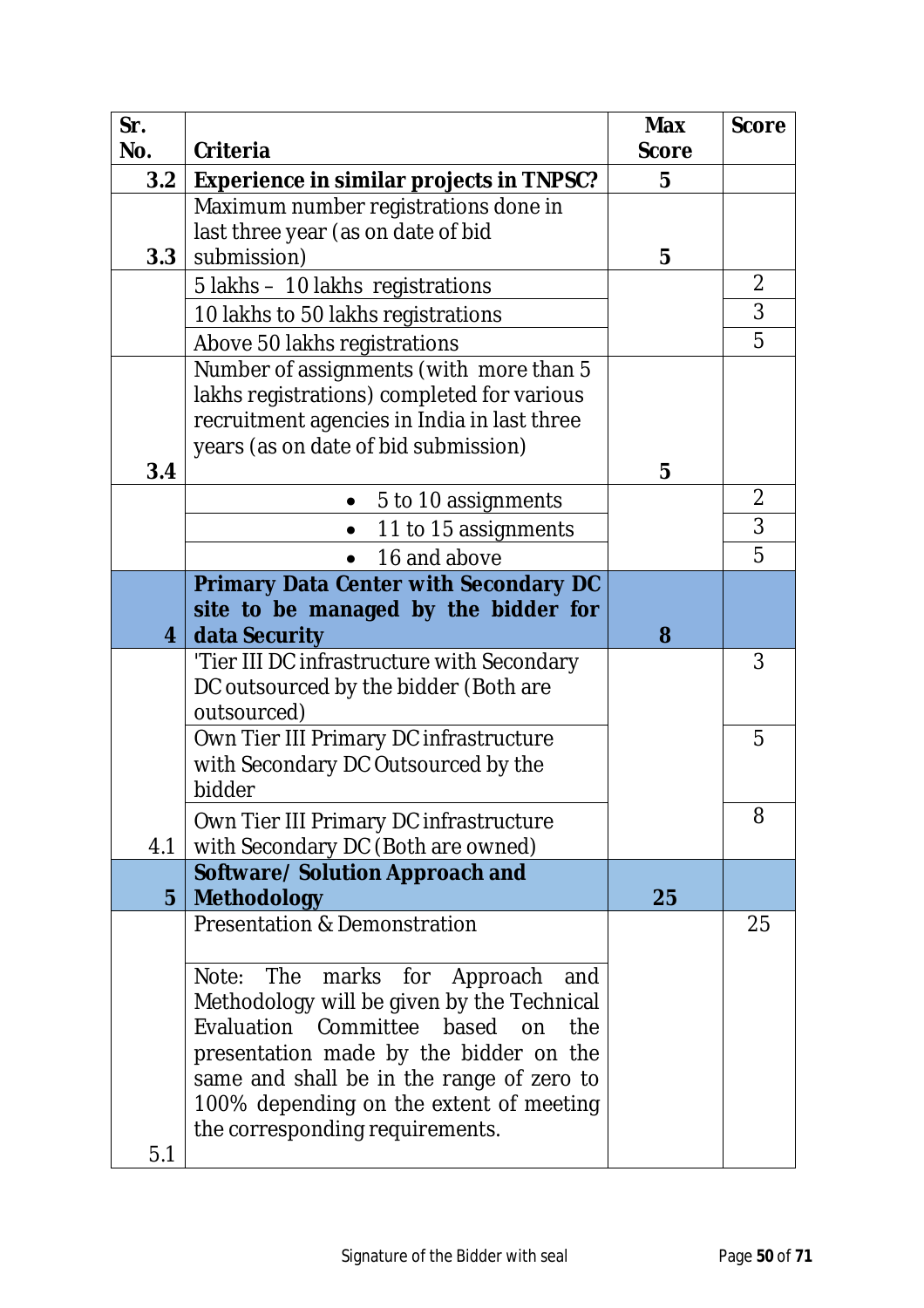| Sr.<br>No. | Criteria                                                                                  | <b>Max</b><br><b>Score</b> | <b>Score</b>   |
|------------|-------------------------------------------------------------------------------------------|----------------------------|----------------|
| 6          | Capacity to manage the concurrent hits<br>at a single point of time                       | 5                          |                |
|            |                                                                                           |                            | 5              |
| 7.         | Ability to handle No. of Notifications<br>(Designing & Hosting) applications at a<br>time | 5                          |                |
|            | up to $10$                                                                                |                            | $\overline{2}$ |
|            | $11 - 15$                                                                                 |                            | 3              |
|            | 16 and above                                                                              |                            | 5              |
|            | <b>Total Marks</b>                                                                        |                            |                |

### **f) Financial Evaluation**

- i. The Financial Bid of those Bidders who have been found to be technically eligible will alone be opened. The Financial bids of ineligible bidders will not be opened.
- ii. The Financial Bids shall be opened in the presence of representatives of technically eligible Bidders, who may like to be present. Financial bid will be opened on the date and time mentioned in the fact sheet at the office of TNPSC.

### **g) Evaluation and Comparison of Bids**

- (a) 60 % weightage will be awarded for Technical Evaluation and 40 % weightage will be awarded for Financial Evaluation.
- (b) Technical Bid will be assigned a Technical score (TS) out of a maximum of 100 points, as per the Scoring Model.

#### **h) Final Evaluation Criteria - Quality and Cost based selection (QCBS)**

The individual Bidder's commercial scores (CS) are normalized as per the formula below:

### **Fn= Fmin/Fb \* 100**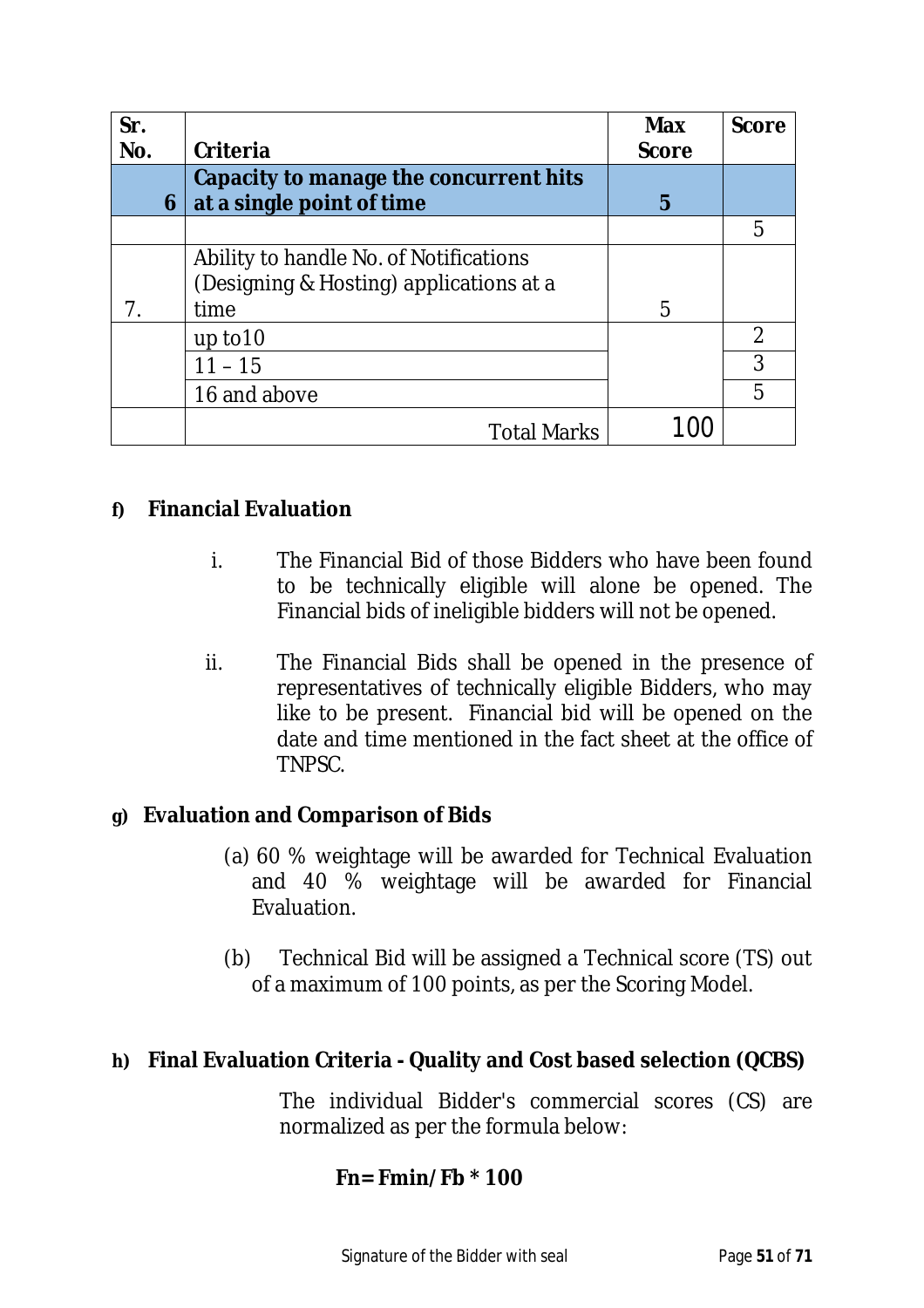(rounded off to 2 decimal places) Where,

Fn= Normalized commercial score for the Bidder under consideration

Fb= Absolute financial quote for the Bidder under consideration

Fmin= Minimum absolute financial quote

**Composite Score (S)** = Ts \* 0.60 + Fn \* 0.40

The Bidder with the highest Composite Score(S) would be awarded the contract, subject to the fulfillment of tender conditions given in this tender documents.

### **i) Award Criteria**

TNPSC will award the Contract to the successful bidder whose proposal has been determined to be substantially responsive and has been determined as the most responsive bid as per the process outlined above.

## **j) Right to Accept / Reject Any or All Proposal(s)**

TNPSC reserves the right to accept or reject any proposal, and to annul the tendering process / service procurement process and reject all proposals at any time prior to award of contract without thereby incurring any liability to the affected bidder or bidders or any obligation to inform the affected bidder or bidders of the grounds for TNPSC action.

### **k) Notification of Award**

Prior to the expiration of the validity period, TNPSC will notify the successful bidder in writing or by fax or email, that its proposal has been accepted. In case the tendering process / service procurement process has not been completed within the stipulated period, TNPSC may request the bidders to extend the validity period of the bid.

The notification of award will constitute the formation of the contract. Upon the successful bidders furnishing of Performance Guarantee, TNPSC will notify each unsuccessful bidder and return their EMD. The EMD of successful bidder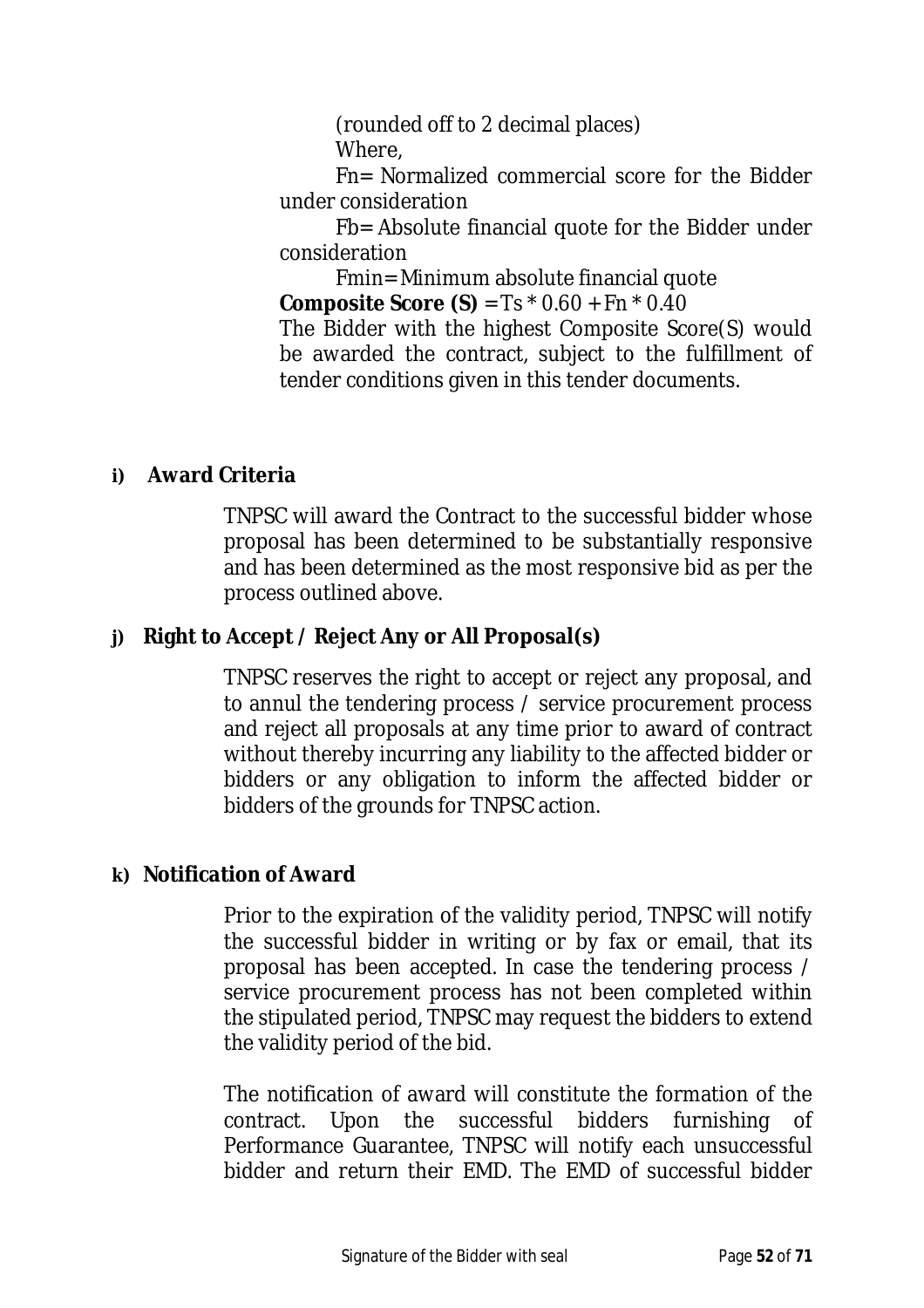shall be returned only after furnishing of Performance Guarantee and signing of Contract.

#### 23. **Binding Clause**

All decisions taken by the Tendering Authority regarding the processing of this tender and award of contract shall be final and binding on all parties concerned. The Tendering Authority, reserves the right:-

- To vary, modify, revise, amend or change any of the terms and conditions in this Bid/ document;
- To verify the substantive responsiveness / claims of the bidder at any time.
- To reject any or all the tender/s without assigning any reason whatsoever thereof or to annul the bidding process and reject all bids at any time prior to award of contract, without thereby incurring any liability to the affected bidder(s) or any obligation to inform the affected bidder(s) of the grounds for such decision.

### 24. **Conditional Tenders**

Hypothetical, ambiguous or Conditional tenders shall be summarily rejected.

### 25. **Interpretation of the Clauses**

In case of any ambiguity in the interpretation of any of the clauses in Tender Document or the Contract Document, the Tender Inviting Authority's interpretation of the clauses shall be final and binding on all parties.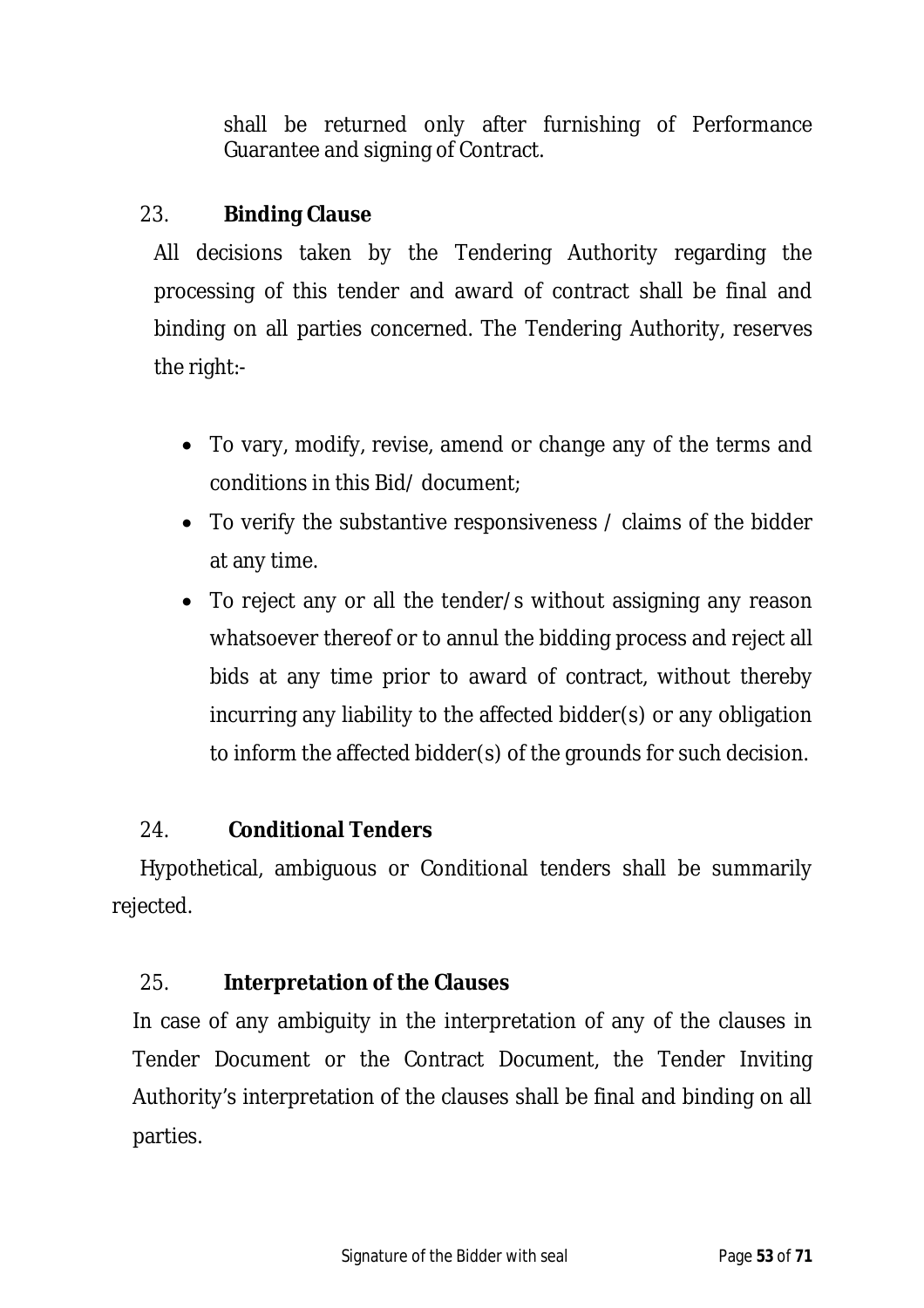#### 26. **Commercial Terms**

#### **i) Payment Schedule**

- a) No advance payment will be made.
- b) Payment shall be made for the successfully registered online application. No payment shall be made to the One Time Registration /Dashboard.
- c) No payment shall be made in respect of any other work / generation of reports which may be specified by TNPSC from time to time.
- d) In the case of scope of the work as defined in this tender document, payment shall be made within three months from the date of issue of the Payment Clearance Certificate by the Tendering Authority in respect of the completion of the said work in good and satisfactory condition and after verification of the services/reports/tasks conforming to the quality, specifications and other terms and conditions specified in this tender document.
- e) The office of TNPSC will deduct Service/Income Tax and other statutory taxes at Source as applicable from time to time.
- f) The payment shall be made by "Electronic Fund Transfer (EFT) or e-payment or by cheque. The Service Providers are therefore requested to indicate EFT No. and other relevant details in your offer / bill (s). The Bidder must submit their Banker's name, address, Type of Account & Account. No. and IFSC no. etc. Service Providers are required to submit an authorization form duly signed for e-payment to them.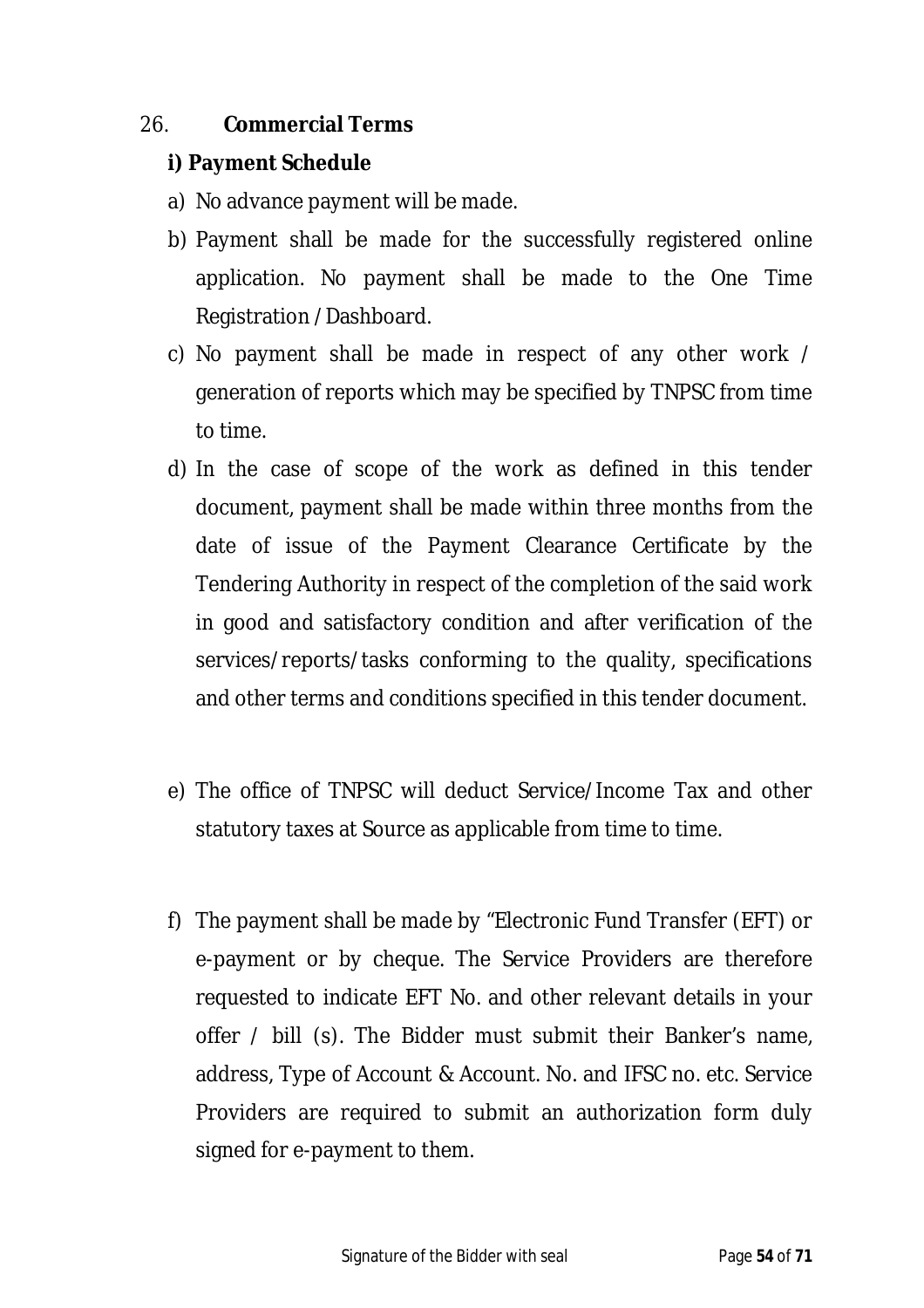g) For claiming payment the Service Provider has to submit Invoice duly pre-receipted.

#### **ii) Contract Rate**

- a) Rates charged by the Service Provider for the services performed under the contract shall not be higher than the negotiated final rate agreed to in writing by the bidder
- b) Rates should be all inclusive of everything except only the taxes payable to the State/Central Government and the bidders should specifically state the presently applicable percentage of GST and other taxes.
- c) The rate quoted must be FIRM throughout the contract period. Only one rate to be quoted strictly as per prescribed specification. Variation in rates shall not be considered under any circumstance whatsoever.

#### **iii) Penalty**

- a) Any delay in the time schedule prescribed by Tendering Authority shall attract a penalty upto 1% per major deviations per examination. However, if the delay is caused due to unavoidable circumstances, then Tendering Authority reserves the right to waive off the penalties so levied.
- b) If candidates could not apply for any recruitment due to any technical issues like bandwidth, firewall, server issues etc., 10% of the bill amount will be deducted. If such problem continues, then the penalty will be at the discretion of the Tender Inviting Authority.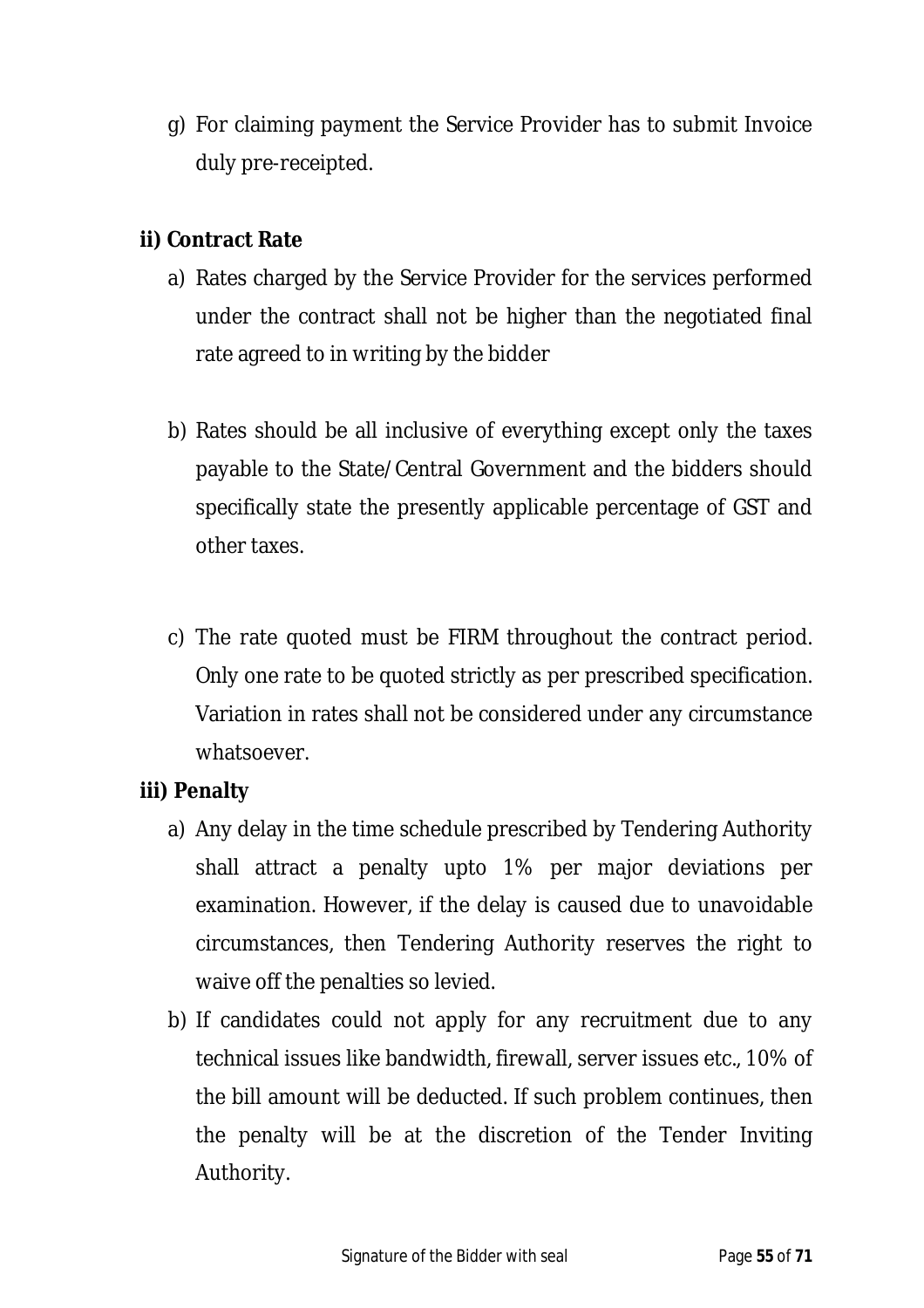- c) For any other irregularities, mistakes, coding errors or any other activity that may affect the reputation of the TNPSC, penalty will be imposed at the discretion of Tender inviting Authority**.**
- d) TNPSC reserves the right to blacklist the service provider if they commit error(s) or mistakes that affect the reputation of the Commission.
- e) For unsatisfactory performance owing to absence of Service Provider's staff, deficiencies in services or for some other reason the tendering authority shall be within its rights to make necessary deductions from the running bills of the Service Provider for such deficiency in services. Alternatively, the tendering authority may, after giving an opportunity of being heard to the Service Provider, get such deficiencies fulfilled at the cost and responsibility of the Service Provider.
- f) Where any claim for the payment of a sum of money arises, out of or under this contract against the Service Provider, the tendering authority shall be entitled to recover such a sum by appropriating in part or whole, from the performance security deposit of the Service Provider. In the event of the performance security being insufficient, the balance of the total sub recoverable, as the case may be , shall be deducted from any sum then due or which at any time thereafter may become due to the Service Provider under this and any other persons contracting through the Secretary, TNPSC.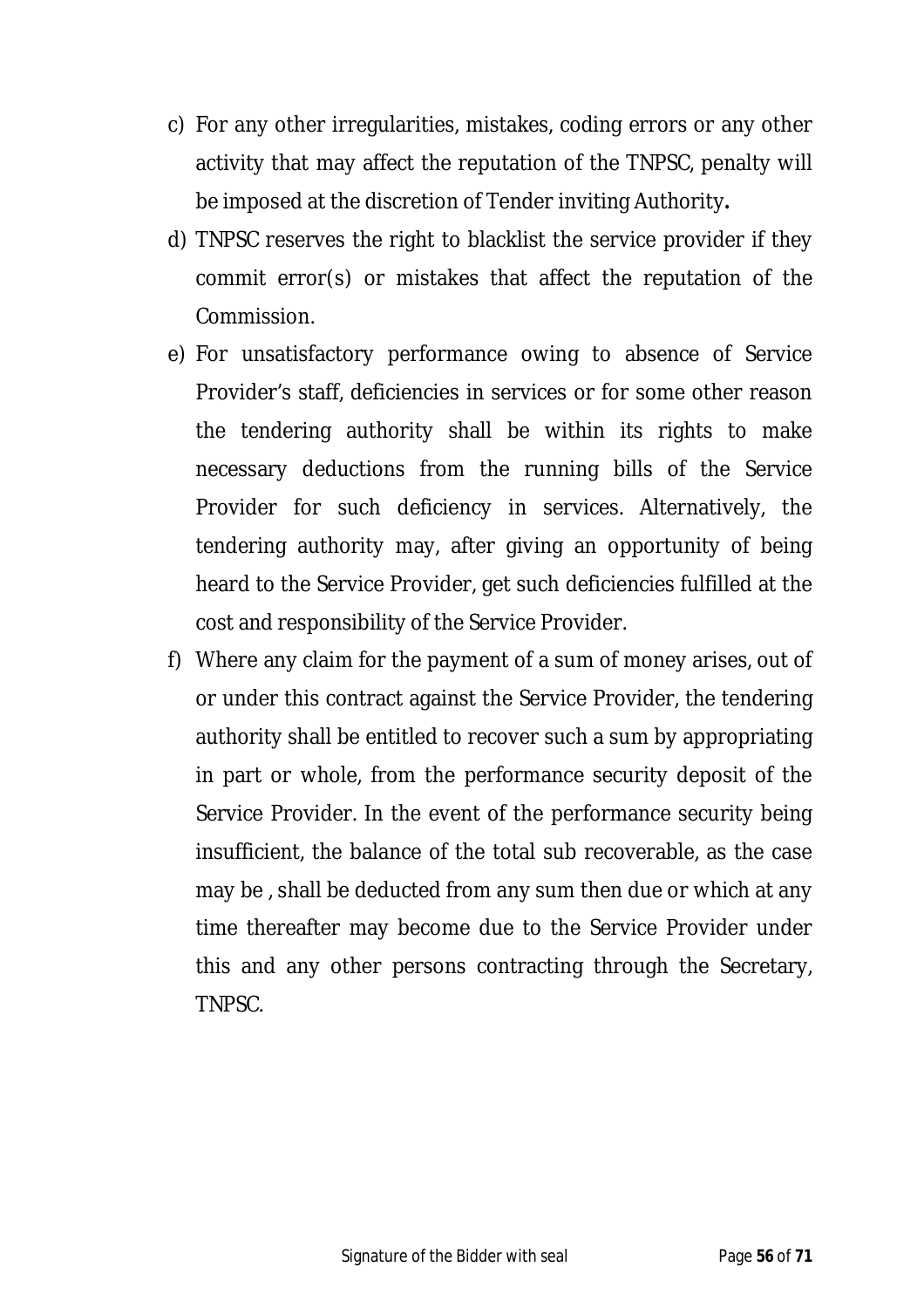## 27. **Legal Issues**

### **i) Suspension of Work**

- a) The Service Provider shall, if ordered in writing by the tendering authority for non-performance, temporarily suspend the works or any part thereof for such a period and such a time as ordered.
- b) The Service Provider shall not be entitled to claim compensation for any loss or damage sustained by him by reason of temporary suspension of the Works as aforesaid. An extension of time for completion, corresponding with the delay caused by any such suspension of the works as aforesaid shall be granted to the Service Provider, if request for same is made and that the suspension was not consequent to any default or failure on the part of the Bidder.
- c) In case the suspension of works, is not due to any default or failure on the part of the Service Provider, and lasts for a period of more than 2 months, the Service Provider shall have the option to request the tendering authority to terminate the Contract with mutual consent.

### **ii) Termination for Insolvency**

The Tendering Authority may at any time terminate the Contract by giving written notice to the Service Provider, if the Service Provider becomes bankrupt or otherwise insolvent. In this event, termination shall be without compensation to the Service Provider, provided that such termination shall not prejudice or affect any right of action or remedy, which has accrued or shall accrue thereafter to the Tendering Authority**.**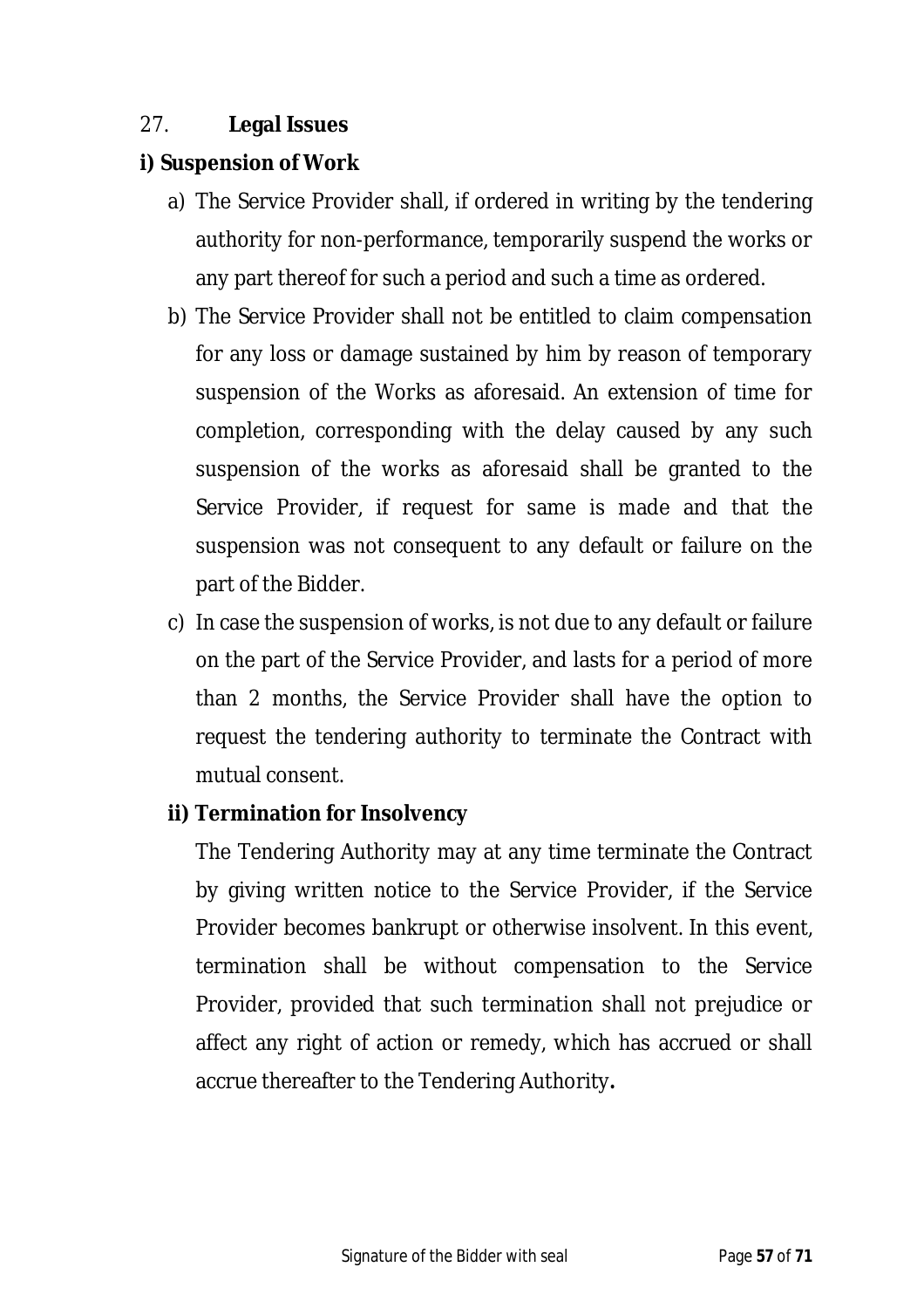#### **iii) Termination**

- a) The Tendering Authority may, without prejudice to any other remedy for breach of contract, by written notice of default sent to the Service Provider, terminate the Contract in whole or part,
- b) If the Service Provider fails to deliver any or all of the Goods or Services within the period(s) specified in the Contract,
- c) If the Service Provider fails to perform as per the Quality standards and as per the Scope of the Work,
- d) The Tendering Authority may, without prejudice to any other remedy for breach of contract, by written notice sent to the Service Provider, without assigning any reason, may terminate the Contract in whole or part, if the tendering authority satisfies that the services of the Service Provider are no more required or Service Provider is not executing its services properly.
- e) If the Service Provider after the issue of the award of the contract fails to abide by the terms and conditions of the tender document or fails to execute the work as per the prescribed schedule given or at any time repudiates the contract, the tendering authority will have the right to forfeit the EMD, invoke performance security deposited by the firm and get the work done from other Service Provider at the risk and consequences of the first Service Provider. The cost difference between the alternative arrangements and Service Provider's bid value will be recovered from the firm along with other incidental charges including transportation, taxes, etc. in case tendering authority is forced to work done through alternative sources and if the cost is lower, no benefit on this account would be passed on the Service Provider.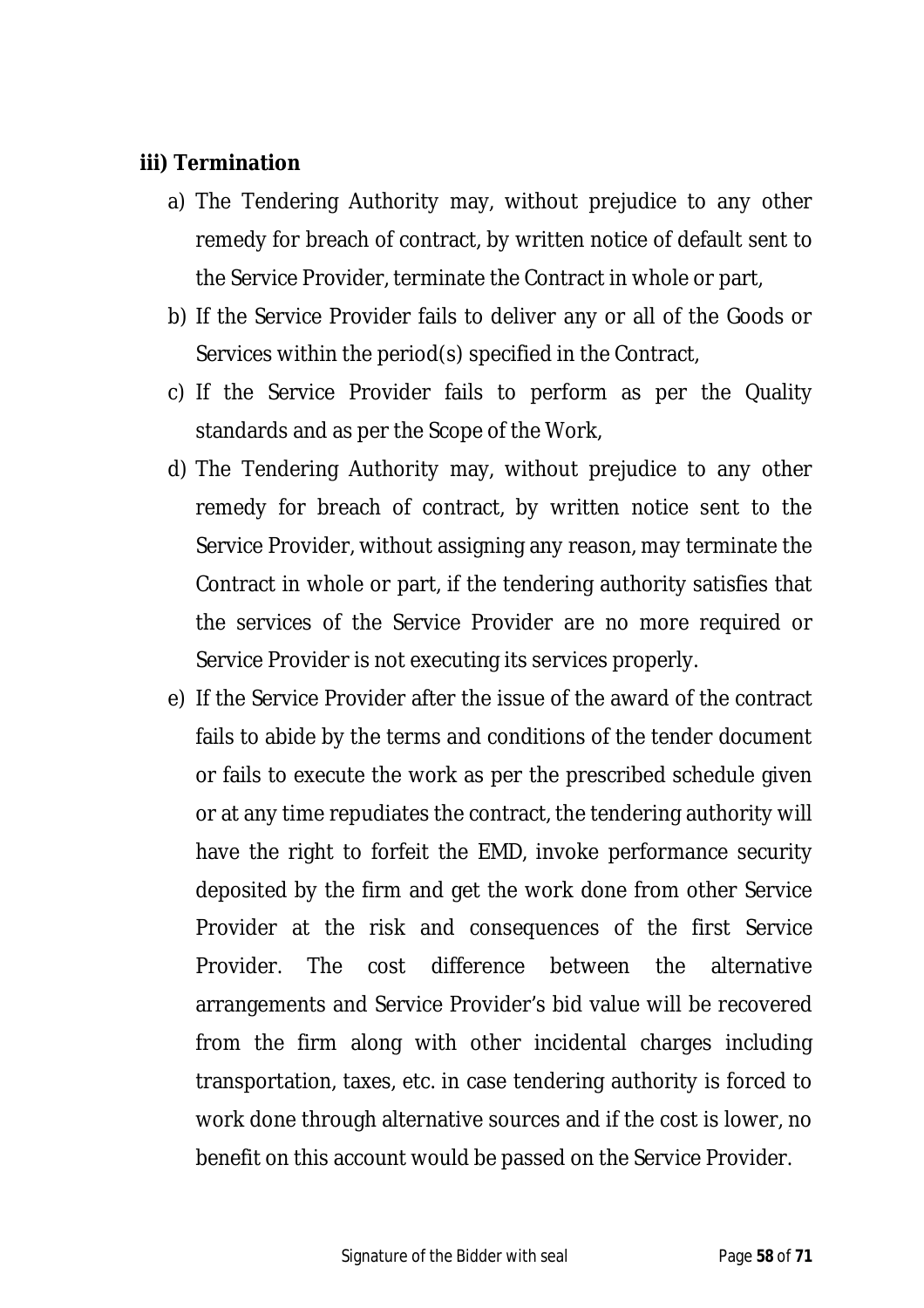- f) In case of failure by the bidder to carry out the job in accordance with provisions of the contract and as per the Scope of the Work, the tendering authority will have right to cancel the contract and award it to any other Service Provider and any loss sustained thereby will be recoverable from the first Service Provider.
- g) Tendering Authority reserves the right to blacklist a bidder for a suitable period in case the bidder fails to honour his bid without sufficient grounds.
- h) At the end of contract period or on termination of contract for any reason, the Service Provider should handover / transfer the database in full in the required format to the Commission.

#### **iv) Force Majeure**

- a) The Service Provider shall not be liable for forfeiture of its performance security, liquidated damages, or termination for default if and to the extent that it's delay in performance or other failure to perform its obligations under the Contract is the result of an event of Force Majeure.
- b) For purposes of this clause, "Force Majeure" means an event beyond the control of the Service Provider and not involving the Service Provider's fault or negligence and not foreseeable.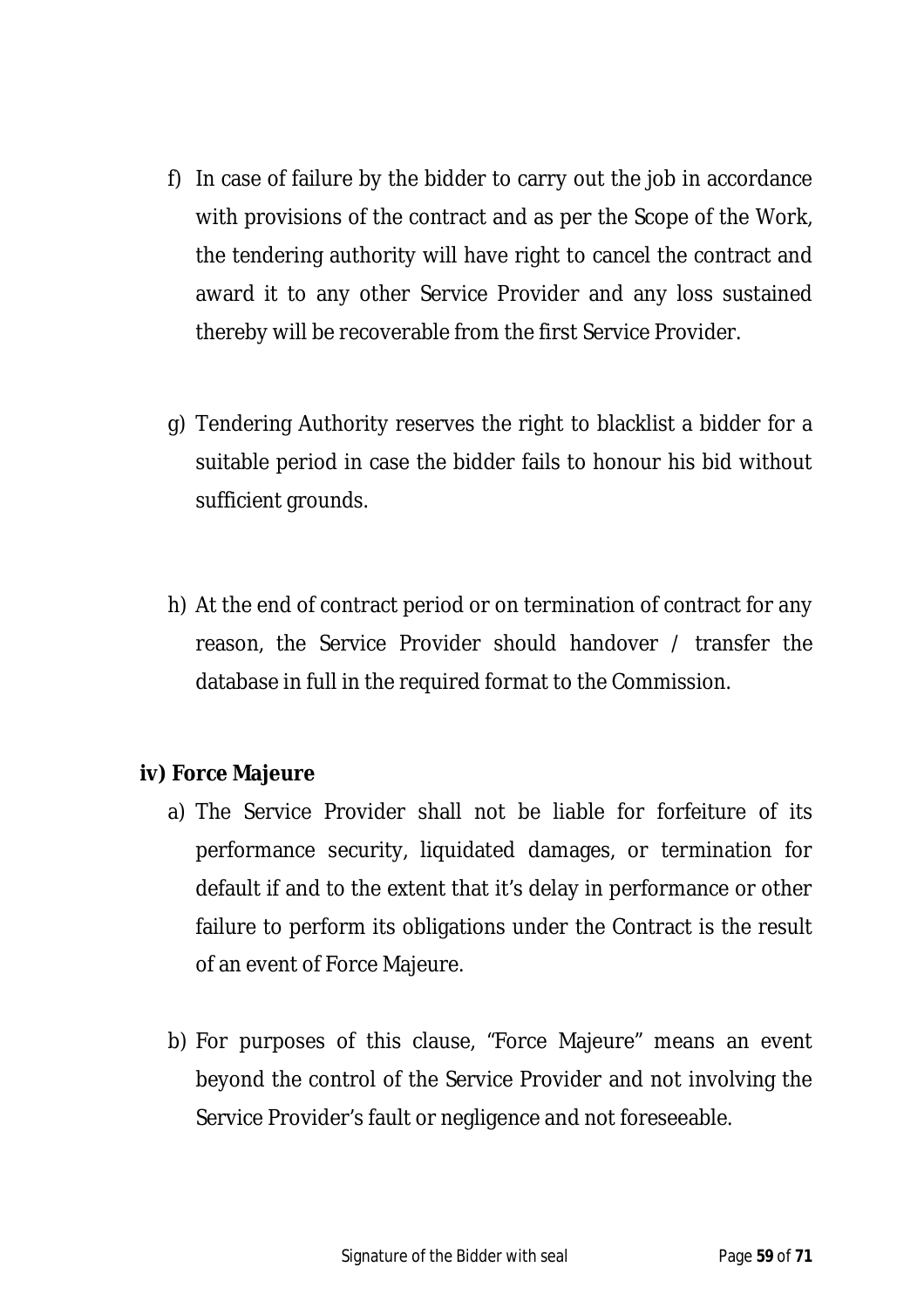- c) Such events may include, but are not limited to, acts of the Tendering Authority in its sovereign or contractual capacity, war or revolutions, fires, floods, epidemics, quarantine restrictions and freight embargoes.
- d) If a force Majeure situation arises, the Service Provider shall promptly notify the Tendering Authority in writing of such conditions and the cause thereof. Unless otherwise directed by the Tendering Authority in writing, the Service Provider shall continue to perform its obligations under the Contract as far as it is reasonably practical, and shall seek all reasonable alternative means for performance not prevented by the Force Majeure.

## **v) Resolution of Disputes**

- a) The Tendering Authority and the Service Provider shall make every effort to resolve amicably by direct informal negotiations any disagreement or dispute arising between them in connection with the contract.
- b) If, after thirty (30) days from the commencement of such informal negotiations, the Tendering Authority and the Service Provider have been unable to resolve amicably a contract dispute, all such disputes, differences, claims and demands arising under the contract shall be referred to arbitration of a sole Arbitrator to be appointed by the mutual consent. All arbitrations shall be held in Chennai.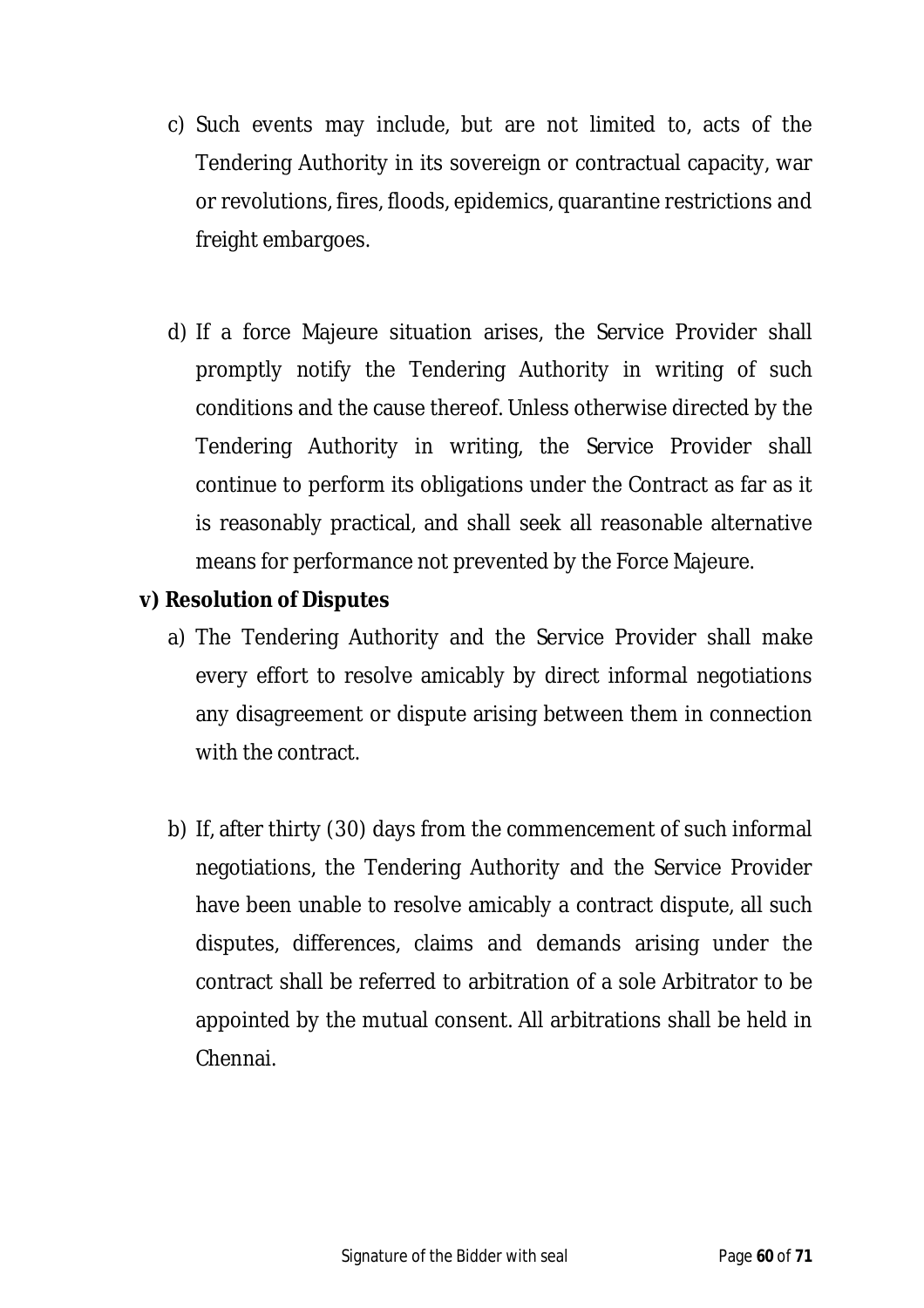#### **vi) Indemnity Clause**

The Bidder shall indemnify Tendering Authority from and against any costs, loss, damages, expenses and claims including those from third parties or liabilities of any kind howsoever suffered arising or incurred interalia during and after the contract period out of:-

- a) Any negligence or wrongful act or omission by the Bidder or any subcontract or third party in connection with or
- b) incidental to this contract or
- c) Any breach of any of the terms of this contract by all Service Providers or any sub-contract or third party.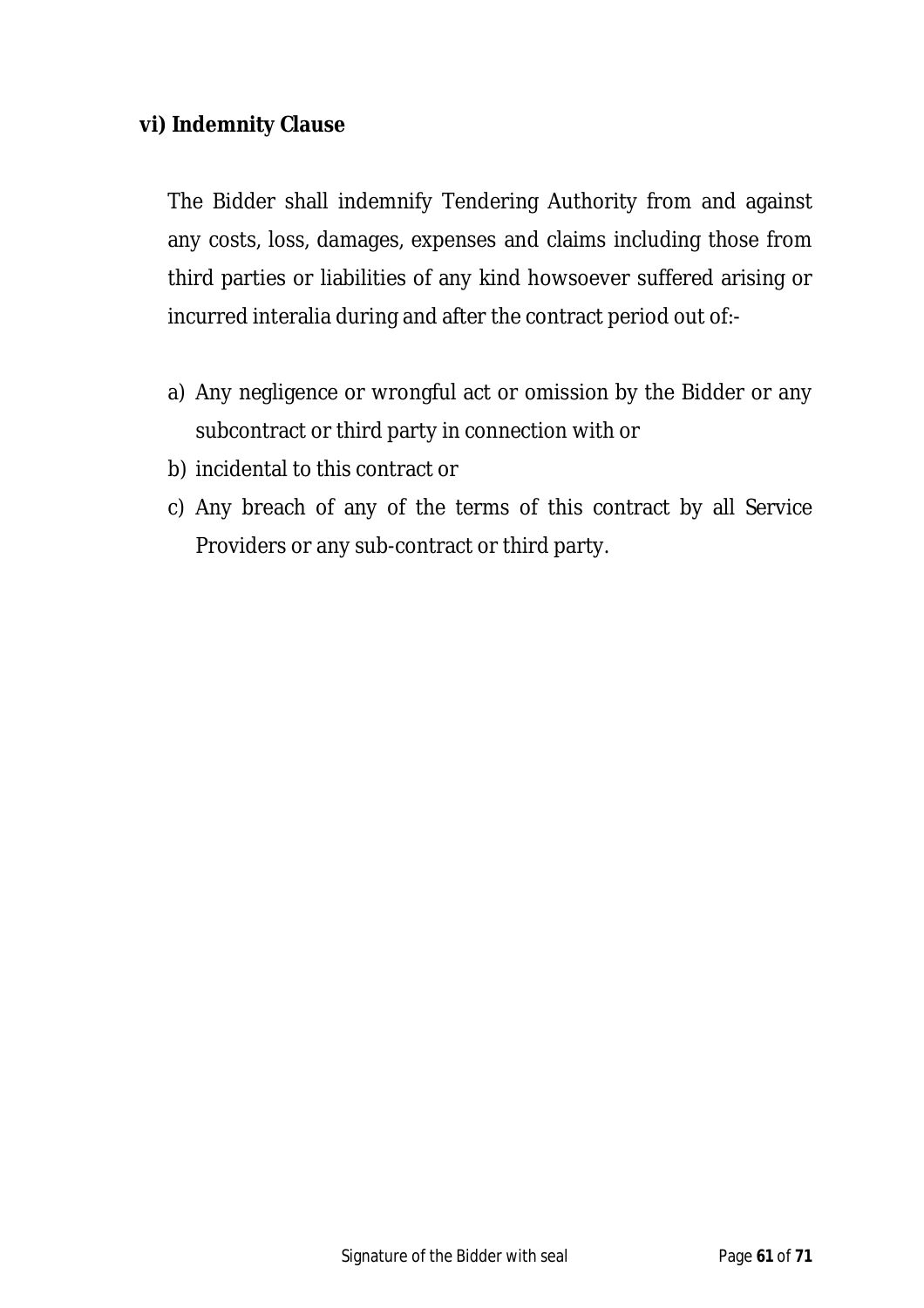#### **Annexure - I**

The Service Provider shall strictly adhere to the following delivery schedule:

| SI.No          | <b>Activity</b>                    | <b>Time Schedule</b>            |
|----------------|------------------------------------|---------------------------------|
| $\mathbf 1$    | <b>SRS Finalization</b>            | <b>5 Days</b> from the date of  |
|                |                                    | <b>Work Order</b>               |
| 2              | Customization of<br>Application    | <b>15 Days</b> from the date of |
|                | Software to carry out the Activity | Work Order.                     |
|                | as given in the Scope of Work      |                                 |
| 3              | Gist of the Notification will be   | 15 days before the date         |
|                | given by TNPSC                     | of notification                 |
| 4              | Application designing and testing  | Within 7 days prior to          |
|                | shall be completed                 | the date of notification        |
| 5              | Demo link shall be given           | On 8 <sup>th</sup> day          |
| 6              | Modification & alteration will be  | On 10 <sup>th</sup> day         |
|                | given to the service provider      |                                 |
| $\overline{7}$ | <b>Final Testing</b>               | On 12 <sup>th</sup> day         |
| 8              | Taking live of online application  | On 15 <sup>th</sup> day         |

**Note:** Days mentioned in the delivery schedule includes the holidays.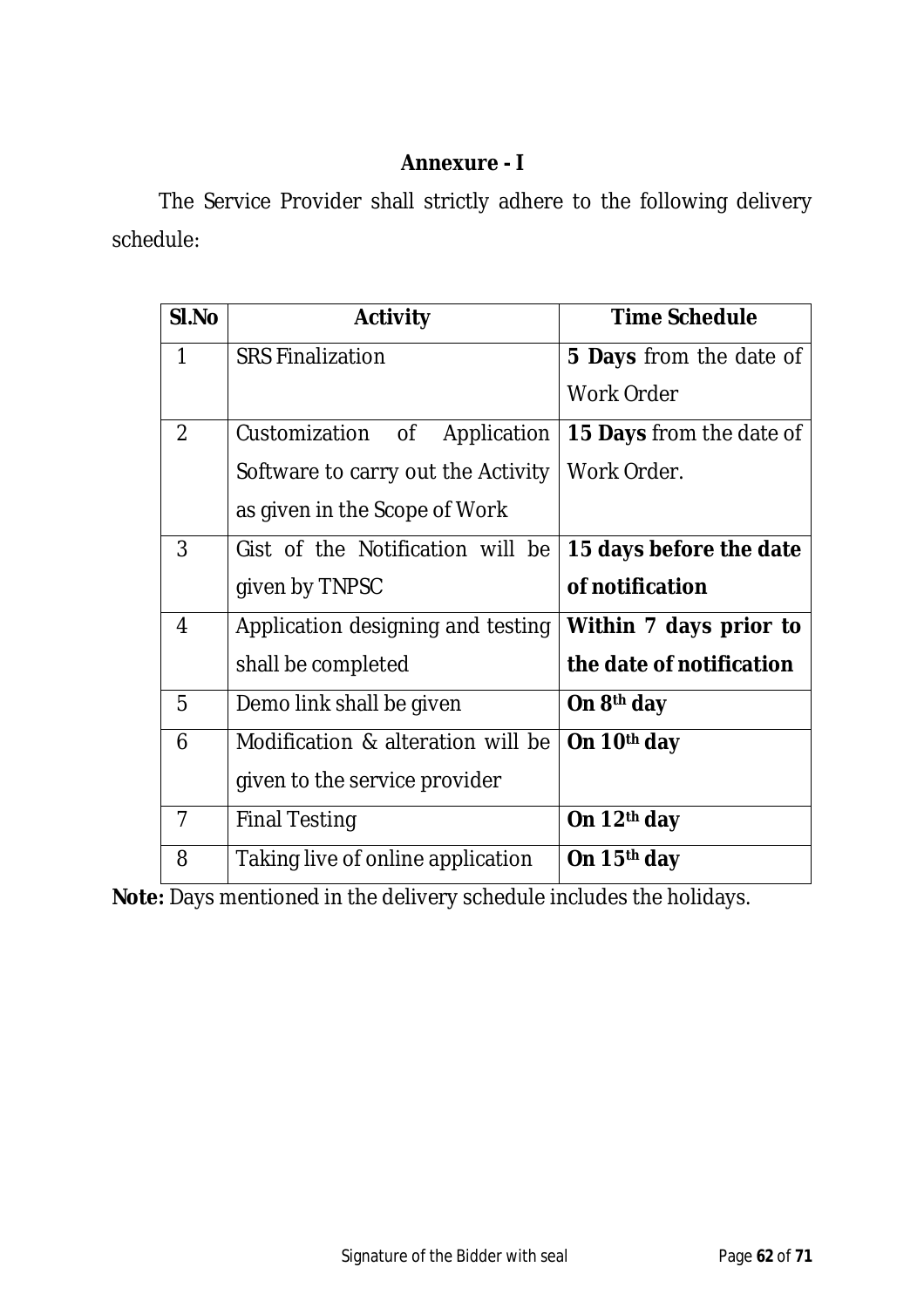### **Annexure-II**

#### **Service Level Agreement (SLA)**

### **(To be filled by the bidder)**

| SI.No            | <b>Description</b>                                     | <b>Remarks by</b> |
|------------------|--------------------------------------------------------|-------------------|
|                  |                                                        | the Bidder        |
| $\mathbf{1}$ .   | <b>Infrastructure</b>                                  |                   |
|                  | İ.<br>Proposed IT infrastructure to be                 |                   |
|                  | dedicated for this project                             |                   |
|                  | ii.<br>Proposed Connectivity<br>and                    |                   |
|                  | <b>Bandwidth</b>                                       |                   |
| 2.               | i.<br>Data Storage (Data center)                       |                   |
|                  | Disaster recovery and<br>ii.<br>iii.<br>Data Integrity |                   |
| 3.               | Down time for                                          |                   |
|                  | i.<br>Server                                           |                   |
|                  | ii.<br>Website and Application                         |                   |
| $\overline{4}$ . | Capacity to handle large volume and                    |                   |
|                  | simultaneous access.                                   |                   |
| 5.               | <b>Quality certification</b>                           |                   |
|                  |                                                        |                   |
| 6.               | <b>Help Desk</b>                                       |                   |

**The bidders should specify clearly in their Proposed Technical Solution, the extent to which these SLA parameters can be assured by them in objective terms. If the Proposed Technical solution does not contain the objective SLA, the technical bid will not be considered for further evaluation.**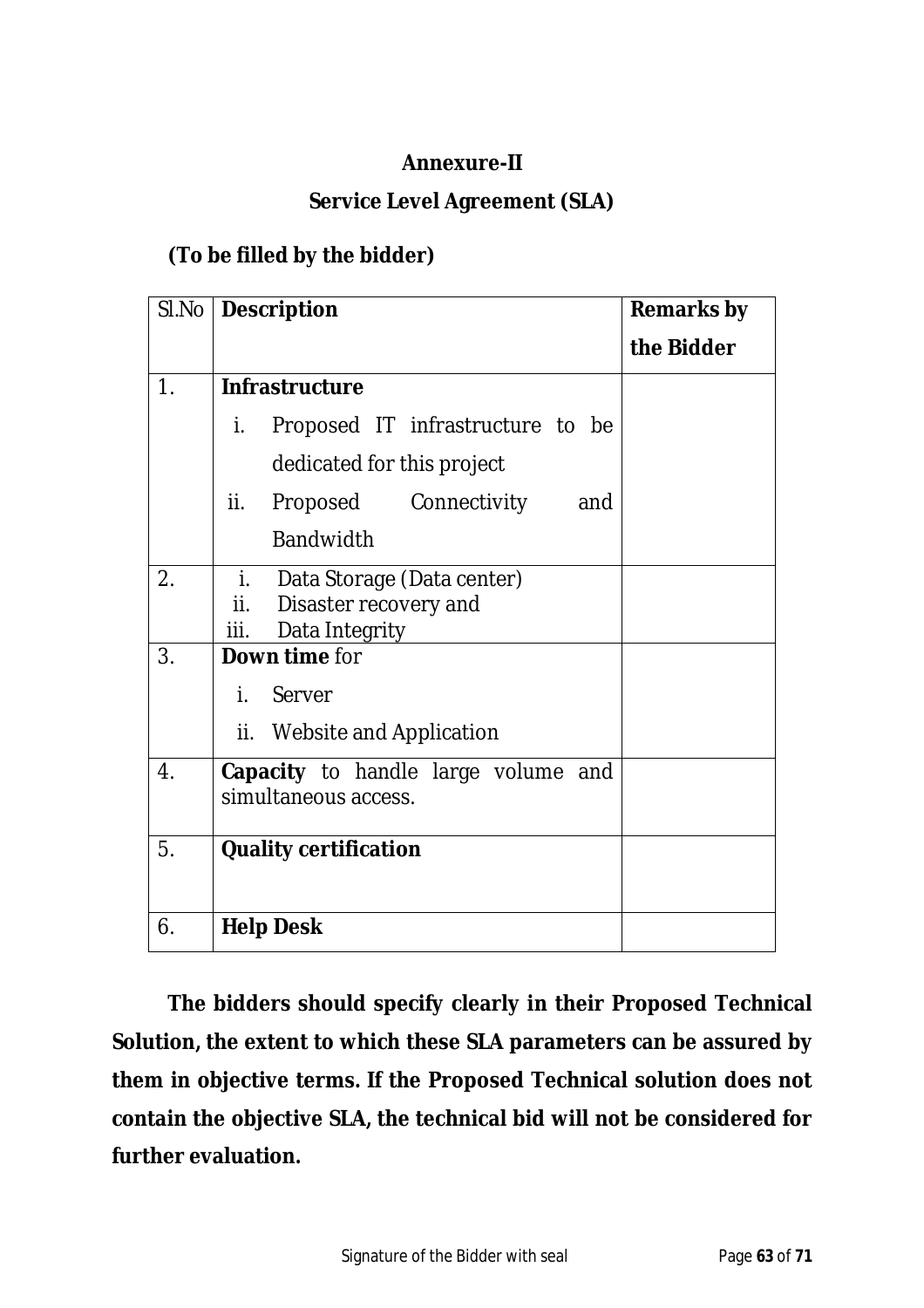#### **Annexure- III**

# **Company Profile**

| 1. | Name of the Organisation                     | $\ddot{\cdot}$ |  |
|----|----------------------------------------------|----------------|--|
| 2. | <b>Structure of the Organisation</b>         | $\ddot{\cdot}$ |  |
| 3. | <b>Address of the Organisation</b>           | $\ddot{\cdot}$ |  |
| 4. | <b>Contact Person</b><br><b>Phone number</b> | $\ddot{\cdot}$ |  |
| 5. | <b>Fax Number</b>                            |                |  |
| 6. | E-mail address                               | $\ddot{\cdot}$ |  |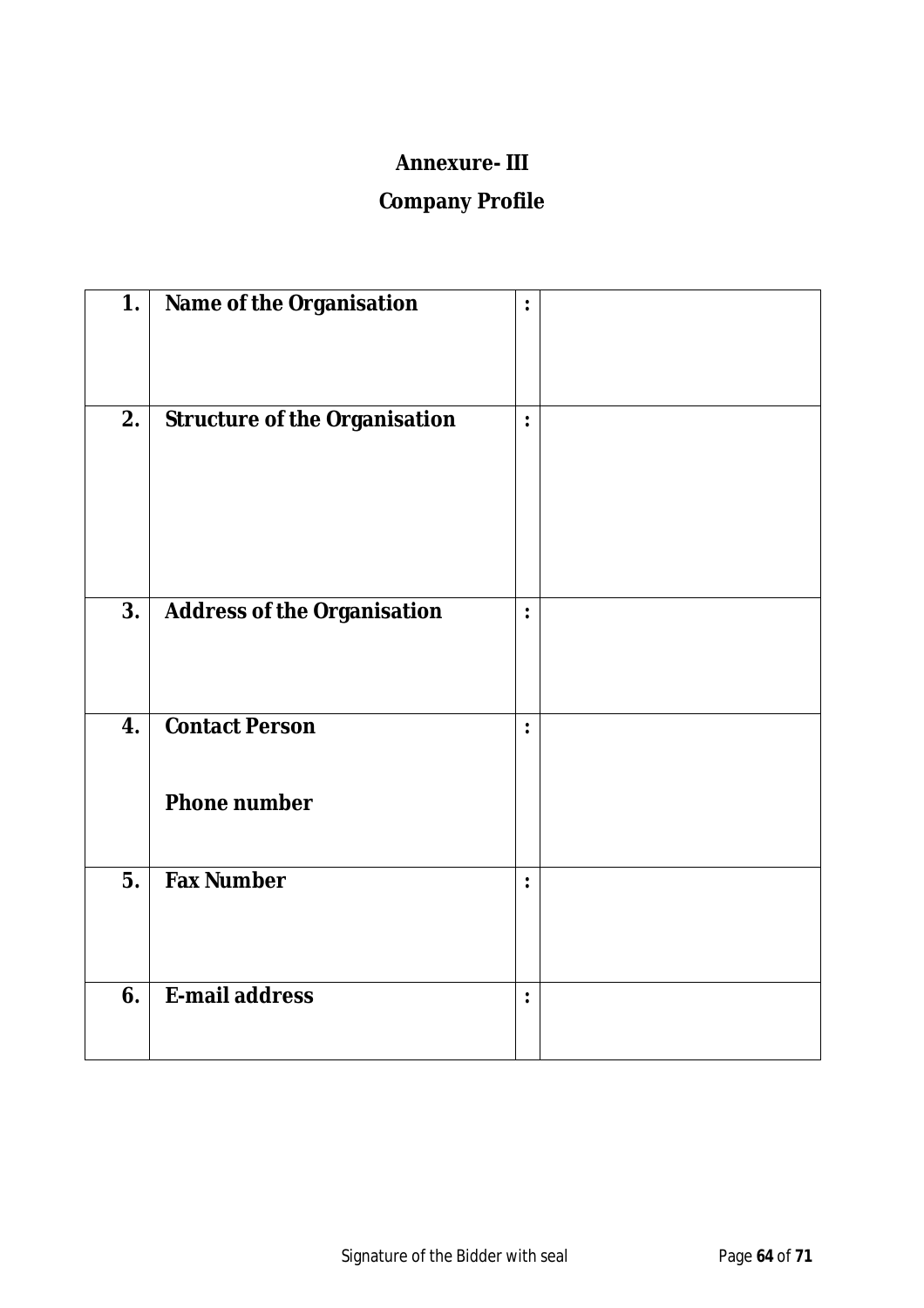## **Annexure –IV Certificate**

I / We have read the tender documents completely and understood the requirements and conditions laid down in it. We certify that our firm is eligible to participate in this tender as per the eligibility criteria specified in this tender document. I/We will abide by the tender Terms and conditions given in the documents. We also aware that necessary agreement should be signed between TNPSC and us agreeing the terms and conditions stipulated in this tender document and other conditions mutually agreed.

Signature of the Bidder with seal and date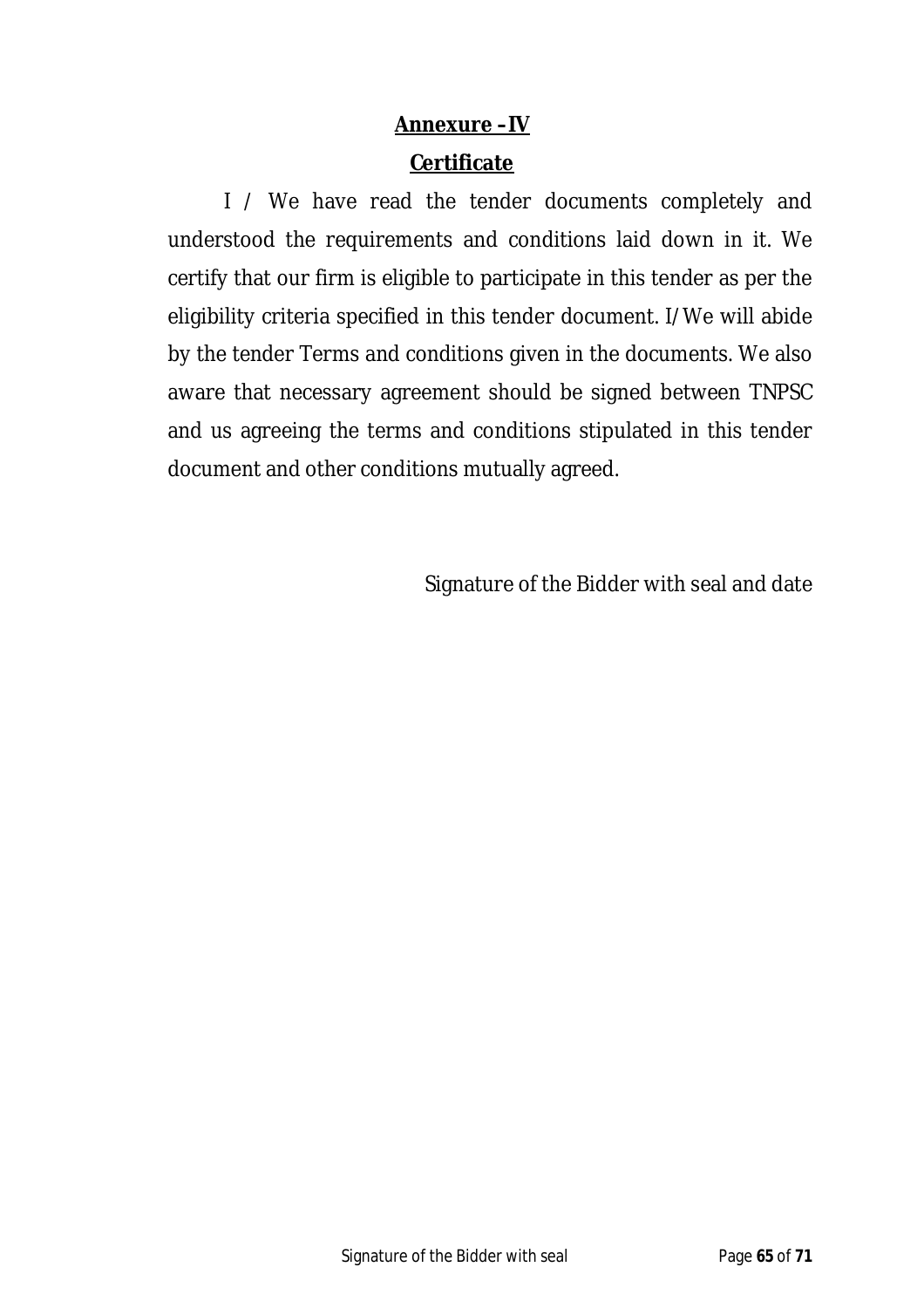#### Annexure – V

### Questioner cum Check List

| SI.No | Description                                                                                                                                                | Yes / No | Remarks / Page<br>Reference |
|-------|------------------------------------------------------------------------------------------------------------------------------------------------------------|----------|-----------------------------|
| 1.    | Have you understood the Scope of<br>the work given in this tender<br>document                                                                              |          |                             |
| 2.    | Can you able to design the online<br>application in Computer, Mobile and<br>Tab compatible?                                                                |          |                             |
| 3.    | Can you migrate the existing 1 crore<br>data to your server and design OTR<br>within a week's time?                                                        |          |                             |
| 4.    | Are you able to integrate<br>the<br>Aadhaar Identification in OTR?                                                                                         |          |                             |
| 5.    | Can you install mail server for the<br>use of TNPSC?                                                                                                       |          |                             |
| 6.    | Are you able to give Certificate<br>upload provision for<br>certain<br>recruitment at the<br>time<br>Ωf<br>submission of online application                |          |                             |
| 7.    | Are you able to give Certificate<br>upload provision for shortlisted<br>candidates without any limitation?                                                 |          |                             |
| 8.    | Are you able to design online<br>application of every recruitment<br>within 7 days time, from the date of<br>supply of required information from<br>TNPSC? |          |                             |
| 9.    | Are you able to take live of the<br>online application within 15 days<br>from the date of supply of required<br>information from TNPSC?                    |          |                             |
| 10.   | Do you have sufficient manpower to<br>host 10 online applications at a<br>time?                                                                            |          |                             |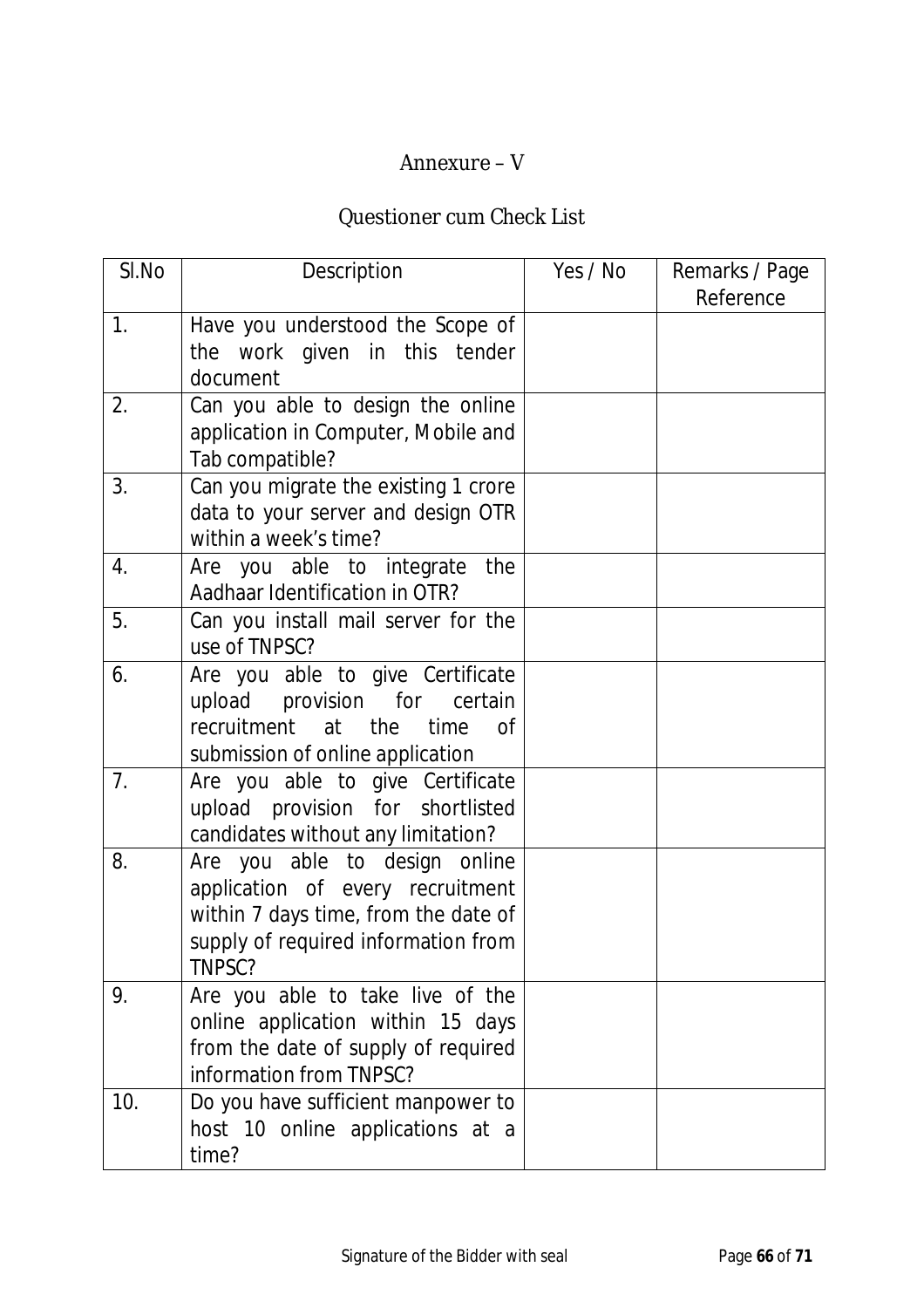| 11. | Are you able to provide 10 x 7 call<br>center facility to the candidate? (6<br>AM to 6 PM)                                                                 |  |
|-----|------------------------------------------------------------------------------------------------------------------------------------------------------------|--|
| 12. | Are you able to open an account<br>with Rs.10,000 balance to refund<br>the excess amount if any paid the<br>candidate?                                     |  |
| 13. | Are you able to send OTP to the<br>candidate for registration and<br>editing of online application etc.,                                                   |  |
| 14. | Is your existing infrastructure is<br>sufficient to accept 5 Lakh<br>application per day?                                                                  |  |
| 15. | Is your existing infrastructure is<br>sufficient to accept 25,000<br>concurrent hits?                                                                      |  |
| 16. | Are you able to depute a site<br>engineer in TNPSC office during the<br>contract period?                                                                   |  |
| 17. | Are you able to send periodical<br>backup to the server maintained by<br>TNPSC?                                                                            |  |
| 18. | Are you able to provide<br>the<br>database to TNPSC in any format<br>required from time to time?                                                           |  |
| 19. | fee<br>Are you able to provide<br>reconciliation tool to the candidates<br>for OTR and online application?                                                 |  |
| 20. | Do you aware that the fee collection<br>and reconciliation from Banks and<br>other designated agencies identified<br>by TNPSC is your sole responsibility? |  |
| 21. | Are you agree to undergo<br>the<br>security audit by a third party?                                                                                        |  |
| 22. | Have you understood the concept of<br>OTR and its data validation and data<br>processing?                                                                  |  |
| 23. | Do you aware that the payment<br>failure shall be informed to the<br>candidates through SMS?                                                               |  |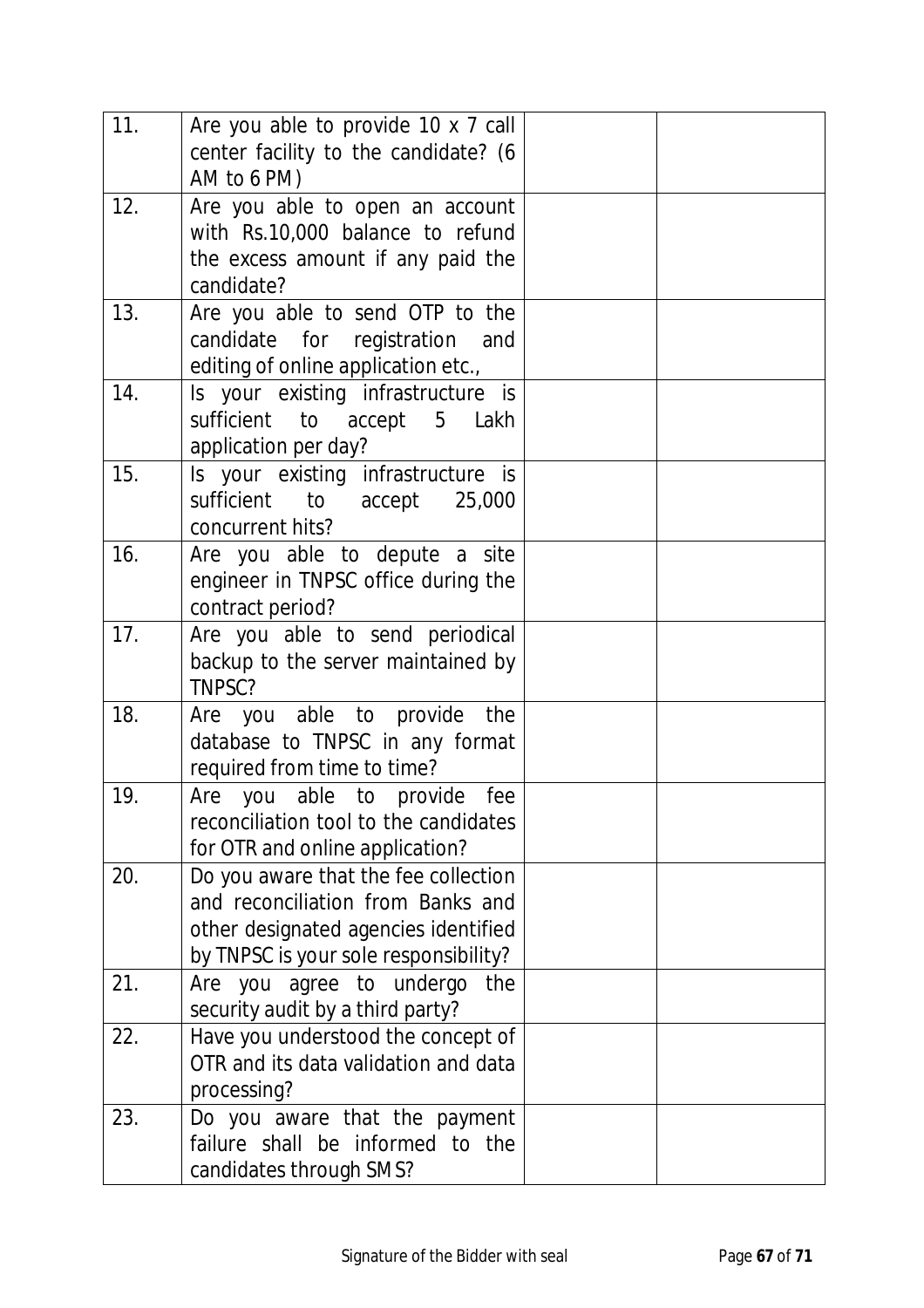| 24. | Are you able to provide a query                                    |  |
|-----|--------------------------------------------------------------------|--|
|     | window<br>OTR for<br>in<br>the                                     |  |
|     | communication between<br>the                                       |  |
|     | candidates and TNPSC?                                              |  |
| 26. | Are you agreed to SSL certification                                |  |
|     | for the Commission's website?                                      |  |
| 27. | Do you have the turnover of Rs. 15                                 |  |
|     | crores for the years 2015-2016,<br>2016-2017 and 2017-2018         |  |
| 28. | Are you an Indian Registered                                       |  |
|     | Company?                                                           |  |
| 29. | Do you have GST and PF account?                                    |  |
| 30. | Do you have Registered office /                                    |  |
|     | operating branch at Chennai?                                       |  |
| 31. | Do you have any consortium with                                    |  |
|     | third party for this project?                                      |  |
| 32. | Have you enclosed the proposal                                     |  |
|     | regarding the data center where the                                |  |
|     | data are to be hosted? Both OTR                                    |  |
|     | and Online Application?                                            |  |
| 33. | Do you have experience in similar                                  |  |
|     | project at least 5 years?                                          |  |
| 34. | Do you have minimum 100 numbers                                    |  |
|     | of employees in your organization?                                 |  |
| 35  | Is your company is ISO-27001 / ISO                                 |  |
|     | 20000 / ISO 9001 certified?                                        |  |
| 36. | Is your company is CMMi certified?                                 |  |
| 37. | Have you ever handled atlease 30<br>lakh applications in<br>single |  |
|     | recruitment?                                                       |  |
| 38. | Is your company is CERT-in                                         |  |
|     | Certified?                                                         |  |
| 39. | Have you ever been blacklisted you                                 |  |
|     | any organization / Govt / PSU                                      |  |
| 40. | Have you enclosed emergency                                        |  |
|     | management plan during any                                         |  |
|     | crisis situations/ redundancy of                                   |  |
|     | servers, switches, nodes additional                                |  |
|     | center locations, Candidates' data?                                |  |
|     |                                                                    |  |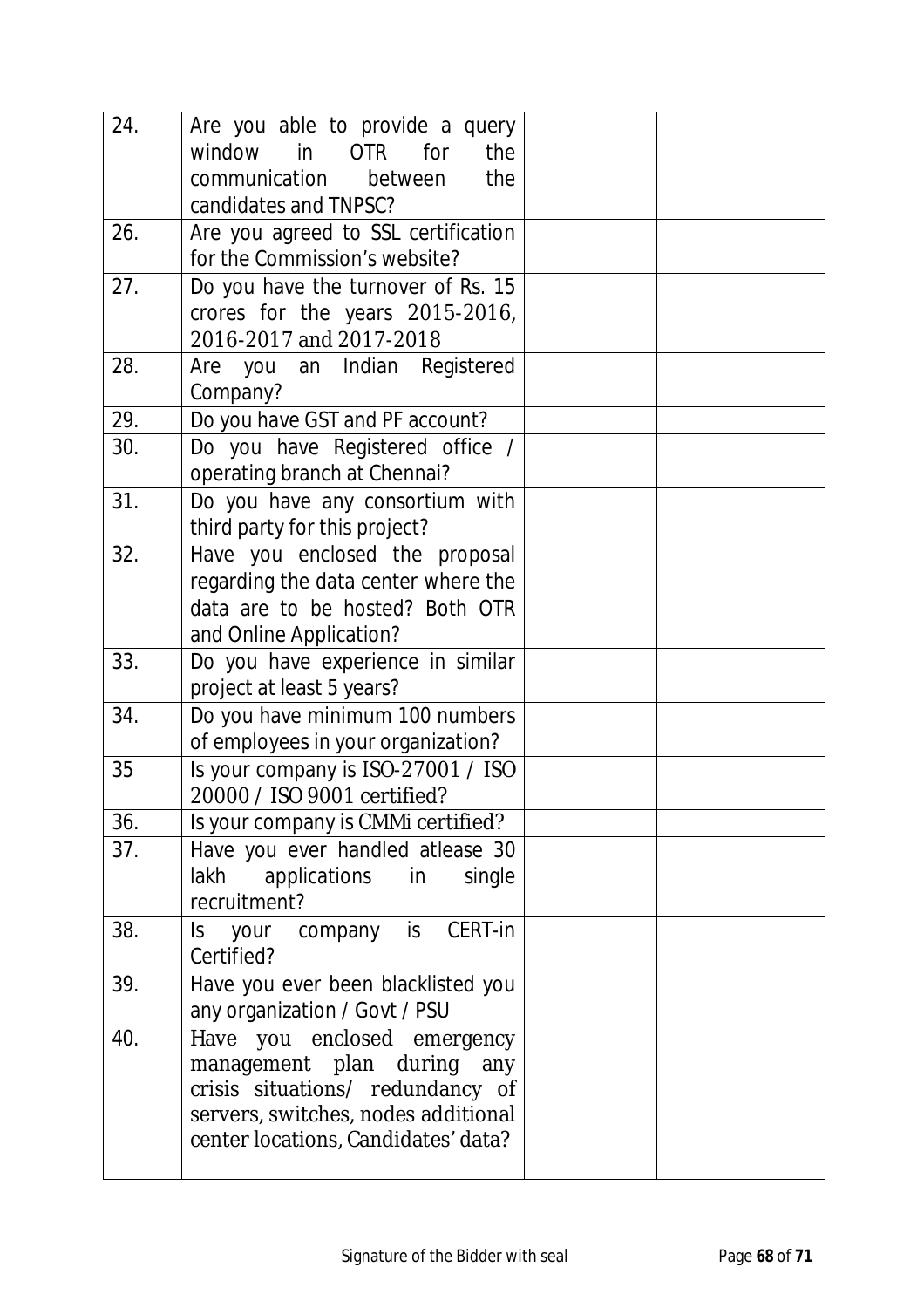| 41. | able to host<br>the<br>you<br>Are<br>instructions to the candidates in<br>PDF, PPT and Video formats<br>regarding the registration in OTR<br>and online application? |  |
|-----|----------------------------------------------------------------------------------------------------------------------------------------------------------------------|--|
| 42. | Have you enclosed DD<br>for<br>Rs. 4,00,000 towards EMD?                                                                                                             |  |
| 43. | What could be the minimum<br>number of employees to<br>be<br>deployed for this project?                                                                              |  |
| 44. | Pleased mention the location of<br>the Primary Data Center and<br>Secondary Data Center?                                                                             |  |
| 45. | Any Case / FIR has been registered<br>against your company/person or<br>employee of your company? If yes,<br>please enclose a detailed report                        |  |
| 46. | Have enclosed your company<br>profile in Annexure-III?                                                                                                               |  |
| 47. | Have you ever rendered any<br>unsatisfactory performance to any<br>organization? If so please furnish<br>the details                                                 |  |
| 48. | Have you ever been penalized by<br>any organization for unsatisfactory<br>performance or any other error,<br>mistakes?                                               |  |
| 49. | Are you agreed to the penalty<br>suggested to be imposed in case of<br>any error / mistake as mentioned<br>in the tender document?                                   |  |
| 50. | Are you agreed to all other<br>conditions of this tender<br>document?                                                                                                |  |
| 51. | Are you agreed to the delivery<br>schedule given in Annexure - I?                                                                                                    |  |
| 52. | Have you enclosed the SLA as<br>given in Annexure -II to this<br>tender document?                                                                                    |  |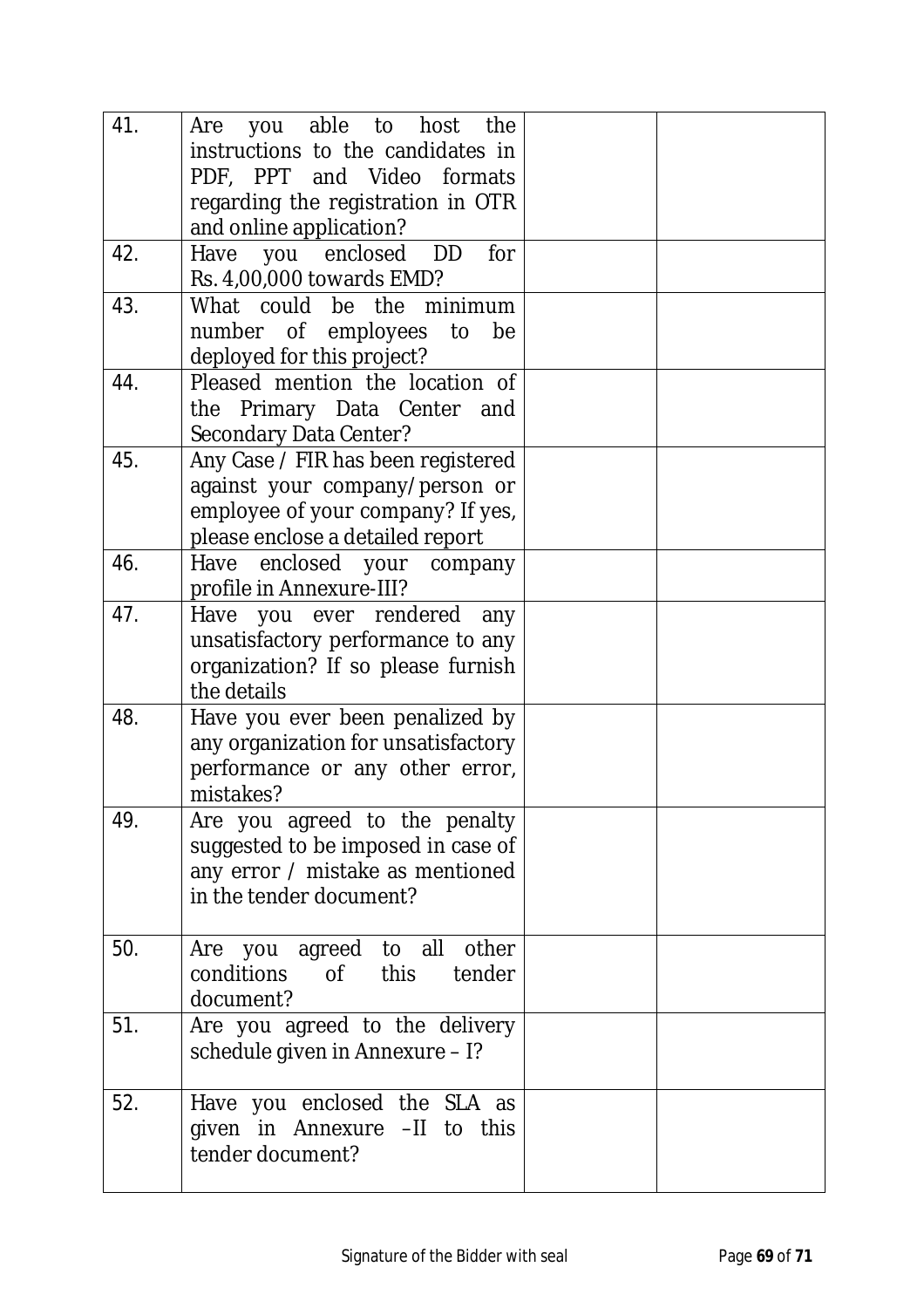| 53. | Whether all pages of the tender<br>documents and enclosures /<br>annexure are signed by the<br>authority concerned?                                                                                              |  |
|-----|------------------------------------------------------------------------------------------------------------------------------------------------------------------------------------------------------------------|--|
| 54. | Have you enclosed bidders<br>authorization certificate?                                                                                                                                                          |  |
| 55. | Have you enclosed the copies of<br>Certificate of incorporation of the<br>firm (e.g. Registration<br>as<br>Partnership Firm, Proprietary<br>concern, Company etc.)                                               |  |
| 56. | Have you enclosed the proof of<br>having executed any of the<br>activities defined in this tender<br>document in atleast<br>three<br>Government / PSUs /Academic<br>Institutions during the last three<br>years? |  |
| 57. | Have you enclosed Client feedback<br>about the track record your firm?                                                                                                                                           |  |
| 58. | Have you enclosed proof in<br>support of Quality Certification<br>received if any?                                                                                                                               |  |
| 59. | Have you enclosed infrastructure<br>details of your firm?                                                                                                                                                        |  |
| 60. | Have you enclosed the certificate<br>in Annexure - IV                                                                                                                                                            |  |
| 61. | Have you submitted the<br><b>Commercial Bid in Cover II</b><br>separately?                                                                                                                                       |  |

Note: Page reference is mandatory wherever required in this questioner.